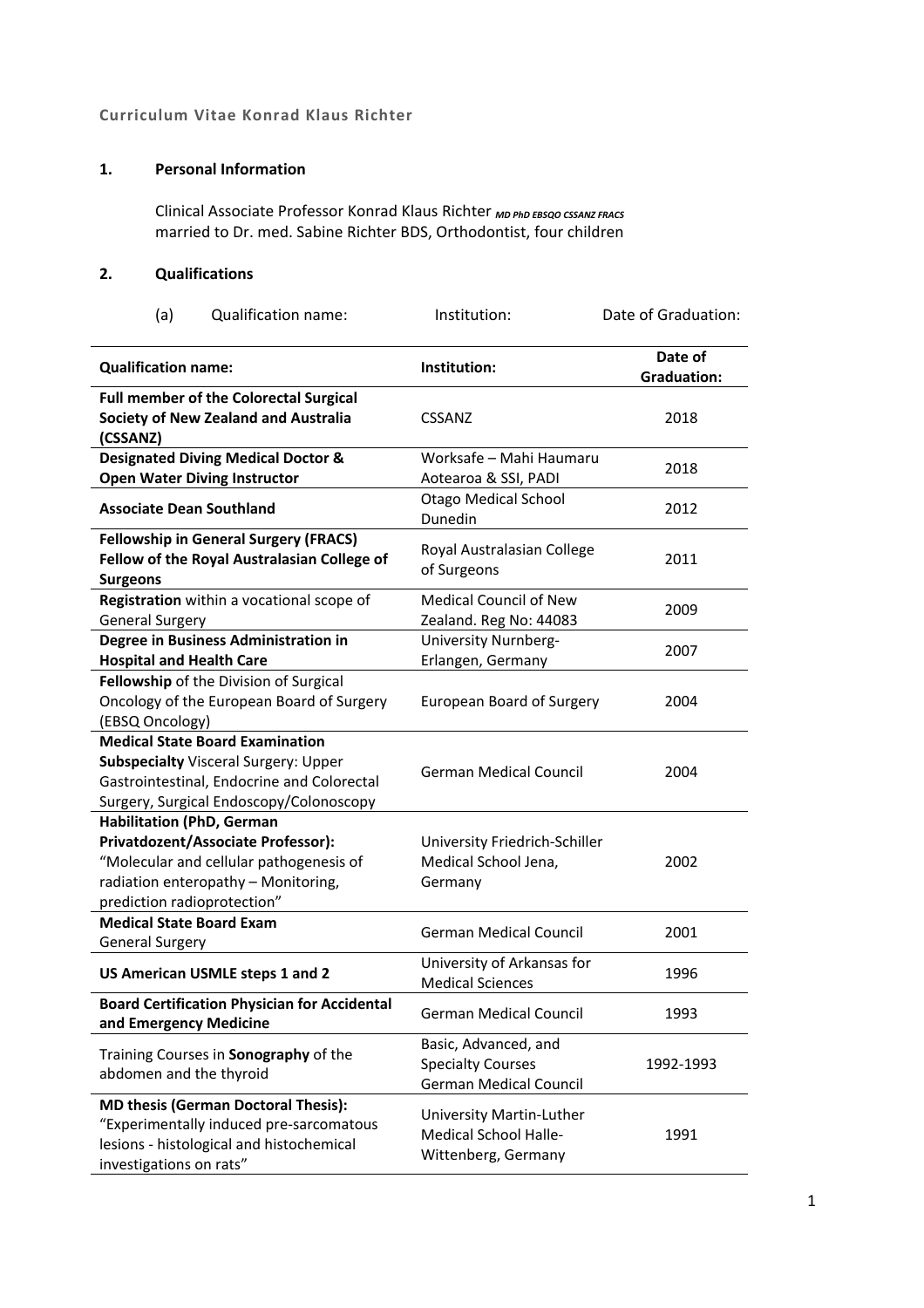| Medical Diploma (Dipl. med.) "The<br>University Martin-Luther<br>combination of scintigraphy and sonography<br><b>Medical School Halle-</b><br>1988<br>in the diagnosis of an autonomous adenoma<br>Wittenberg, Germany<br>of the thyroid gland" |  |
|--------------------------------------------------------------------------------------------------------------------------------------------------------------------------------------------------------------------------------------------------|--|
| Full Approbation as Medical Doctor<br>Government of Germany<br>1991                                                                                                                                                                              |  |

(b) Are you **currently enrolled** in a higher degree qualification: No

### **3. Professional Affiliations/Memberships (List)**

- Fellow of the Royal Australasian College of Surgeons (FRACS)
- Member of the New Zealand Association of General Surgeons (NZAGS)
- Ordinary Member of the Colorectal Surgical Society of Australia and New Zealand (CSSANZ)
- Member of the Rural Surgery Section of the Royal Australasian College of Surgeons (RACS)
- Elected Board Member of the Foundation Research Committee of CSSANZ
- Elected Member of the Board of Health Research South Otago University (HRS)
- Member German Society of Surgery (Bund der Chirurgen/BDC)
- Elected Program Officer for Fiji of Doctors Assisting in South-Pacific Islands (DAISI)
- Founding Member of Hospice and Palliative Foundation, Jena, Germany

#### **4. Employment History**

(a) Present Position

| 2015 – ongoing Clinical Associate Professor, Dunedin School of Medicine |  |
|-------------------------------------------------------------------------|--|
|-------------------------------------------------------------------------|--|

- 2012 ongoing Associate Dean Southland, Dean's Department Otago Medical School
- 2007 ongoing Senior Consultant General Surgeon & Surgical Oncologist/SMO
- (b) Employment History
- 2007 ongoing Senior Consultant General and Colorectal Surgeon, Surgical Oncologist and Surgical Endoscopist at Southern District Health Board
- 2007 ongoing Senior Clinical Lecturer University of Otago Medical School, including Gilmore Trust Senior Clinical Lecturer
- 2004 2007 Senior Consultant General and Colorectal Surgeon, Surgical Oncologist and Endoscopist, Senior Clinical Lecturer and Associate Professor (Privatdozent) at the Department of General, Visceral and Vascular Surgery, University Friedrich-Schiller of Jena Medical School, Germany; Chair of the Weekly Interdisciplinary Tumour Board
- 2003 2007 Elected Board Member of the German Thuringia Surgical Society of the German State Thuringia (two terms)
- 2001 2004 Subspecialty Surgical Fellowship in Upper gastrointestinal, Colorectal Surgery and Endocrine Surgery (Visceral Surgery). Surgical Subspecialty Exit Exam
- 1998 2001 Trainee Surgical Registrar at the University Friedrich-Schiller of Jena Medical School, Germany, Department of General, Visceral and Vascular Surgery: Surgical Training in General Surgery, Surgical Endoscopy and Surgical Intensive Care: Surgical Exit Exam
- 1997 1998 Surgical Registrar in General Surgery in Training at the Surgical Department St. Elisabeth Hospital, Halle/Academic Teaching Hospital of the University Martin-Luther of Halle-Wittenberg Medical School, Germany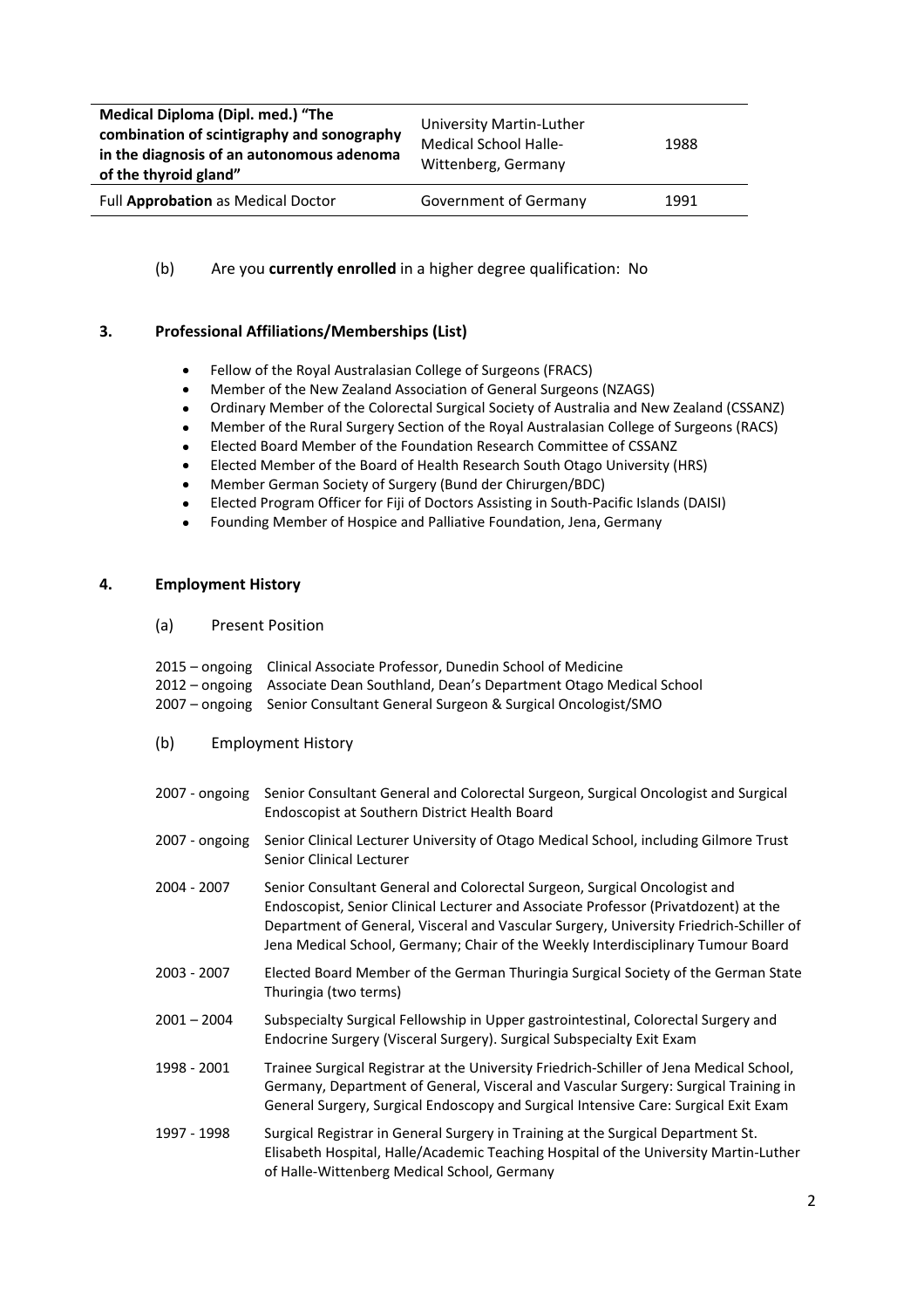- 1994 1997 Postdoctoral Fellowship at the University of Arkansas for Medical Sciences (UAMS) and the Arkansas Cancer Research Centre (ACRC) in Little Rock, Arkansas, USA: Twoyear Research Grant from the German Cancer Research Foundation (Mildred-Scheel Stiftung) and a One-year Research Grant from the American National Cancer Institute (NCI)
- 1991 1994 Surgical Registrar in General Surgery at the Surgical Department, St. Elisabeth Hospital Halle (Academic Teaching Hospital of the University Martin- Luther of Halle-Wittenberg Medical School, Germany) General Surgery, Trauma Surgery, Orthopedic Surgery, Surgical Oncology, Intensive Care, Vascular Surgery
- 1990 1991 Trainee Intern and Elective rotations at the St. Meriter Hospital in Madison/Wisconsin Medical Centre, USA, the University of Arkansas for Medical Sciences, Little Rock/Arkansas, USA, and St. Elisabeth Hospital Halle/Germany, Academic Teaching Hospital of the University Martin-Luther of Halle- Wittenberg Medical School, Germany
- (c) Training/Education
- 1984 1991 Medical Education Undergraduate and Postgraduate studies at the University Martin-Luther Medical School of Halle-Wittenberg, Germany
- 1987 1988 Research Grant for one year: after the 4<sup>th</sup> year of Medical School Research Award at the Institute of Pathology (Professor Dr. Stiller) of the University Martin-Luther Medical School of Halle-Wittenberg

#### **5. Other Relevant Experience**

- *(a) Experience Working in an Overseas Country*
- 2022 Australian Medical Board (Australian Health Practitioner Agency AHPRA) certification
- 2019 Volunteer General Surgeon, Endoscopist and Educator at the Colonial War Memorial Hospital in Suva, Fiji
- 2018 Volunteer General Surgeon, Endoscopist and Educator at two hospitals in the Solomon Islands (Honiara National Referral Hospital and Kirakira Hospital in Makira); three times for one week each
- 2016 Visiting and working in overseas hospitals during a three-months Sabbatical: Mt. Sinai Hospital in New York: Dr. Brian Jacob Centre of Minimal Invasive Surgery at Ohio State University: Dr. Dean Mikami Department of Surgery at St. Joseph's Hospital in Regensburg/Germany (Prof. Alois Fürst) Department of Coloproctology at Munich Klinik Neuperlach: Dr. Reinhard Ruppert Department of Surgery at St. Elisabeth Hospital in Halle/Germany: Dr. Walther Asperger Department of Minimal Invasive Surgery at St. George's Hospital in Sydney: Associate Professor Mr Michael Talbot)
- 2012 ongoing: ship's surgeon and doctor on a expedition icebreaker
- 1991 2007 (with exception 1994 1997 as Postdoctoral Fellowship recipient at the USA Arkansas Cancer Research Centre in Little Rock, Arkansas)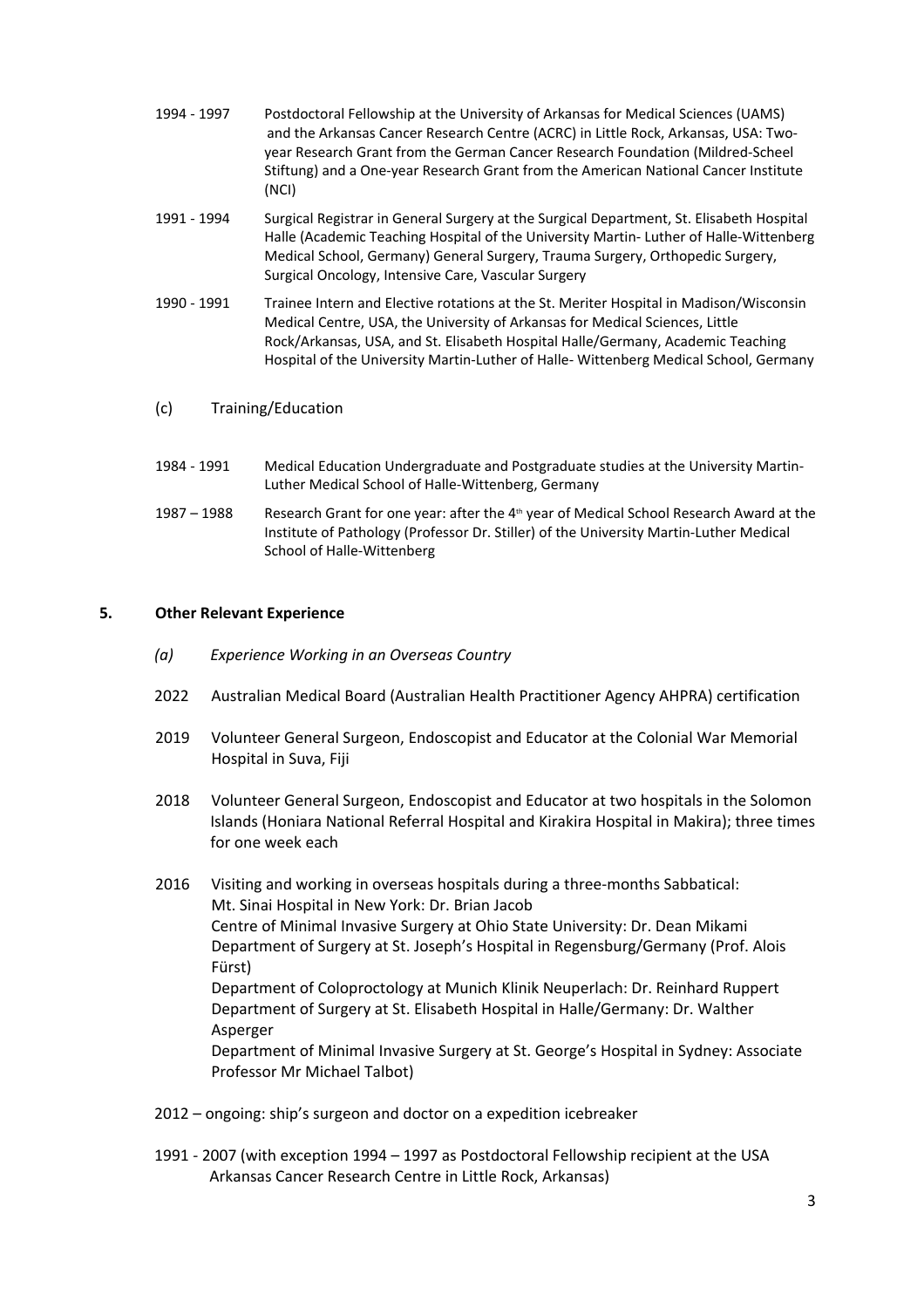I worked as a Surgical Registrar and Consultant General Surgeon & Surgical Oncologist in Germany at a Catholic Hospital St. Elisabeth for 3.5 years and For nine years at the University Hospital Friedrich-Schiller Medical School in Jena as a Consultant General Surgeon, Senior Clinical Lecturer and, since 2004 Associate Professor/Privatdozent)

- 1994 1997 Little Rock, Arkansas: Postdoctoral Fellowship at the University of Arkansas for Medical Sciences (UAMS) and Arkansas Cancer Research Center
- 1991 two months Trainee Internship at St. Meriter Hospital Madison Medical Center in Wisconsin, USA (General Surgery four weeks supervising specialist Mr John F Batson MD) - two months Trainee Internship at McClellan Veteran' Administration Hospital of the University of Arkansas for Medical Sciences, Little Rock, Arkansas, USA (General Surgery supervising specialist Mr Raymond C Read MD and Dr Donna Johnson MD; Cardiology supervising specialist Professor Jon P Lindemann MD; Emergency Medicine supervising specialist Dr Elicia A Sinor MD)
- *(b) National/International Collaboration*

NZ (Invercargill Campus/Dunedin): Prostate Cancer Mortality of Māori in Southland. Southern District Health Board. Collaborating with Dr. Tea Elliott. 2021 ongoing (\$ 16 000.00 Grant)

NZ (Invercargill Campus/Christchurch): Gut Symptom Investigation (GutSi) – Te Waipounamu: Multi-step study designed to understand more about delayed diagnosis of gut disease. Collaborating with Associate Professor Lee Thompson – Project Lead. Department of Population Health. University of Otago, Christchurch. 2021 – ongoing

NZ (Dunedin University, Sydney, Christchurch Campus, Southland Campus): The use of canines for cancer detection using human urine/Ethics Committee reference number H21/123: Collaborating with Pauline Blomfield, Associate Prof. Robin Turner, Dunedin School of Medicine and Professor, and Professor Sarah Young/Sydney Medical School. 2021 ongoing

NZ (Invercargill Campus/Dunedin): A randomised controlled trial comparing preoperative exercise in home, hospital, and community with standard care. Collaborating with Dr John Woodfield, Senior Lecturer, Department of Surgical Sciences, University of Otago, Dunedin. 2021 ongoing

NZ (Invercargill Campus/Auckland Hospital): Lessons following Implementation of a Colorectal Enhanced Recovery After Surgery (ERAS) Protocol in a Rural Hospital setting. Collaborating with Dr. Jamie-Lee Rahiri (Auckland Hospital). 2020 ongoing

NZ (Invercargill Campus/Dunedin University): Educational Research. Learning and teaching decision-making in the surgical clinical environment: the experience of medical students and their seniors. Dr Fardowsa MOHAMED, Dr Megan ANAKIN. 2021 - 2022

Germany (Jena): Palliative Medicine and Surgical Palliation & Clinical Decision Making in elderly gastrointestinal tumour patients. Collaborating with Associate Professor Dr. Ulrich Wedding (Head of the Department of Palliative Medicine at the Friedrich-Schiller University Friedrich-Schiller). 2020 ongoing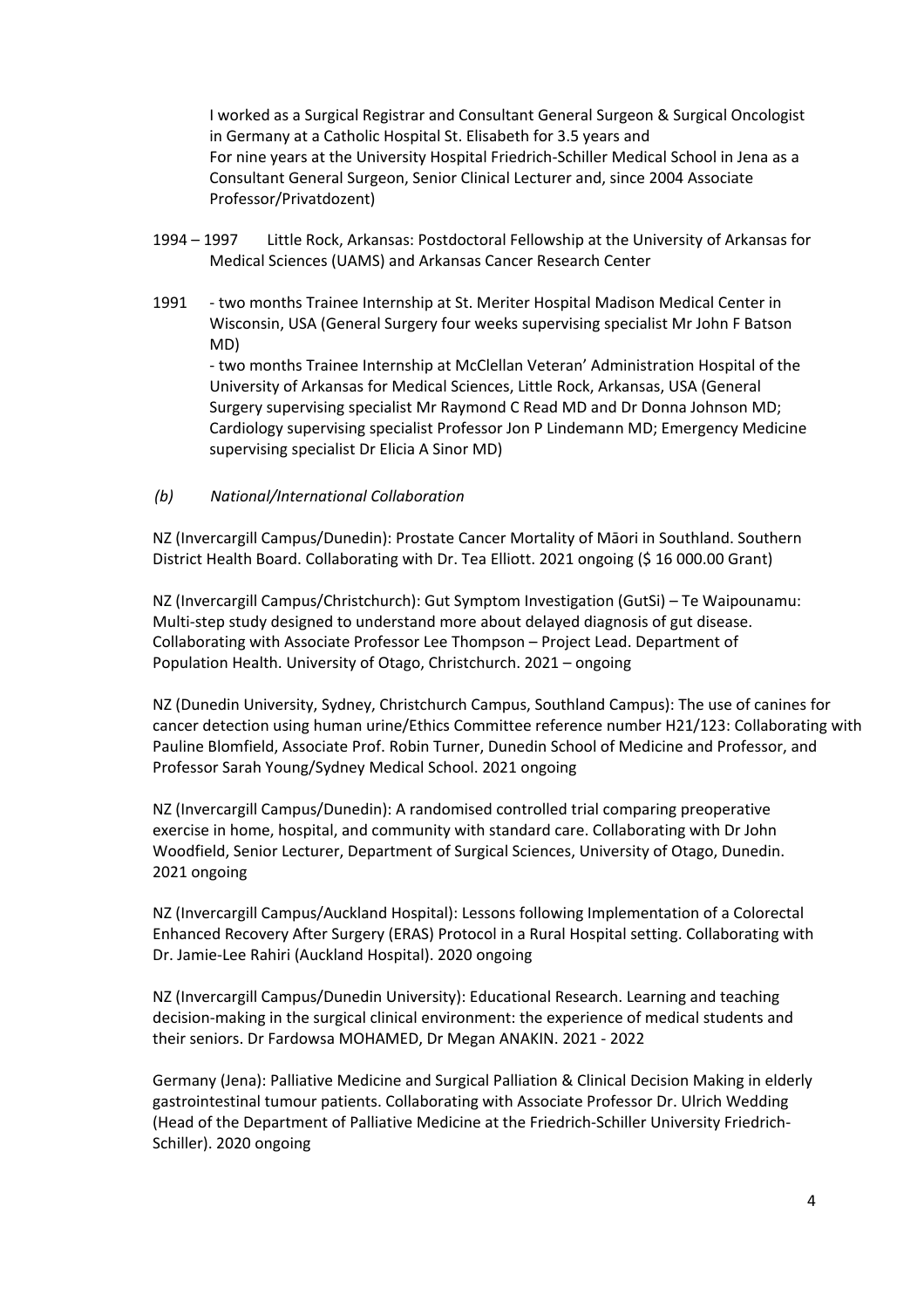Germany (Jena and Dresden) and New Zealand (Invercargill and Dunedin): Clinical studies on patients with Gastrointestinal Stromal Tumors (GIST): Collaborating with with Professor U. Settmacher (Germany, Friedrich-Schiller University Jena), Dr. Christopher Jackson (Dunedin Hospital), Associate Professor Mark Thompson-Fawcett (New Zealand, Dunedin Otago Medical School). 2019 - 2022

- Gastrointestinal Stromal Tumour (GIST): Mutational analysis
- Long-term follow-up in 54 surgically treated patients with gastrointestinal stromal tumours

USA (Little Rock, Arkansas): Immunomodulation of Intestinal Radiation Injury (collaboration with Professor Martin Hauer-Jensen, USA/Arkansas Research Centre Department of Radiation Biology)

Germany (Jena: Professor B. Pool-Zobel, Dr. J. Sauer, Institute of Nutrition Science, University Friedrich-Schiller Jena)

- Butyrate-modulating genes of oxidative and metabolic stress in primary human colon cells
- Expression of biotransformation genes in human primary colon cells. Database dbEST: Predicting gene expression in colon cancer patients
- Toxicological defence of butyrate in primary, adenoma, and tumour human colon

New Zealand (with Dunedin Hospital). Biallelic variants in EFEMP1 in a pronounced connective tissue phenotype. Dr. S. Driver. Professor Stephen Robertson. University of Otago/Curekids Professor of Paediatric Genetics. 2021

Germany (Jena): Protein profiling of micro dissected pancreas carcinoma. Pepsinogen C as a potential biomarker for gastric cancer. Laboratories of the Department of Visceral, General, Vascular and Transplant Surgery, University Friedrich-Schiller of Jena, Germany (Head of Department Professor Utz Settmacher, Head of Laboratory Dr. Roland Kaufmann). 1998 – 2007

Germany (Jena): Department of Radiotherapy and Radio-Oncology, University Friedrich Schiller of Jena, Germany Professor Thomas G. Wendt: Radiation-induced small bowel injuries on rats. A novel animal model to study and modify intestinal radiation injuries. 1999 - 2006

# **6. Research Activities**

#### (a) Research Expertise

I did my first clinical research project during my  $2^{nd}$  and  $3^{rd}$  years of Medical School. I studied patients with autonomous thyroid adenomas (Institute of Radiology, University Martin-Luther Medical School of Halle-Wittenberg Medical School, Germany). The research project title was "The combination of scintigraphy and sonography in diagnosing an autonomous adenoma of the thyroid gland". It was the basis for my Medical Diploma that I defended with summa cum laude; research data are published.

I extended Medical School after the 4th year to undertake a year Research at the Institute of Pathology of the University Martin-Luther Halle-Wittenberg after being awarded a research grant. This basic science research project focused on carcinogenesis. It involved experimental studies on pre-sarcomatous lesions in rats and glycol-histochemical monitoring of chemically induced sarcomas at different stages of tumorigenesis. The research was the groundwork for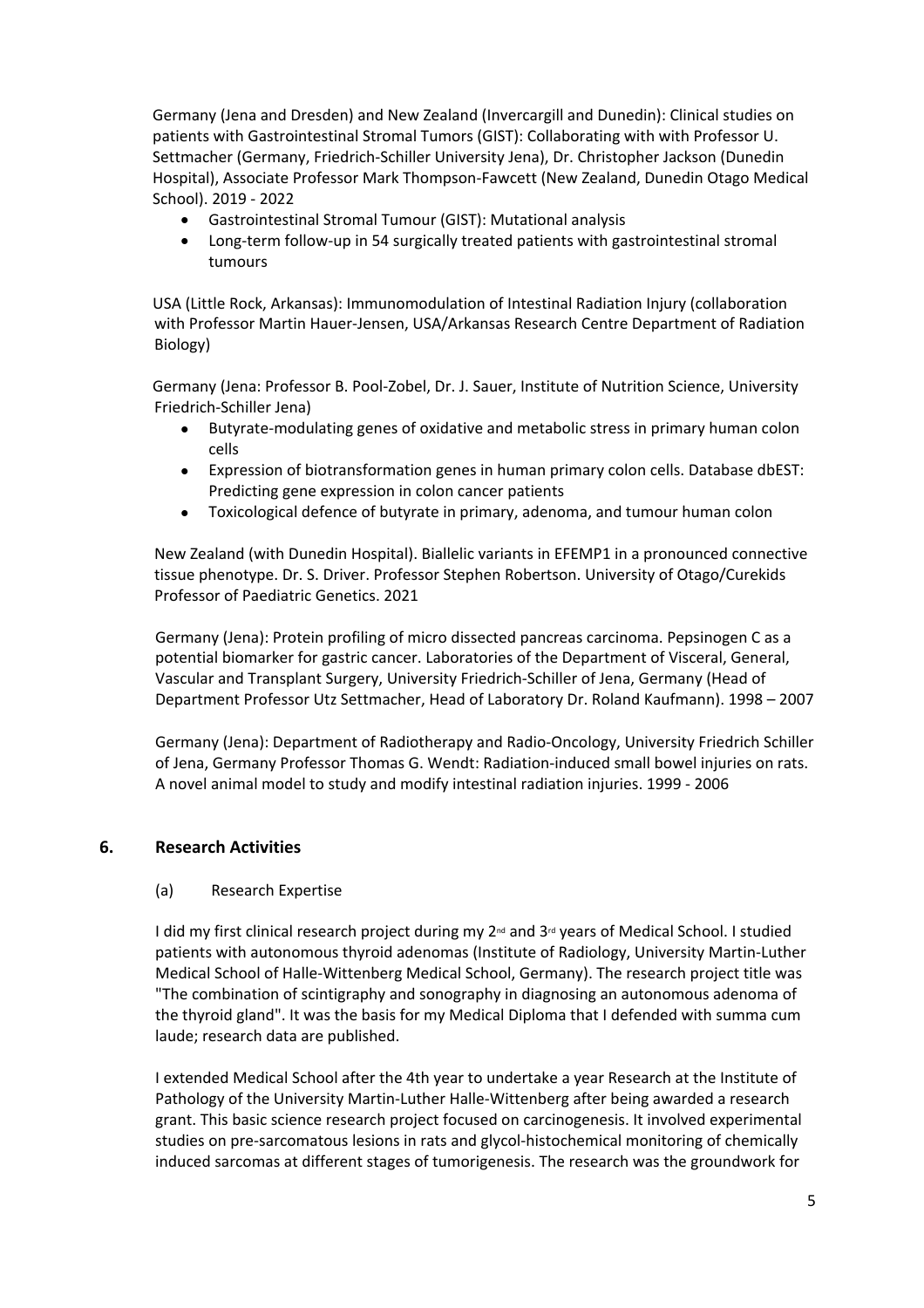my doctoral thesis that I defended in 1991 at the end of Medical School. Research data are published.

During my time as trainee surgical registrar I was awarded a prestigious two-year Cancer Grant from the Mildred-Scheel (German Academic Exchange Foundation, DAAD). I was accepted as a Postdoctoral Fellow at the Arkansas Cancer Research Centre of the University of Arkansas for Medical Sciences in Little Rock, Arkansas, USA. This fellowship was extended for another year and funded by the American National Cancer Institute (NCI). My research focused on various aspects of radiation enteropathy's molecular and cellular pathogenesis, monitoring, prediction, and radioprotection. I have personally operated on more than 600 rats, applied various fractionated radiation regimens of (fractionated and single-dose irradiation), and studied early and late radiation enteropathy at two weeks and six months in the laboratory. I have been utilizing and practicing multiple laboratory techniques, including immunohistochemistry, molecular biology (RT-PCR), western blot, and histology. After identifying early and late intestinal radiation injury mechanisms, I worked on modifying radiation enteropathy in a newly established animal model using a stoma in rats. Here again, I applied various dose and time parameters for different fractionation regimens. The experimental and laboratory was performed during my three-year Postdoctoral Fellowship at the Arkansas Cancer Research Centre in Little Rock, Arkansas, as well as after coming back and working at the University Friedrich-Schiller in Jena.

I continued performing basic science and experimental research at the University Friedrich-Schiller in Jena at the Surgical laboratory and started clinical research. I established a new animal model and a research laboratory to continue my research on radiation enteropathy. I operated and studied another 100 animals. Radiation injury was modified by using a animal stoma model for application of radiation protectors. I applied and received funding for a research laboratory and technicians. During this time I supervised seven PhD theses successfully. My clinical scientific interest included carcinogenesis, colorectal cancer, gastrointestinal stromal tumours, palliative surgery, hospice, and laparoscopic surgery. My research has resulted in more than 50 publications, 32 refereed and 30 non-refereed articles and presentations and more than 95 oral presentations at national and international conferences. Many of those presentations were as invited speaker. My h-score is 20 with more than 1550 citations. In addition, I published three book chapters in well-established Medical Standard Textbooks (Elsevier). The text book "Essentials Oncology" had its 2nd edition published in 2021. I published my data in journals such as Carcinogenesis, American Journal of Surgery, American Journal of Pathology, British Journal of Nutrition, International Journal of Oncology Biology Physics, Mutation Research, European Journal of Human Genetics, and Radiotherapy and Oncology (see bibliography).

I have successfully received funding during my surgical and academic career, including a \$ 100,000 grant from the Southland Medical Foundation and \$ 10,000 from the SDHB and OMS each. The grant was used to hire the first Southland Campus-based Research Fellow. Her work has resulted in so far 14 successful research projects. I secured \$80,000 funding for a CPET machine that is used in collaboration with a prehabilitation RCT comparing preoperative exercise in home, hospital, and community (OCD); I am currently an investigator on HRC funding application. I am the co-investigator for \$108,219.00 funding from the NZ HRC lottery grant "Obesity-induced immune dysfunction in colorectal cancer – a Southland study (LHR-2019-102245), collaborating with Professor Sarah Young. I am the first-named investigator on the Māori-led research project "Prostate Cancer Mortality of Māori in Southland"; in 2022 I have been awarded a \$16,000.00 HRS grant. Furthermore, I am collaborating on a variety of current and exciting research projects and networks as principal investigator, co-investigator or supervisor, including the Te Waipounamu Multi-step study designed to understand more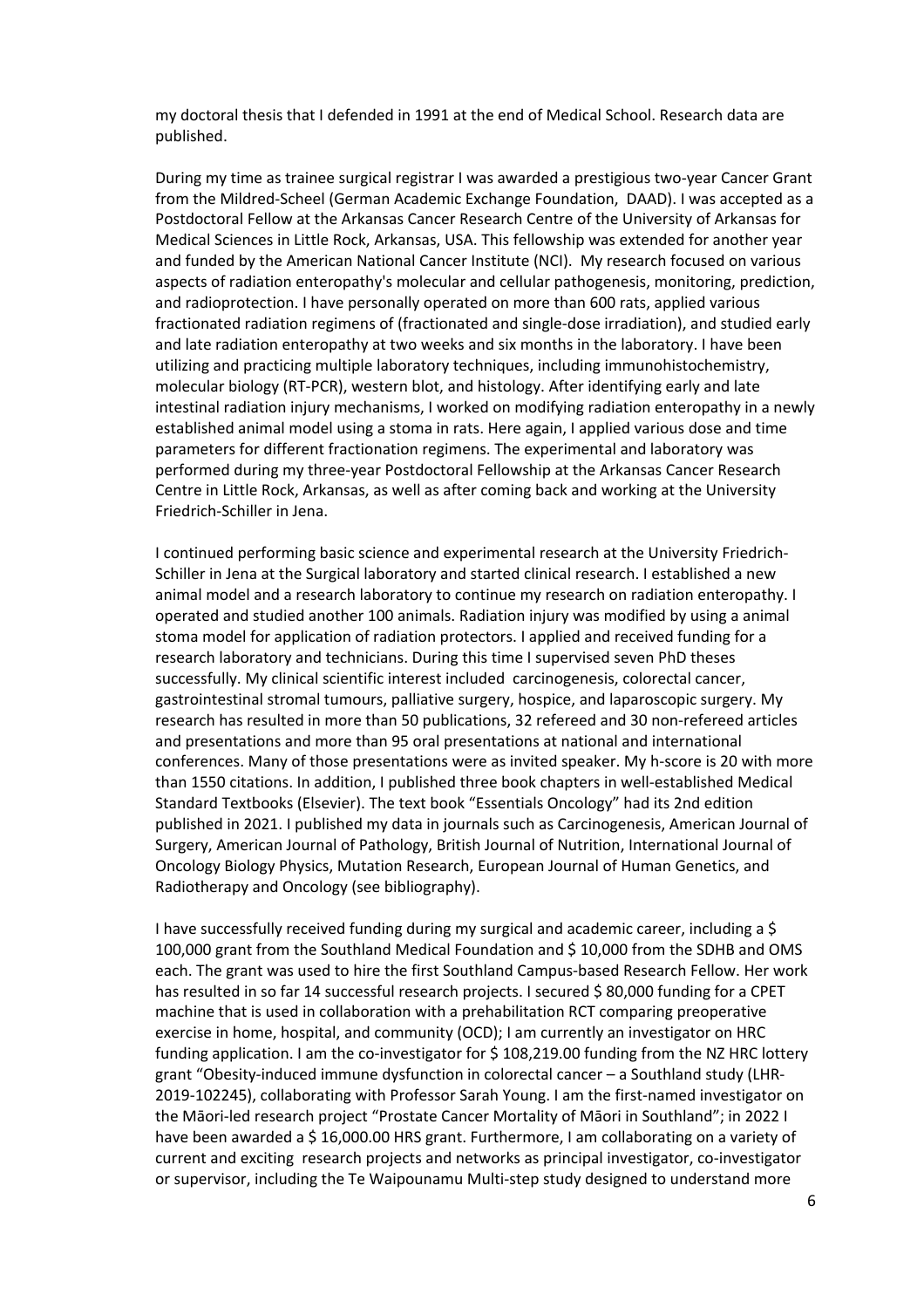about the delayed diagnosis of gut disease (collaboration with Associate Professor Lee Thompson Christchurch Hospital), the palliative surgical care project in collaboration with Hospice Southland and the University of Jena, the educational research project "Learning and teaching decision-making in the surgical clinical environment" (OCD), the Enhanced Recovery after Surgery Research (OCD), the Research Project K9MD dogs detecting bowel cancer, and the OPERAS study (Opioid PrEscRiptions and Usage After Surgery). In addition, I have given more than 100 scientific presentations at national and international scientific conferences in the US, Germany, New Zealand, Australia, Switzerland, The Netherlands, Portugal, Thailand, and the Czech Republic. Many of these presentations were invited lectures; some were keynote presentations (CV).

My research interest has focussed on molecular and cellular mechanisms of radiation enteropathy, carcinogenesis, surgical oncology, colorectal cancer, Gastrointestinal Stromal Tumours (GIST), palliative surgery, hospice, and laparoscopic surgery, including Transanal Endoscopic Microsurgery (TEM), Hernia repair (TAPP and Shouldice repair) and laparoscopic Nissen fundoplication. I have worked as Editor for the Journal of Visceral Medicine and The Oncologist (Der Onkologe), have reviewed scientific articles for various surgical journals, reviewed abstracts for scientific conferences, assessed master thesis (OCD), and have been reviewing applications for colorectal research funding since I became a member of the Australasian CSSANZ Research Foundation board in 2018. I have been, and I am working on various boards and panels, including Health Research South Board member since 2020, Colorectal Surgical Society Australia and New Zealand (CSSANZ) Research Foundation Board Member since 2018, Doctors assisting South-Pacific Islands (DAISI) elected board member and Fiji Program Officer since 2018, Chair of the University Study Hub Group since 2021, Member of the DSM Clinical Teacher Review Group in 2021, Member of the "Alternative Pathway Medical School Entrance" selection committee in 2021, member ALM subcommittee since 2015, member Regional Associate Dean Working Group since 2012, Member of the South Island Multidisciplinary (MDM), Member and Deputy Chair of the South Island Cancer Network over six years, Steering Group Member of the Colorectal Cancer Faster Treatment Implementation Group, and Lead Surgeon Enhanced Recovery Working Group (ERAS) since 2014.

(b) Experience in Applied R & D, contract research, consultancies, patents none

# **(c) Research Grants and Funding as PI**

- PI\_Principal investigator on the Maori-led research project "Prostate Cancer Mortality of Maori in Southland" Dr Tea Elliot: awarded **\$ 16,000.00** HRC grant
- Research Study Nurse from K9 Medical Detection NZ for Southland Trial (colorectal cancer and prostate cancer)
- Co-Investigator: 11582401PNB "Obesity-induced dysfunction in colorectal cancer Southland Study" NZ HRC Lottery Grant: 1/4/2019 – **\$ 108,219.00**, in collaboration with Professor Sarah Young, Department of Pathology of the Otago Medical School. 2019 – 2023
- PI Funding for the continuation of the Southland Campus based Senior Research Fellow: Dr Silke Neumann PhD, 1/5/2022 – 30/4/2023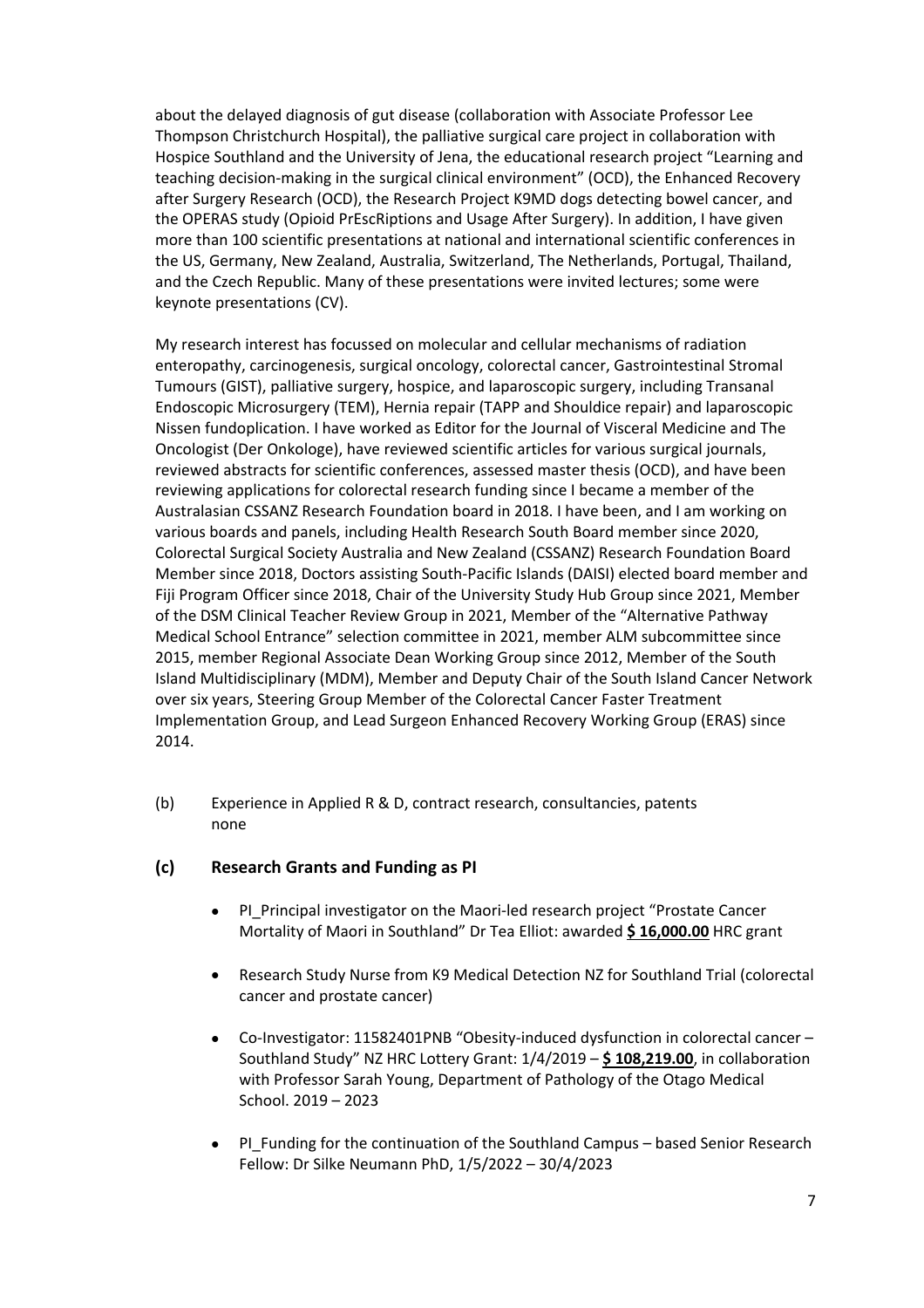- PI\_11900901QNB Southland Medical Foundation Grant for Southland Campus Research Fellow (Monica Londahl): 1/4/2021 – 30/4/2022 **\$ 100,000.00**, Principal Investigator
- **•** PI Funding from Southland Medical Foundation: **\$ 2500** for the Organisation of Southland Interprofessional Staff Development Workshops 2017 - 2020
- Co-Investigator: HIIT (High Intensity Interval Training) Research Project: **\$ 63,292.00 (Funding for a Southland Campus-based CPET machine)**. Collaboration with Otago University Dr. John Woodfield HRC Research Project: High Intensity Interval Training improves presurgical fitness before major Abdominal Surgery, research project leader. 2021
- PI To improve the teaching experience for our Southland students who attend ophthalmology clinics, I secured funding from the Otago University for an Ophthalmoscope Riester e-scope LED Otoscope and an Ophthalmoscope 3.7V. **\$ 600.00**. 2021
- PI\_2000 2003 Prospective study on "Complications and Quality of Life of patients with ileostomy or colostomy". LiMedD GmbH Erfurt. 35 000 Euro/\$ 55,000, Principal Investigator
- PI 2003 2004 Intraabdominal application of Tigecycline". Covance AG Clinical Research and Development 11 139 Euro/**\$ 18,000**, Principal Investigator
- PI 1999 2002 Research Grant: "Radioprotection after intraluminal application of Ethyiol (Amifostine) into rat small intestine using localized single dose and fractionated irradiation in a new rat model" Essex Pharma GmbH Munich, Germany. 10 000 Euro/**\$ 16,000**, Principal Investigator
- PI\_2000 2002 Travel and Research Grant for a 6-month research fellowship at the Arkansas Cancer Research Center for Anke Brandl, Doctoral Thesis Student. Boehringer Ingelheim GmbH. 1500 Euro/**\$ 2500** , Prinzipal Investigator
- 1994 1996 German Cancer Research Foundation (Mildred Scheel Foundation). Funding for a Two-Year Research Fellowship at the University of Arkansas for Medical Sciences (UAMS) and Arkansas Cancer Research Centre (ACRC), Little Rock, Arkansas, USA. Konrad Richter as Principal investigator, Professor Martin Hauer-Jensen as joined-Principal investigator, 120 000 USD/**\$ 180,000**
- 1996 1997 American National Cancer Institute (NCI) 60000 USD/**\$ 90,000**  Funding for a One-Year Research Fellowship at the University of Arkansas for Medical Sciences (UAMS) and Arkansas Cancer Research Centre (ACRC), Little Rock, Arkansas, USA. Martin Hauer-Jensen as principal investigator, Konrad Richter as joined principal investigator
- 1997 ACRC Research Grant: Significance of Mucosal Injury in the Pathogenesis of Radiation Enteropathy Arkansas Cancer Research Center, Little Arkansas, USA. Martin Hauer-Jensen MD PhD, Konrad Richter MD, Junru Wang MD PhD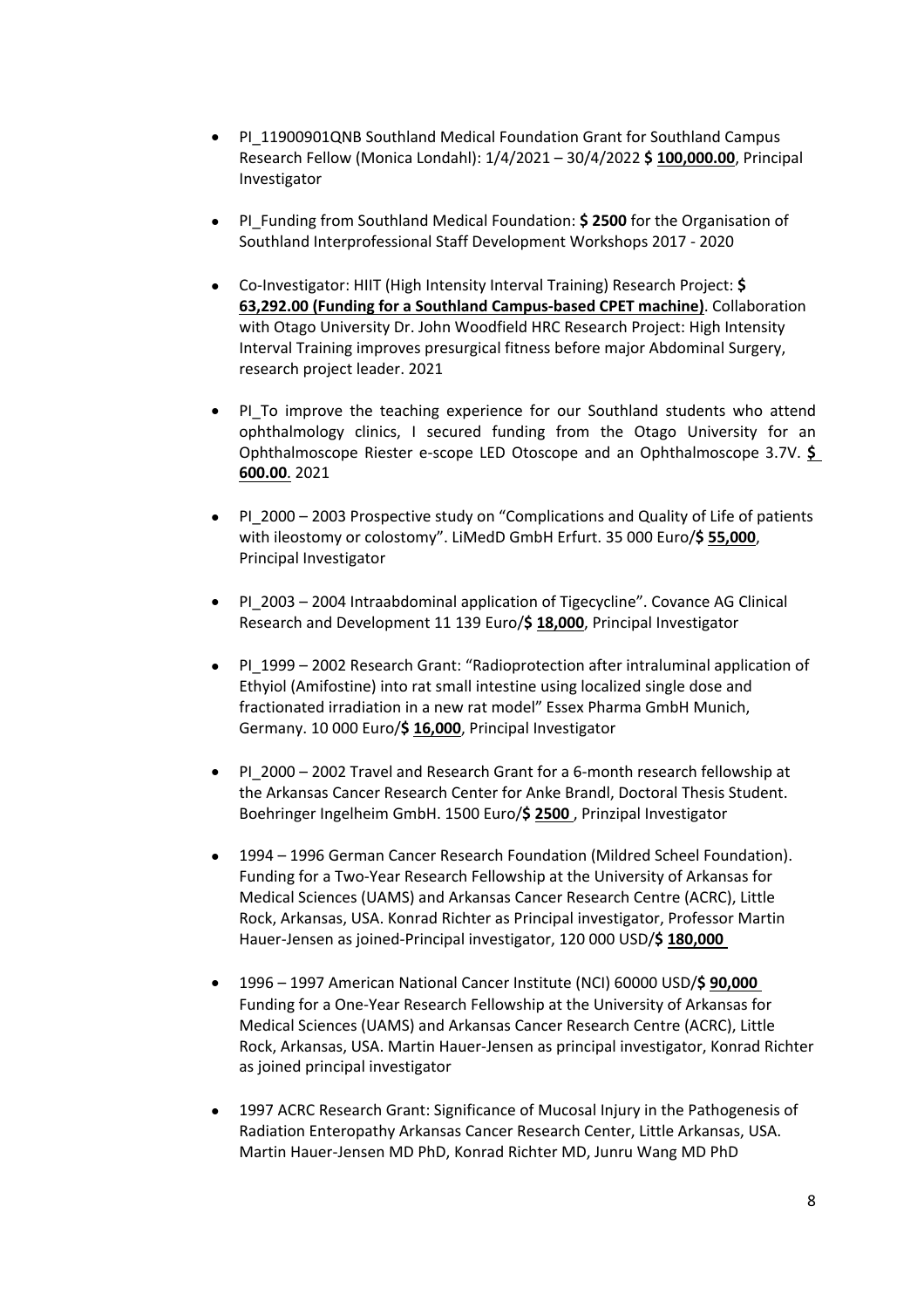- 1995 1996 ACRC Research Grant: Protective Effect of OR 1384 Against Radiation Enteropathy. Arkansas Cancer Research Center, Little Arkansas, USA. Martin Hauer-Jensen MD PhD, Thomas M Badger PhD, Hasan M. Shmaysani, MD, Konrad Richter MD.
- 1987 1988 University Martin-Luther Medical School One-Year Student-Research Grant Institute of Pathology, University Martin – Luther of Halle/Wittenberg Medical School, Germany, Principal Investigator: Konrad Richter: Principal investigator, Prof. Friedrich-Wilhelm Rath, joined-principal investigator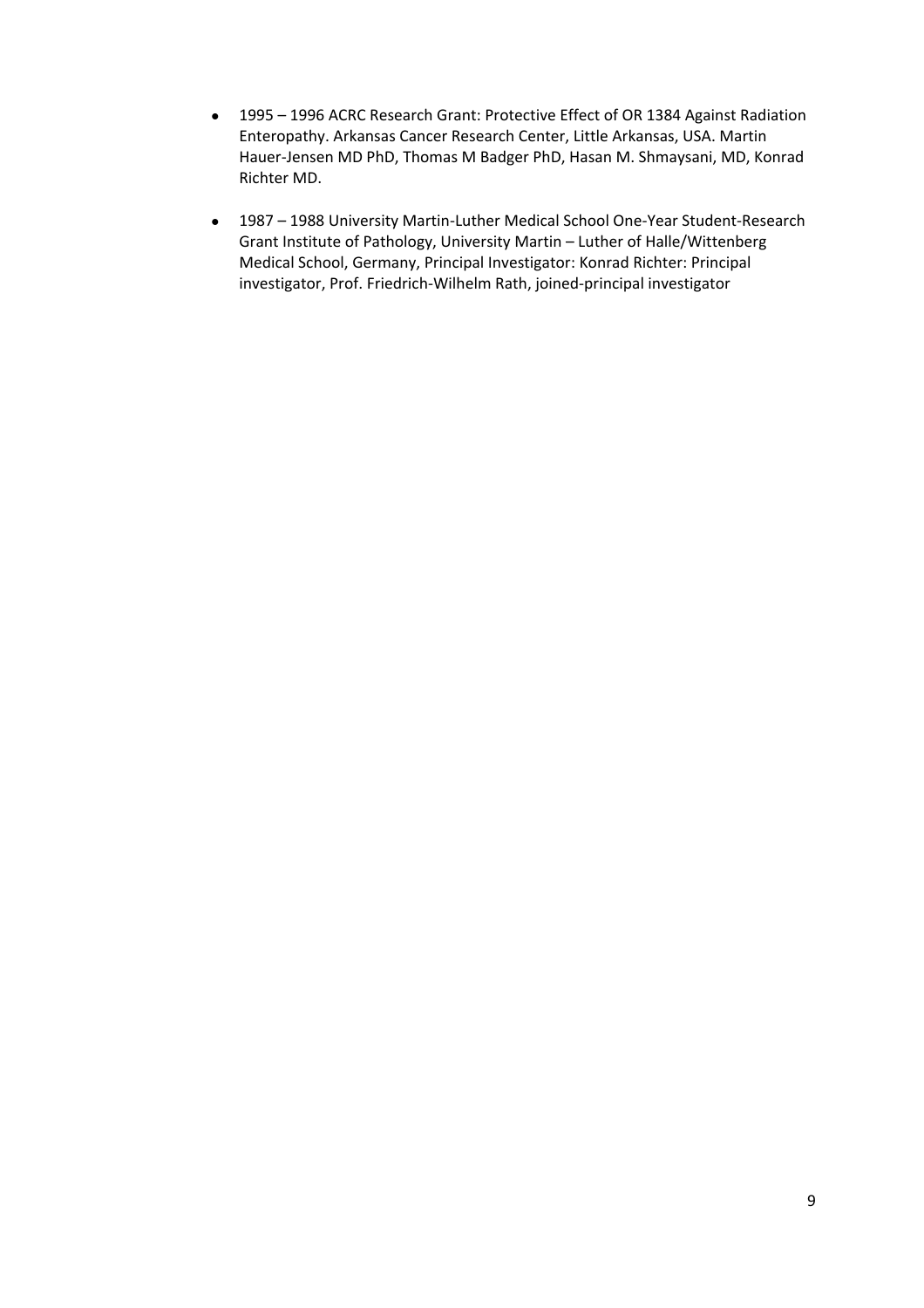# *( d ) Supervision of Postgraduate Students*

Principal Mentor of seven Doctoral Theses research projects (PhD Thesis) at the Friedrich-Schiller University of Jena Medical School, Jena, Germany:

- 1) Doctoral Thesis Dr. Mike Krug 2006 2009. successfully awarded 2009 Principal Supervisor A/Prof. Konrad Richter (90%), Prof Utz Settmacher (10%). Risk factors and quality of life in patients with intestinal stoma complications "Risk factors and quality of life in 137 patients with intestinal stoma complications. Richter KK, Krug M, Settmacher U, Pfeifer M, Thompson-Fawcett M. ANZ Journal of Surgery 2009, 79 (Suppl. S1), A26
- 2) Doctoral Thesis 2005 2007 Dr. Constanze Schmid. successfully awarded 2007 (summa cum laude) Principal Supervisor A/Prof. Konrad Richter (90%), Dr Anette Altendorf-Hofmann (10%). Long-term follow up studies on 54 surgically treated patients with Gastrointestinal Stromal Tumors (GIST). University Friedrich-Schiller Jena, Germany Langenbecks Arch Surg. 2008 Nov; 393(6): 949-55. Long-term follow-up in 54 surgically treated patients with gastrointestinal stromal tumors. Richter KK, Schmid C, Thompson-Fawcett M, Settmacher U, Altendorf-Hofmann A.
- 3) Doctoral Thesis 2002 2005 Dr. Bernadett Küpper. successfully awarded 2007 (summa cum laude).

Principal Supervisor A/Prof. Konrad Richter (80%), Prof. Hartwig Kosmehl (20%). The Gamma-2- Chain of Laminin-5 within the colorectal adenoma-carcinoma-sequence: From anker protein to Invasion Promotor. University Friedrich-Schiller Jena, Germany.

Plus: Presentation at the 122nd Annual German Surgical Congress, Munich 2005, Germany. Gamma-2-chain of Lamin-5 within the colorectal adenoma-carcinoma-sequence - Anker protein to invasion promoter

Plus: Presentation Identification of specific protein patterns in colorectal adenomas and cancer by proteome analysis Annual Meeting of the Thuringia Surgical Society, Jena, Germany 2003.

- 4) Doctoral Thesis 1999 2002 Dr. Alexander Kern. successfully awarded 2002 (summa cum laude). Principal Supervisor A/Prof. Konrad Richter (70%), Helge Taubert (30%). Association of p53 mutations, microvessel density and neoangiogenesis in pairs of colorectal cancers and corresponding liver metastases. University Friedrich-Schiller Jena, Germany. Publication: Int J Oncol. 2002 Aug; 21(2):243-9. Association of p53 mutations, microvessel density and neoangiogenesis in pairs of colorectal cancers and corresponding liver metastases. Kern A, Taubert H, Scheele J, Rudroff C, Mothes H, Kappler M, Bartel F, Richter KK.
- 5) + 7): Doctoral Thesis 2004 2007 Dr. Kajetan Klos and Dr. Andreas Meyer. successfully awarded 2007 (cum laude)

Principal Supervisor A/Prof. Konrad Richter (80%), Prof Thomas G Wendt (10%), Dr Juergen Fuller (10%). Animal Experiments and clinic-pathologic studies on the pathogenesis of radiation enteropathy University Friedrich-Schiller of Jena, Germany. Publication: Intraluminal application of potential radioprotectors in an animal model of localized hypo-fractionated small bowel irradiation Richter KK, Meyer A, Wedel T, Erdmann B, Fuller J, Wendt T, Kosmehl H, Schubert H, Scheele J. European Journal of Cancer. 01/2001; 37.

Plus: Presented as a poster at the European Cancer Conference 11/European Society for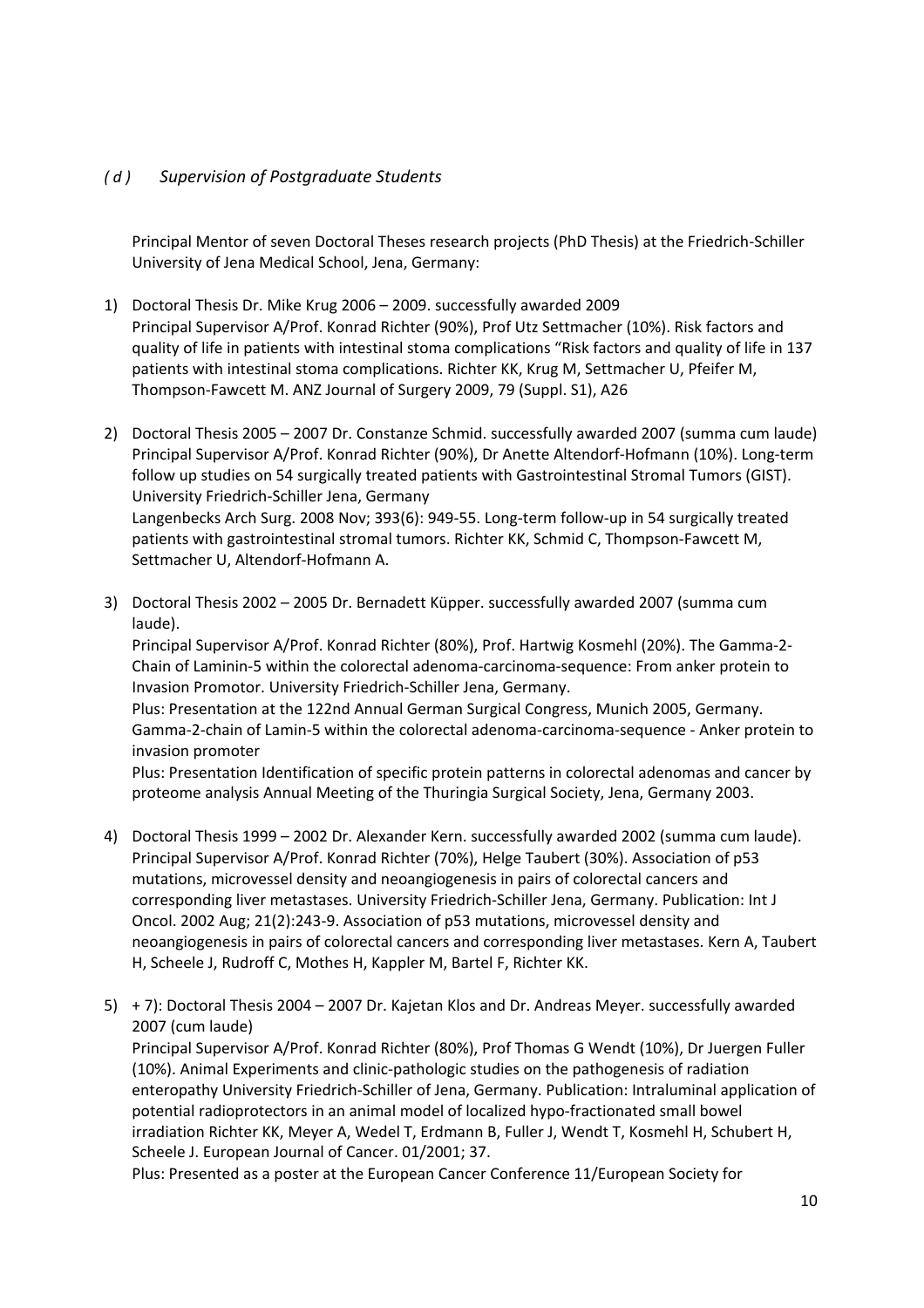Therapeutic Radiology and Oncology, Lisbon, Portugal 2001

- 8) Doctoral thesis 2004 2007 Dr. Yves Dittmar. successfully awarded 2008 (cum laude) Principal Supervisor A/Prof. Konrad Richter (80%), PD Uwe Leder (10%), Prof Utz Settmacher (10%). Surgical Therapy of colorectal liver metastases – Cost analysis and process quality (Chirurgische Therapie kolorektaler Lebermetastasen – Analyse der Behandlungskosten und Einfluss der Prozessqualität auf die Kostenentwicklung). University Friedrich-Schiller of Jena, Germany
- 9) Master's Thesis Jennifer Carr: 1995 1997 Supervisors: Martin Hauer-Jensen (70%), Konrad Richter (20%), Ching Ching Sung (10%), two years: Experimental studies of granulocyte markers in intestinal radiation injury. Little Rock, Arkansas/Cancer Research Center. Publication: Association of granulocyte transmigration with structural and cellular parameters of injury in experimental radiation enteropathy. Richter KK, Fagerhol MK, Carr JC, Winkler JM, Sung CC, Hauer-Jensen M. Radiat Oncol Investig. 1997;5(6): 275-8

Assessment of Master's thesis: "The pathogenesis of acute diverticulitis and the role of the intestinal microbiome". University of Otago, Christchurch. 2022

Assessment of Master's thesis "Acute Pancreatitis at CWM Hospital in Fiji – a retrospective study , Fiji National University, School of Medical Sciences, Suva, Fiji. 2022

One of my surgical registrars (RP), whom I have supervised while he was on his surgical training at Southland Hospital has published (GIST paper 2011) and presented with me (Posters at RACS/ASC meeting), had been accepted for a three-year research fellowship under Prof. John Windsor in Auckland to pursue a PhD. He has successfully defended his PhD.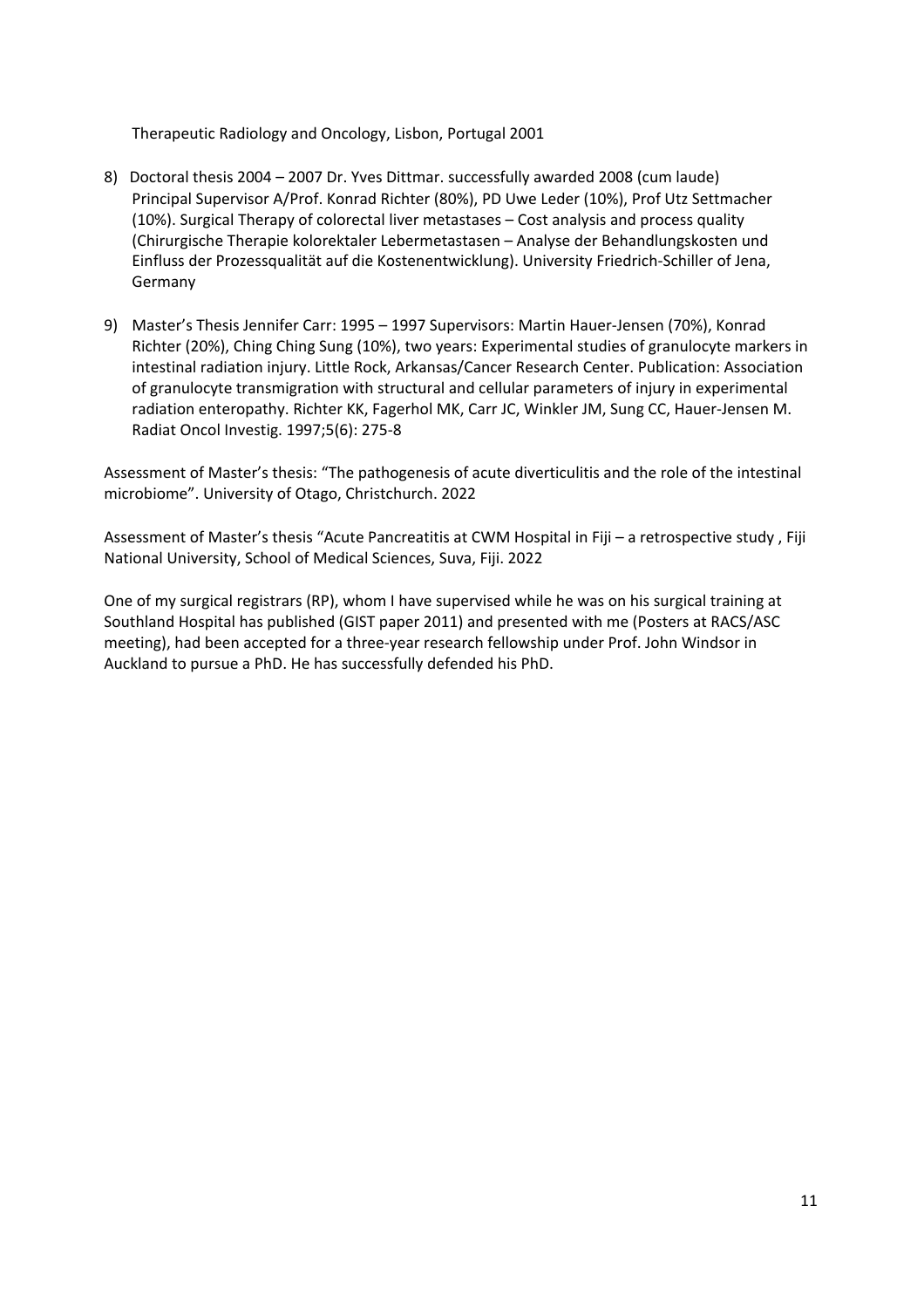# **7. Distinctions**

- 2020 Southern District Health Board Excellence Award "Breaking Boundaries"
- 2019 Annual Senior Medical Officer "Excellence Award", Deans Commendation School of Medicine
- 2015 Annual Excellence Award "Innovative Teaching", Deans Commendation School of Medicine
- 2013 Annual Senior Medical Officer "Excellence Award": Dean's Commendation to Invercargill Teaching Staff
- 2011 Annual Senior Medical Officer "Excellence Award": Dean's Commendation to Invercargill Teaching Staff
- 2008 Annual Senior Medical Officer "Excellence Award": Dean's Commendation to Invercargill Teaching Staff
- 2002 PhD Thesis (German Habilitation, Privatdozent Dr. med. habil.) *Magna Cum Laude*
- 1999 Award Best Presentation at the German Annual Surgical Scientific Research Meeting, Marburg, Germany (500 Euro Award = 837 NZD)
- 1994 1996 a prestigious Research Grant for Young Academic Surgeons was awarded for a Two-Year Research Fellowship from the German Cancer Foundation DAAD (Mildred Scheel Foundation) to work at the University of Arkansas for Medical Sciences in Little Rock/Arkansas USA and the Arkansas Cancer Research Centre
- 1996 1997 Additional Research Grant was awarded for one additional year as Research Fellow from American National Cancer Institute (NCI) Grant– to continue and finish the work at the Arkansas Cancer Research Centre
- 1991 Doctoral Thesis (Doctor medicinae) *Summa Cum Laude*
- 1988 Presentation Award for Research Project and Diploma, Martin-Luther University Halle-Wittenberg Medical School, Germany
- 1987-1988 University Research Grant for a One-Year Research Fellowship at the Department of Pathology at the Martin-Luther University Halle-Wittenberg Medical School, Germany
- 1987 Graduate Diploma (German Diplommediziner) *Magna Cum Laude*

# **8. Teaching Activities**

- (a) Range and level of teaching
	- I have worked passionately as a joint-clinical Consultant Colorectal Surgeon, Surgical Oncologist, Endoscopist and Associate Dean Southland (0.2 FTE) to develop an academic research and teaching environment for a Southland University Study Hub and turn the Teaching Hospital into a small but vibrant Southland Academic Campus (OCD). As Associate Dean of Southland, I have changed the infrastructure and culture to foster high-quality Teaching and research activities in Southland in collaboration with the University. I launched, organised and chaired five successful Southland Campus Staff Development Workshops ( OCD) on "Fostering an Academic environment at the Southland Campus" (2015), ensuring highquality Teaching through "Teach the Teachers" (2017), "Advancing Research and Stimulating Collaborations" (2018), and "Improving research, teaching and collaboration among primary and secondary care and the SDHB management" (two well attended workshops in 2022), developed and established the curriculum for the Southland Campus Interprofessional Education workshops (IPE) since 2014 in collaboration with the Southern Institute of Technology (SIT), inaugurated a new Free Public Southland Campus Lectures Series on current health-related topics in 2018 (OCD) with now ten successful lectures delivered, and successfully funded the first Southland-Campus based Research Fellow.
	- As an academic clinician, I try to inspire high academic performance and provide leadership across the Southland and Dunedin Campus. I have given regular weekly one-hour tutorials to our fourth-year medical students for the last 15 years in New Zealand, regularly presented at Workshops and scientific conferences, and have consistently taught our students and engaged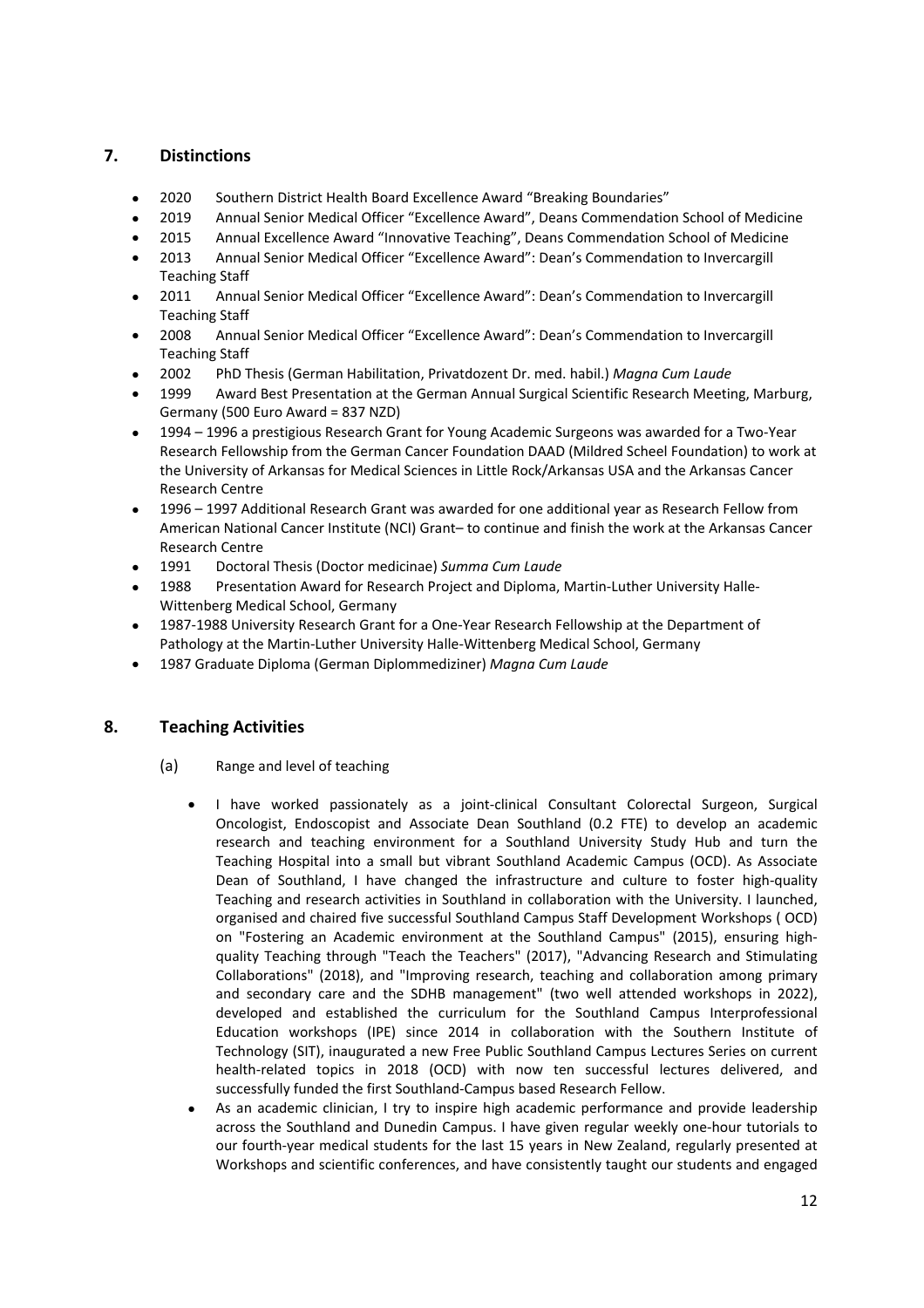with them during daily ward rounds, operating theatre, and endoscopy and outpatient clinics. I received the annual Teaching Award four times for "Excellence in Teaching" in 2008, 2011, 2013, and 2019, and the "Excellence in Innovative Teaching" award in 2015. The SDHB acknowledged my "outstanding leadership and dedication in the development of the Southland Hospital Campus as a Campus of the Otago University" and presented me the Excellence Award for "Breaking Boundaries" in 2020. They commented that Konrad "works tirelessly to foster clinical, academic and research partnerships between the Southland Hospital and the University of Otago and is the epitome of breaking boundaries by working and sharing resources." (OCD). Besides my regular teaching responsibilities that included assessing PASAFs, case write ups and case appreciations I have organised regular suture workshops for medical students (OCD), presented at educational, scientific, and interdisciplinary conferences, workshops and lectures (OCD), I gave vertical lectures on surgical oncology and palliative surgery at the Dunedin Campus to 3rd-year ELM medical students. Today, the Southland Hospital Campus educates more than 300 students and TIs annually, involves more than 25 Senior and Clinical Lecturers and facilitates more than 15 current regional and national research projects involving the Southland specialities General and Orthopaedic Surgery, Urology, Mental Health, Ophthalmology, and Hospice Southland.

- Annual Vertical Lecture to 3rd Year Medical Students in Dunedin on "Principles of Surgical Oncology" (Colquhoun lecture theatre)
- Teaching Topics include the whole general and special field of surgery, including surgical oncology, gastrointestinal and endocrine cancers and surgeries, hernias, ileus, palliative surgery, acute abdomen, and assisted dying & euthanasia
- Daily teaching and clinical reasoning while having 4<sup>th</sup> year Medical Students at all times during ward rounds, in the operating theatre, during clinics and endoscopy sessions
- Since 2014 ongoing: Organization of and Participation at Regular Interprofessional Education (IPE) Simulation days every two months in collaboration with the Southern Institute of Technology: 4th and 5th Year Medical Students, 3rd year nursing Students, Physiotherapy and Laboratory Medicine Students
- Since 2007 ongoing: Assessments of PASAFs, Case Write Ups and Case Appreciations for 4th year medical students during their four-week surgical attachments at Southland Hospital
- Since 2007 ongoing: Daily teaching of 4th year medical students during surgical clinics, in the operating theatre and in the Endoscopy suite
- 2001 2007: Monthly Specialist Curriculum Lectures in Palliative Care and Palliative Surgery for GPs
- 1998 2007
	- o Senior Clinical Lecturer at the University Friedrich-Schiller Medical School Jena, Germany: Weekly Frontal Lectures of 1.5 hours twice a week for 4th and 5th Year Medical Students: Topics included General and Special Surgery, Surgical Oncology, Hospice and Palliative Medicine
	- o Weekly teaching seminars in General Surgery for Undergraduates and Postgraduate students as well as Operating Theatre nurses and Intensive Care Unit Nurses
	- o Main Surgical Examiner for OSCE Final Medical School Surgical Exams for six years
	- $\circ$  Establishment of a surgical curriculum for 3<sup>rd</sup> year medical students in General and Special Surgery: 2002 - 2007
- 1994 1997:
	- o Lecturing at the University of Arkansas for Medical Sciences (UAMS), USA
	- o Mentoring of Year 4 Student graduate research projects
	- o Mentoring of a master thesis (Dr Jennifer Carr)
- 1991 1994: Surgical Tutorials at the St. Elisabeth and St. Barbara Hospitals in Halle, Germany, to 6<sup>th</sup> year medical students and Nurses
- (b) *Development of significant innovations and/or publications in curriculum development, student assessment, teaching procedures and teaching materials*
	- Inauguration and development of the University Study Hub at the Southland Campus Te Wāhanga Matua Mātau Hauora Murihiku – Te Pūtahi Ako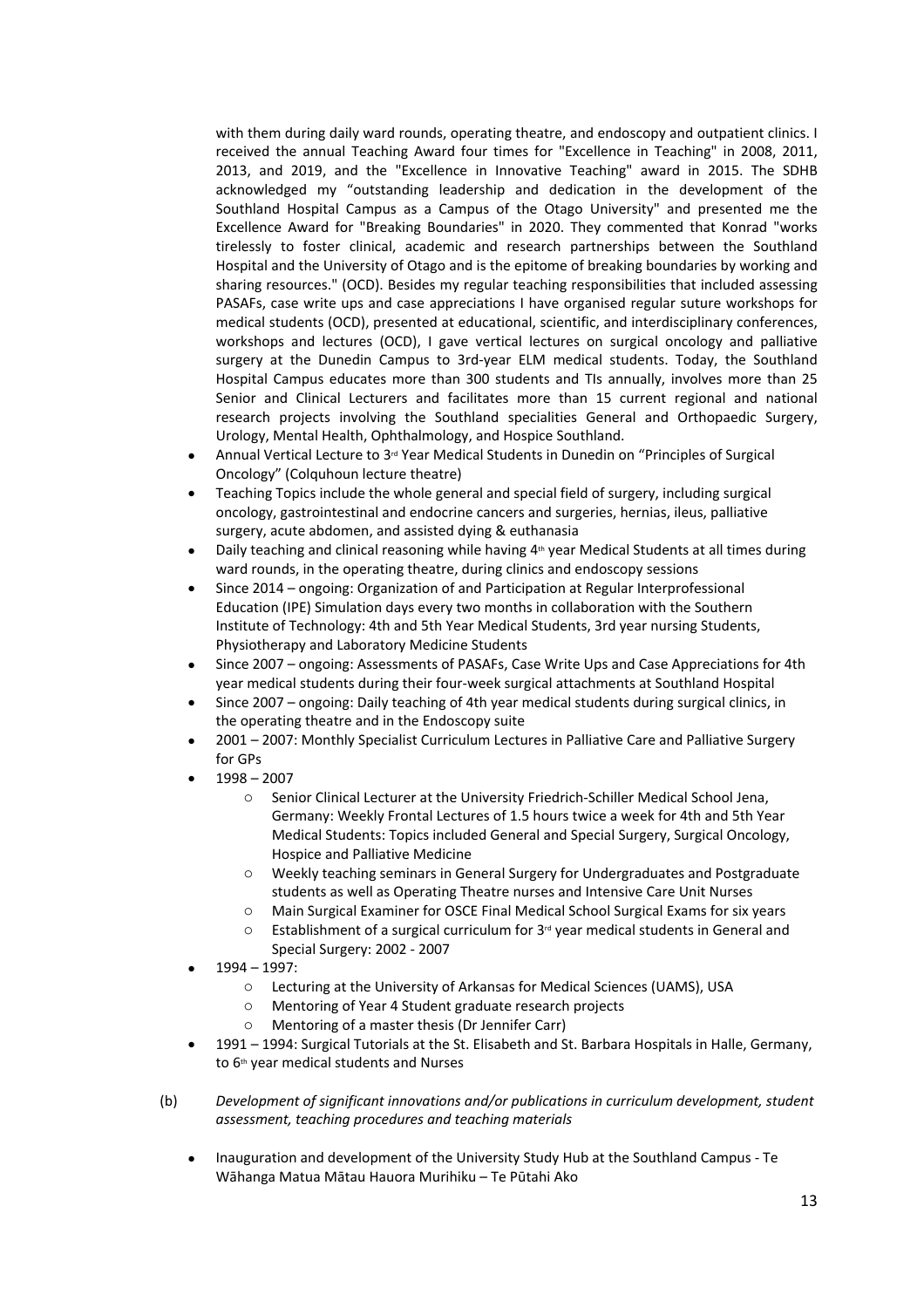- o 1.5 Mio NZD investment
- o Designed for University of Otago students and staff, the Health Sciences Southland Study Hub accommodates local research and is designed to enhance relationships with the Southland community. The Hub features
- o Modern video conference facilities
- o Space for consultation with research participants
- o 24-hour student study spaces
- o Teaching / tutorial / seminar rooms
- o Administration facilities
- Design and Development of a successful Interprofessional Education (IPE) Curriculum in collaboration with the Southern Institute of Technology at the Southland Hospital Campus in Invercargill since 2014 - ongoing
- Excellence Award for "Innovative Teaching" in 2015
- Fostering of the University Study of the Southland Hospital Campus Education and Learning **Centre**
- Organization of three Suture Workshop for Medical Students and young doctors
- Inauguration of Interdisciplinary Teaching Sessions with multiple specialties presenting on topic from different Perspectives starting in 2014
- Renovation and Consolidation of Southland Hospital Campus Accommodation Facility with Funding from the University of Otago:
	- new bathrooms on all three floors new kitchen facilities on two floors new lounges for students
- *(c) Teaching administration and leadership, quality assurance, evaluation*

Since coming to the Southland Teaching Hospital of the University of Otago in 2007, I have realized the unique potential of this place and envisioned an Academic Campus with a Learning and Research Centre and the University Study Hub as its Centre. I have developed and changed the learning environment for our students, doctors, and staff. I have aimed to create a small but vibrant Campus and develop the infrastructure for an academic teaching and research environment. I have worked passionately as a clinically active Colorectal Surgeon and Surgical Oncologist, Senior Clinical Lecturer, Associate Dean Southland, and Clinical Associate Professor to achieve this goal over the last 15 years. Around 300 students annually are coming to Invercargill to study and learn; 25 students are at the campus at any given time. I have been strengthening collaborative ties with the Otago University by organizing and chairing collaborative workshops on "Teach the Teachers", "Research", "Engagement with Primary Care/GPs", and Registrar "Research Audits". I have involved the SDHB management and Executive and all interested staff to engage and collaborate in ongoing research and teaching activities and support an academic environment at the Southland Campus.

(d) Professional development achievements

Since I became the Associate Dean Southland in 2012 I have actively planned, promoted, forsterd and lobbied for an modern Southland Education and Research Centre - Te Wāhanga Matua Mātau Hauora Murihiku – Te Pūtahi Ako (1.5 Mio NZD):

https://www.otago.ac.nz/healthsciences/southland-study-hub/).

The Education Centre was officially opened on 19/8/2019. Attendees included the Chancellor of the Otago University Dr. Royden Somerville, the PVC Professor Paul Brunton, the CEO of the SDHB Chris Flemming, the Major of Invercargill Tim Shadbolt, SDHB Commissioner Kathy Grant, and Minister of Health Dr David Clarke. After the opening there was a dinner for invited guests at the Ascot Park Hotel.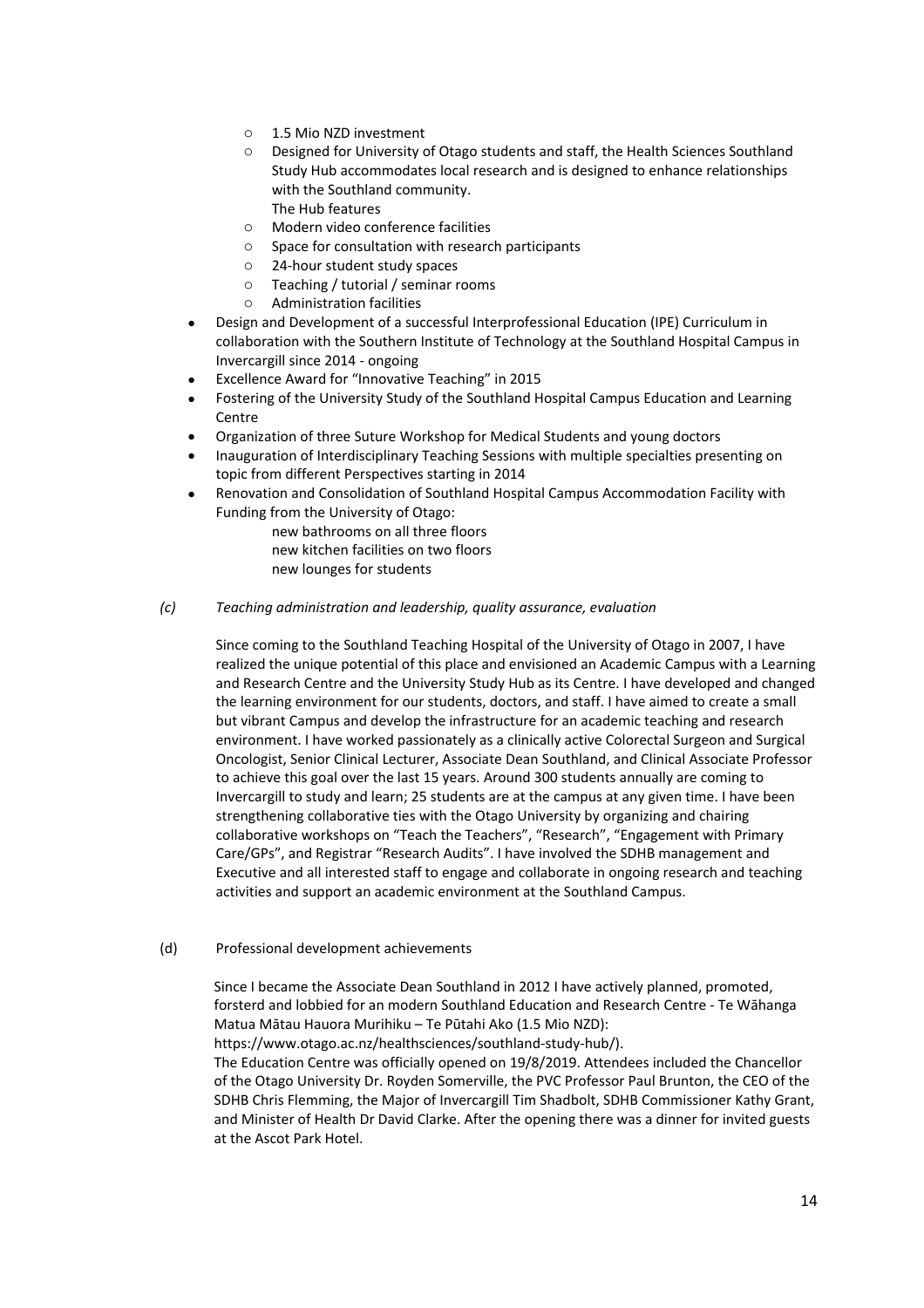I organized, chaired and presented at five well attended Staff Development workshops, with local speakers and guests from the Dunedin and Christchurch Campus of the University of Otago. The topics included ongoing Southland Campus and collaborative research activities "Fostering Teaching and Encouraging Research" (2015), "Teach the teachers" (2017), "Research" (2018), SDHB engagement and focus on a healthy combination of clinical care, research and high-quality teaching activities, engagement with Primary Care sector and GPs (February and November 2019).

Launching and successfully running the New Free Southland Hospital Campus Public Lecture Series; since 2018 ten Public Lectures have been successfully taken place. This work involved the Planning of the event, identifying a topic and titles for the presentations, identifying speakers that are specialists for those topics, organising the logistics, Chairing and often Presenting at 10 well-attended and applauded lectures with invited academic specialists from Southland and every time one guest speaker from the University of Otago. Topics covered colorectal, prostate, breast, and cervical cancer, vaccination, the healthy heart, modern hip replacement, euthanasia & assisted dying.

#### **9. Student evaluation of teaching**

- four times Annual University of Otago Teaching Award for "Excellence in Teaching for Senior Medical Officers" in 2008, 2011, 2013, and 2019
- Annual University of Otago Teaching Award for "Innovative Teaching" in 2015
- The student administrator of the University Study, Madge Storm (OCD 12) commented in her reference that she has "heard many comments from the students who have found him such an inspiration; one student said that he would name his first child after him, while another student said that she came to Southland to do her Trainee Intern year here because she found Konrad such an inspiration while she was a 4th-year student on his team, such is his influence with these young people."
- The Fijian registrar team wrote back after a volunteer trip to Suva as surgeon and educator: "He helped our surgical registrars doing Master of Surgery to prepare for their exams. Prof perform lectures, tutorials, and mock clinical scenarios for them. In addition, he presents current evidence from the literature to supplement Teaching. We all enjoyed his presentation on Surgical history and his involvement in Volunteering as a Surgeon"
- Dr Megan Anakin observed me lectures (10/8/2021) and commented "Konrad presented his material confidently. Students and colleagues responded to his enthusiasm for this topic by listening politely and with their full attention. He was well prepared and knowledgeable… His approach of storytelling with vivid examples and explanations is highly memorable."
- Examples of student feedback from recent tutorials and seminars are: "it was very useful, clear, interactive, and entertaining. You obviously like your career, and it comes across in our teaching. It makes the session more engaging" (OCD 7 Jessica Bruce 20/7/2021), "very informative, succinct, and clear re basic hernia treatment (OCD 8 Karine Partridge 3/8/2021), "making difficult topics easier to understand" (Lachlan Parlane 19/10/2021), and "drawings help to understand what I observed during surgical procedures" (OCD 9 Aakash Patel 19/10/2021). "I learned more about each topic in the 45-minute tutorials than in all of ELM. He is very engaging and teaches things simply without oversimplifying. Mr. Richter's teaching sessions were of great value! After each tutorial, I left with a greater understanding of the topic discussed".

#### **10. Publications**

My h-factor is 20 with 1550 citations, 50 scientific publications, 32 peer-refereed plus 30 non- refereed conference contributions, more than 95 presentations at national and international conferences,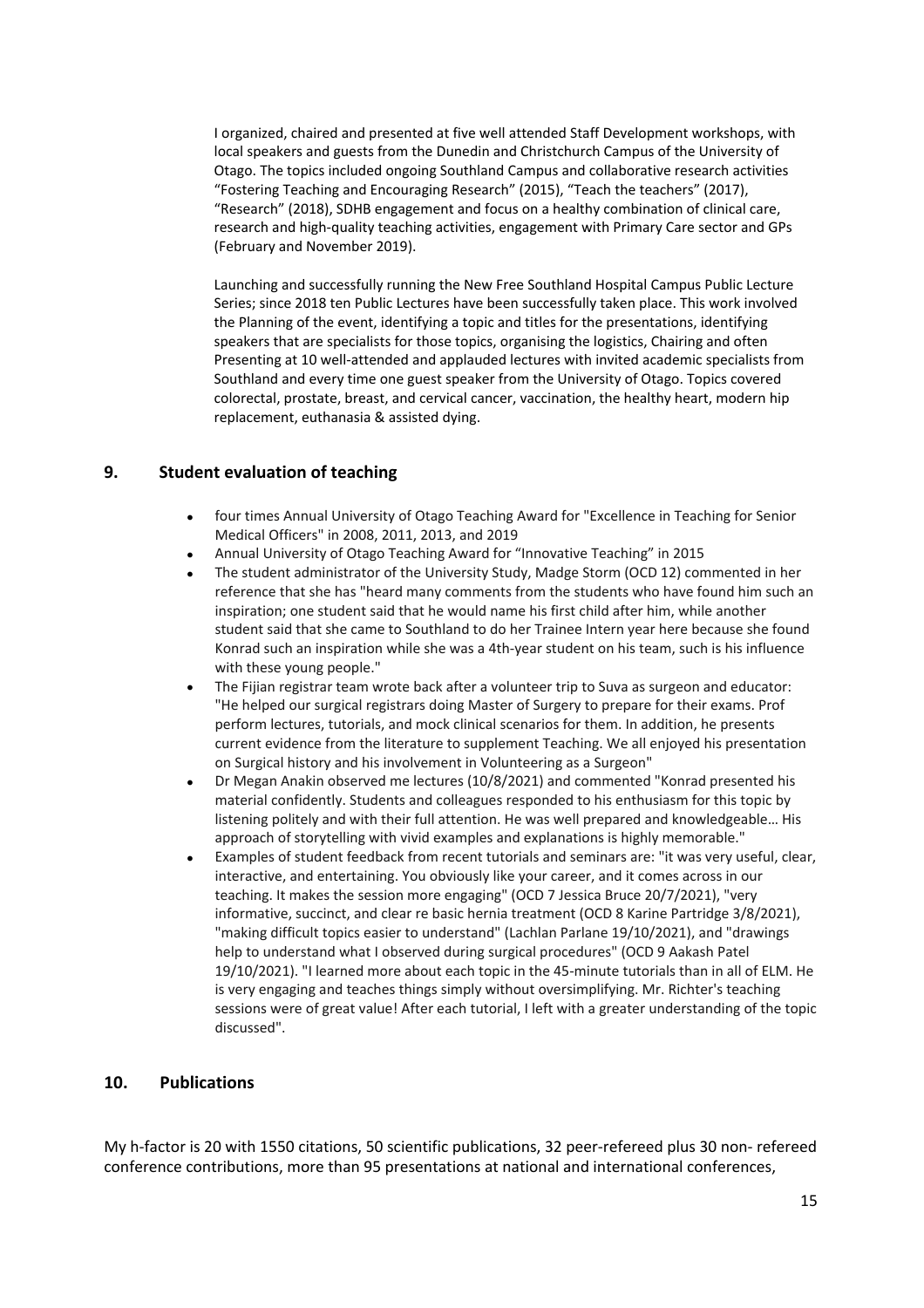many of them as invited speaker, three book chapters in established oncology and palliative medicine text books.

### (b) Book Chapter

- 2021: 1st Edition Elsevier Medical Textbook 2021 "Therapeutic Handbook Oncology and Hematology" (Therapie-Handbuch: Onkologie und Hämatologie), Book Chapter "Tumor Surgery" (Tumorchirurgie). P 19 - 26
- 2020: 2nd Edition Elsevier Essentials "Oncology For Doctors of all Specialties" (Onkologie: Das Wichtigste für Ärzte aller Fachrichtungen). Book Chapter "General Principles of Oncologic Surgery" (Allgemeine Prinzipien der onkologischen Chirurgie). P 47 – 57
- 2017: 1st Edition Elsevier Essentials "Oncology For Doctors of all Specialties" (Onkologie: Das Wichtigste für Ärzte aller Fachrichtungen). Book Chapter "General Principles of Oncologic Surgery" (Allgemeine Prinzipien der onkologischen Chirurgie). P 47 – 57
- 2015: 1st Edition Universitätsverlag Göttingen "Oncology for Palliative Medicine" (Onkologie für die Palliativmedizin). Book Chapter "Palliative Tumor Surgery for Non-Surgeons" (Tumorchirurgische Verfahren – für Nichtchirurgen). p 71 – 85

# ( c ) Refereed Journal Articles

- 1. Challenges in the Treatment of a Stingray Injury A Rare Case Report in a Rural New Zealand Hospital. Black B., Londahl M, Richter KK accepted in the New Zealand Medical Journal. 2022
- 2. Laparoscopic spleen-preserving dome resection for a giant primary epithelial splenic cyst. Lowrie NR, Londahl MJ, Richter KK. BMJ Case Rep. 2021 12;14(9)
- 3. Biallelic variants in EFEMP1 in a man with a pronounced connective tissue phenotype. Sean G W Driver, Meremaihi R Jackson, Konrad Richter, Paul Tomlinson, Ben Brockway, Benjamin J Halliday, David M Markie, Stephen P Robertson, Wade E. Eur J Hum Genet 28(4): 445-452, 2020
- 4. Challenges in Decision Making in Elderly Patients with Gastrointestinal Malignancies. Wedding U, Audisio RA, Richter KK, Rostoft S. Visceral Medicine 2017;33(4): 281-83
- 5. Editorial "Challenges in Decision Making" Wedding U, Richter KK. Visceral Medicine 2017; 33(4): 244
- 6. Risk factors for adverse outcome for elderly patients undergoing curative oncological resection for gastrointestinal malignancies. Lim YK, Jackson C, Dauway EL, Richter KK. Visceral Medicine 2017;33(4): 254-261.
- 7. "Palliative Medicine and Hospice Care Movement Down under. Richter KK, Sommerfeldt A, WeddingU. Der Onkologe 2016
- 8. Breaking down educational silos. Rhodes J, Winder P, Stratheran M, McMillan M, Richter K, McLeod M. Nursing New Zealand 2016. 22(1): 16-17
- 9. Twin sisters with perforated sigmoid diverticulitis support heredity in the pathogenesis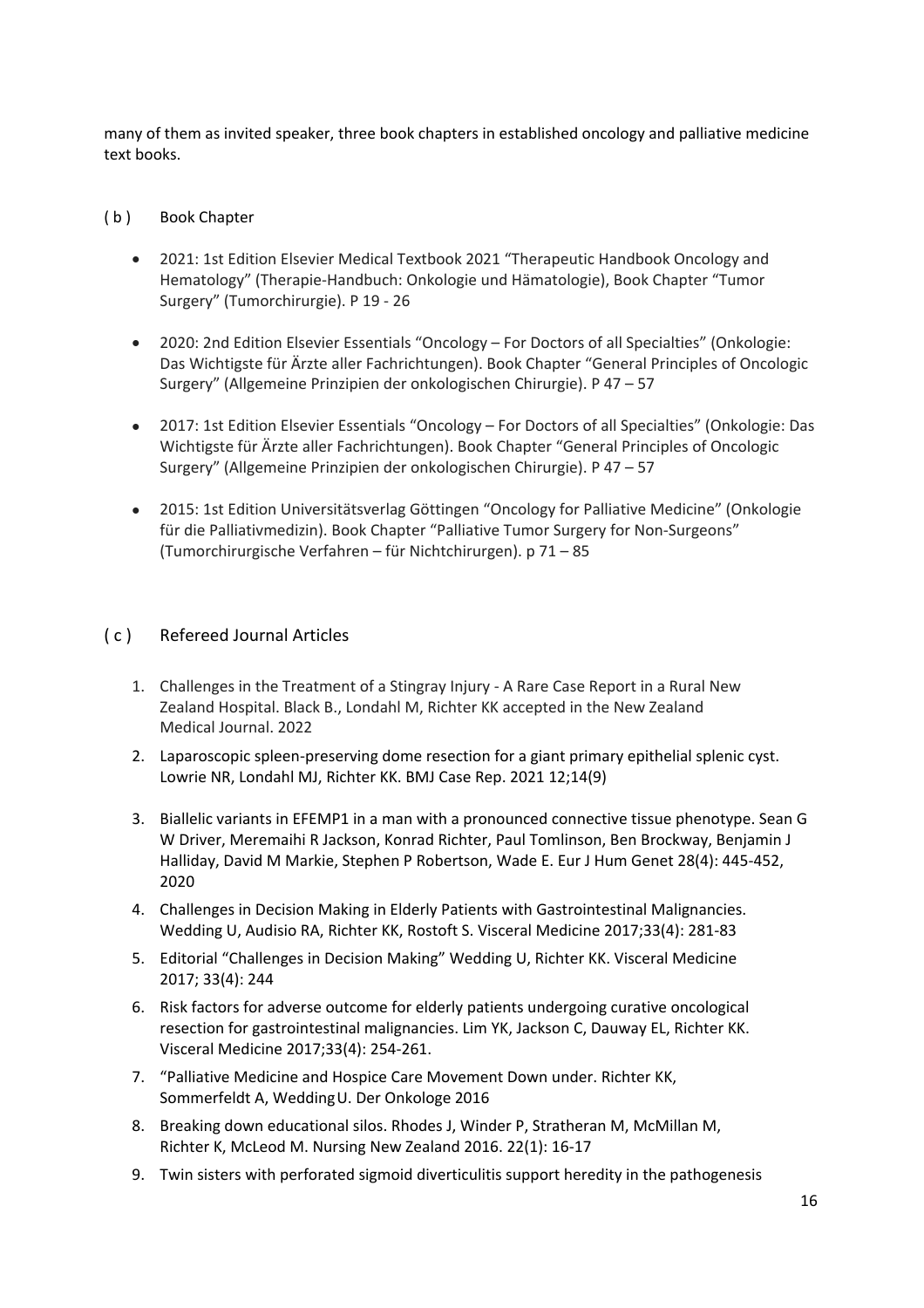of diverticulardisease. Winder A, Richter KK. Int J Colorectal Disease 2015

- 10. Challenges of Palliative Oncologic Surgery 2015. Richter K and Wedding U. Der Onkologe 10. 1074-1080
- 11. Palliative Medicine and Supportive Therapy. Wedding U, Richter KK, van Oorschot B, Höffken K, Schlag PM, Bamberg M. Onkologe 2014; 20: 64 – 65
- 12. Laparoscopic Adrenalectomy for a rare 14-cm Adrenal Schwannoma. Richter KK, Premkumar R, Yoon HS, Mercer P. Surg Laparosc Endosc Percutan Tech. 2011; 21(6): e339-43 (IF 0.88)
- 13. Mutational status of KIT and PDGFRA and expression of PDGFRA are not associated with prognosis after curative resection of primary gastrointestinal stromal tumors (GISTs). Kern A, Görgens H, Dittert DD, Krüger S, Richter KK, Schackert HK, Saeger HD, Baretton G, Pistorius S. J Surg Oncol. 2011. 1;104(1): 59-65 (IF 2.64)
- 14. Challenging differential diagnosis of a wild-type gastrointestinal stromal tumour (GIST) or rare reticular perineurioma of the stomach? The role for mutational analysis. Richter KK, Dempster A, Tos AP, Premkumar R, Jackson C. N Z Med J. 2011 Mar 25;124(1331): 45-55
- 15. Down-regulation of MTUS1 in human colon tumors. Zuern C, Heimrich J, Kaufmann R, Richter KK, Settmacher U, Wanner C, Galle J, Seibold S. Oncol Rep. 2010 Jan; 23(1): 183-9 (IF 2.3)
- *16. Red eye and visual impairment two months after oesophageal resection with complicated postoperative course. Richter JC, Waldegg G, Richter KK, Praxis (Bern) 2008. Oct 8; 97(20): 1091-1995*
- 17. The database dbEST correctly predicts gene expression in colon cancer patients. Radeva M, Hofmann T, Altenberg B, Mothes H, Richter KK, Pool-Zobel B, Greulich KO. Curr Pharm Biotechnol Dec 2008; 9(6): 510-515 (IF 3.4)
- 18. Long-term follow-up in 54 surgically treated patients with gastrointestinal stromal tumours. Richter KK, Schmid C, Thompson-Fawcett M, Settmacher U, Altendorf-Hofmann A. Langenbecks Arch Surg. 2008; 393(6): 949-55 (IF 1.89)
- *19. A space-occupying lesion in the small pelvis during the second trimester of pregnancy. Diagnosis:Plexiform neurofibroma in the left sacral plexus. Fiedler A, Schleussner E, Richter KK. Der Gynaekologe 2007;40:218-220*
- 20. Physiological concentrations of butyrate favourably modulate genes of oxidative and metabolic stress inprimary human colon cells. Sauer J, Richter KK, Pool-Zobel BL. J Nutr Biochem 2007;18(11): 736-45 (IF 4.55)
- 21. Products formed during fermentation of the prebiotic inulin with human gut flora enhance expression of biotransformation genes in human primary colon cells. Sauer J, Richter KK, Pool-Zobel BL. Br J Nutr. 2007 May; 97(5): 928-37 (IF 3.3)
- 22. Protein profiling of micro dissected pancreas carcinoma and identification of HSP27 as a potential serum marker. Melle C., Ernst G., Escher N., Hartmann D., Schimmel B., Bleul A., Thieme H., Kaufmann R., Felix K., Friess HM. Settmacher U., Hommann M., Richter KK, Daffner W., Täubig H., Manger T., Claussen U., Eggeling F. Clinical Chemistry 2007; 53(4):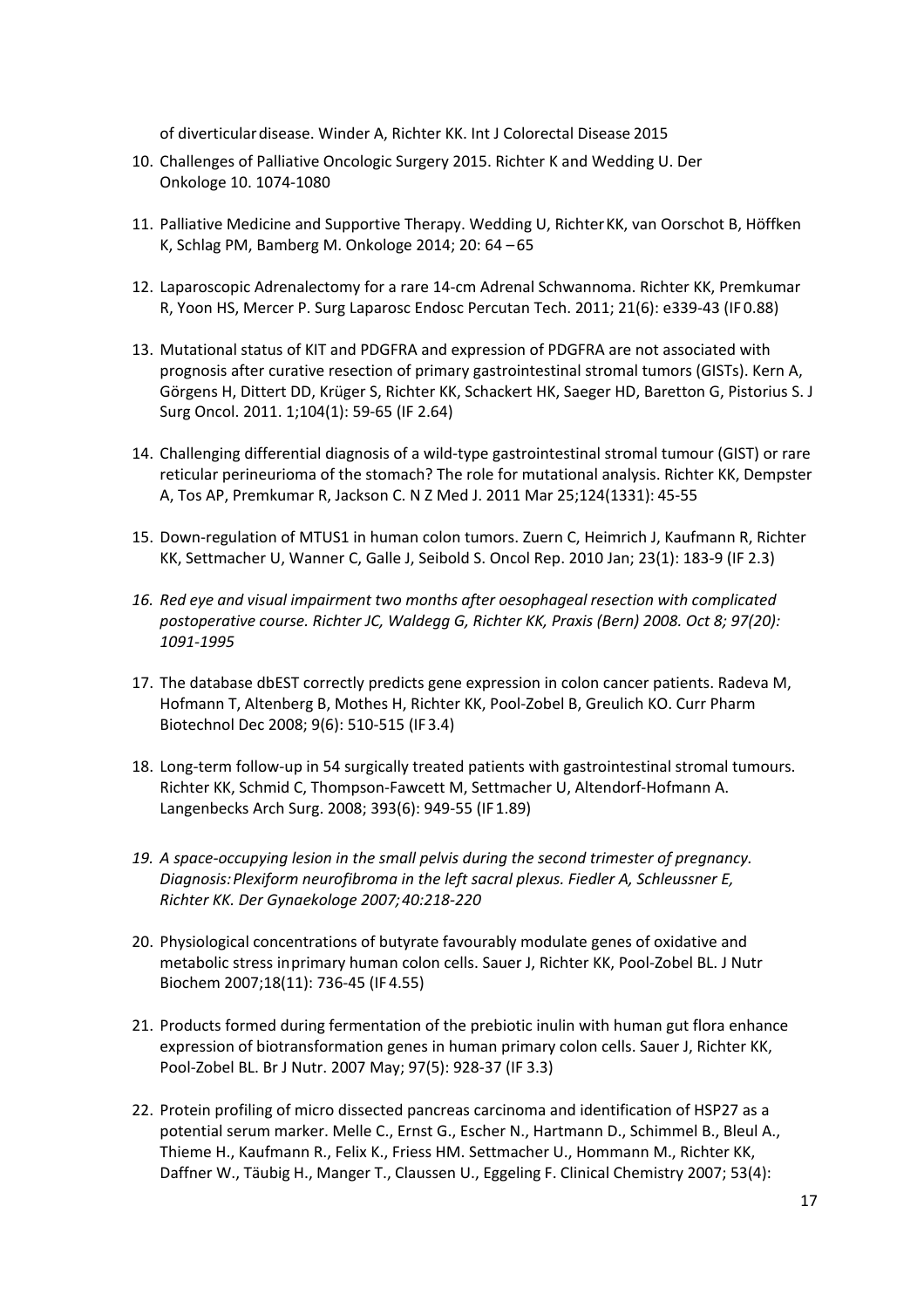629-635 (IF 7.15)

23. Implication of the anatomy of the pericardial reflection on positioning of central venous catheters. Bayer O, Schummer C, Richter KK, Fröber R., Schummer Wolfram. Journal of Cardiothoracic Vasc Anesthesia 2006; 20(6): 777-780 (IF 1.45)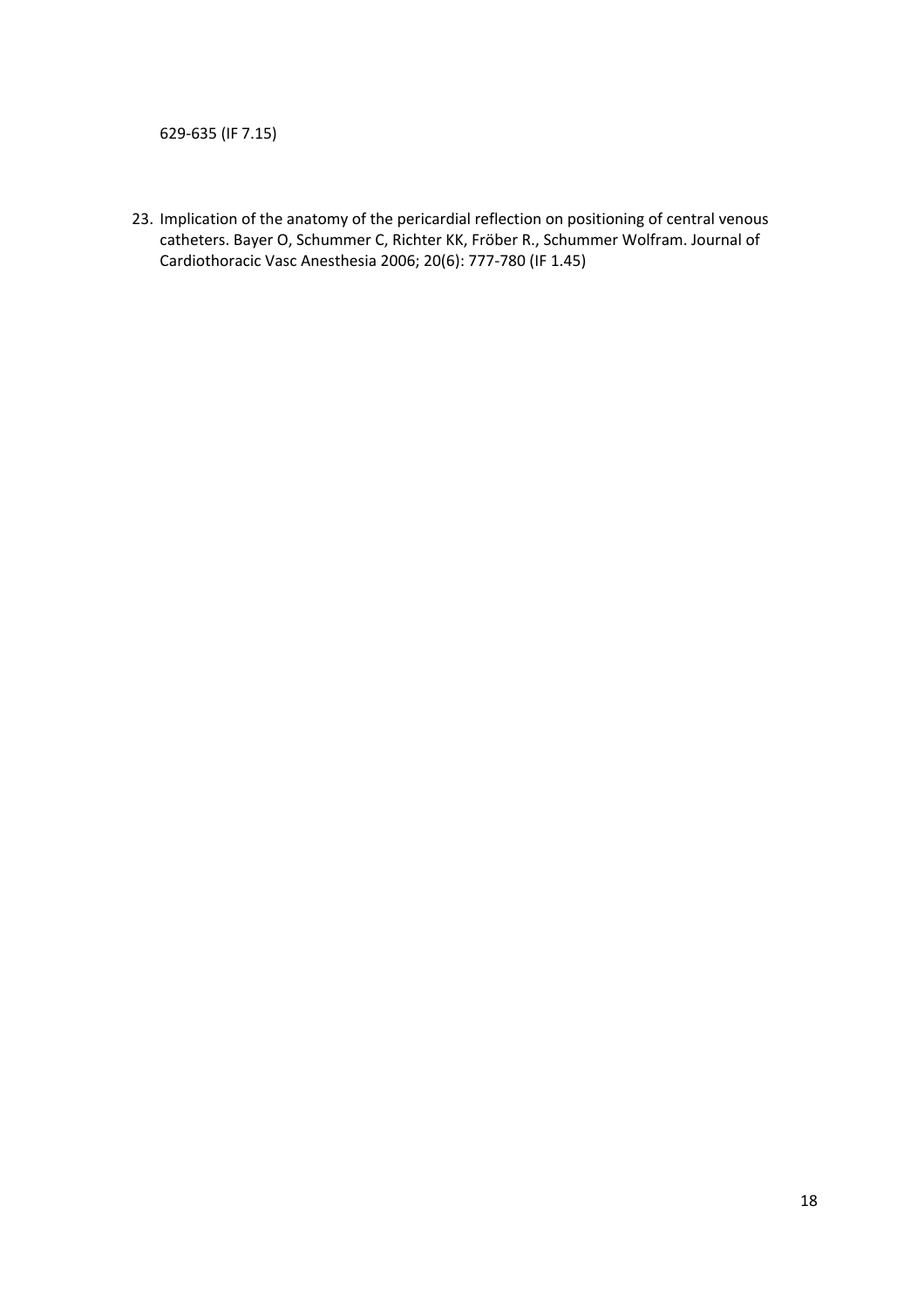- 24. Uranyl Nitrilotriacetate (U-NTA), a stabilized salt of uranium, is genotoxic in nontransformed human colon cells and in the human colon adenoma cell line LT97. Knobel, Y.,Glei, M.; Weise, A.; Osswald, K. Schaferhenrich, A.; Richter, KK; Claussen, U.; Pool-Zobel, B.L.Toxicol Sci. 2006; 93(2): 286-97 (IF 4.33)
- 25. Orazipone, a locally acting immunomodulator, ameliorates intestinal radiation injury: A preclinical study in a novel rat model. Boerma, W., Wang, J., Richter KK, Hauer-Jensen, M. Int J Radiat Oncol Biol Phys. 2006; 66(2):552-9 (IF 4.52)
- 26. Hemoglobin and hemin induce DNA damage in human colon tumor cells HT29 clone 19A and in primary human colonocytes. Glei, M.; Klenow, S.; Sauer, J.; Wegewitz, U.; Richter KK; Pool-Zobel BL Mutation Research 2006; 594; (1-2) 162-171 (IF 3.9)
- 27. Butyrate may enhance toxicological defense in primary, adenoma and tumor human colon cells by favorably modulating expression of glutathione S-transferases genes, an approach in nutrigenomics. Pool-Zobel,B.L., Kautenburger,T., Kiefer,J., Richter KK, Sauer,J., Scheele,J, Soom,M., Veeriah,R., Wölfl,S. Carcinogenesis 2005; 26(6), 1064-1076 (IF 5.64)
- 28. Characterization of pepsinogen C as a potential biomarker for gastric cancer using a histoproteomicapproach. Melle, C., Ernst, G., Schimmel, B., Bleul, A., Kaufmann, R., Hommann, M., Richter KK, Daffner, W., Settmacher, U., Claussen, U., von Eggling, F. Journal Proteome Res 2005: 4(5), 1799-1804 (IF 5.06)
- 29. Extravasal position of central venous catheters despite unsuspicious ecg-guidance (Extravasale Lage von zentralen Venenkathetern bei korrekter EKG-Ableitung). Schummer W.; Schummer, C.; Paxian, M.; Stock,U. Richter KK; Bauer, M. Anaesthesiol Intensivmed Notfallmed Schmerzther 2005; 40: 91-96
- 30. Lysis therapy of thrombosis of the superior mesenteric artery (Lysetherapie bei arterieller Thrombose derArteria mesenterica superior). Hommann,M.; Richter KK; Heyne,J.; Behrend,U.; Rimpler,H.; Will,U.; Bartel,M.; Scheele,J Zentralblatt für Chirurgie 2003. 128 (2), 155-160 (IF 0.69)
- 31. Familial leiomyoma of the esophagus in combination with nephropathy. Richter KK, Thiele M, Mothes H, Scheele J. Viszeralchirurgie (Journal of Visceral Surgery) 2002. 430-433 (IF 0.02)
- 32. Cerebral toxoplasmosis after combined liver-pancreas-kidney and liver-pancreas transplantation. Hommann M, Schotte U, Voigt R, Glutig H, Grube T, Kornberg A, Richter KK; Scheele J. Transplantation Proceedings 2002. 34(6), 2294- 2295 (IF 0.95)
- 33. Association of p53 mutations, microvessel density and neoangiogenesis in pairs of colorectal cancers and corresponding liver metastases. Kern A, Taubert H, Scheele J, Rudroff C, Mothes H, Kappler M, Bartel F, Richter KK. International Journal of Oncology 2002. 21, 243-249 (IF 2.66)
- 34. Alport syndrome associated with diffuse leiomyosmatosis: COL4A5-COLA4A6 deletion associated with a mild form of Alport nephropathy. Mothes H, Heidet L, Arrondel C, Richter KK, Thiele M, Patzer L, Sado Y, Gubler MC, Antignac C, and Scheele, J. Nephrology Dialysis Transplantation 2002. 17, 70-74 (IF 3.37)
- 35. Association between decreased pulmonary endothelial cell thrombomodulin and local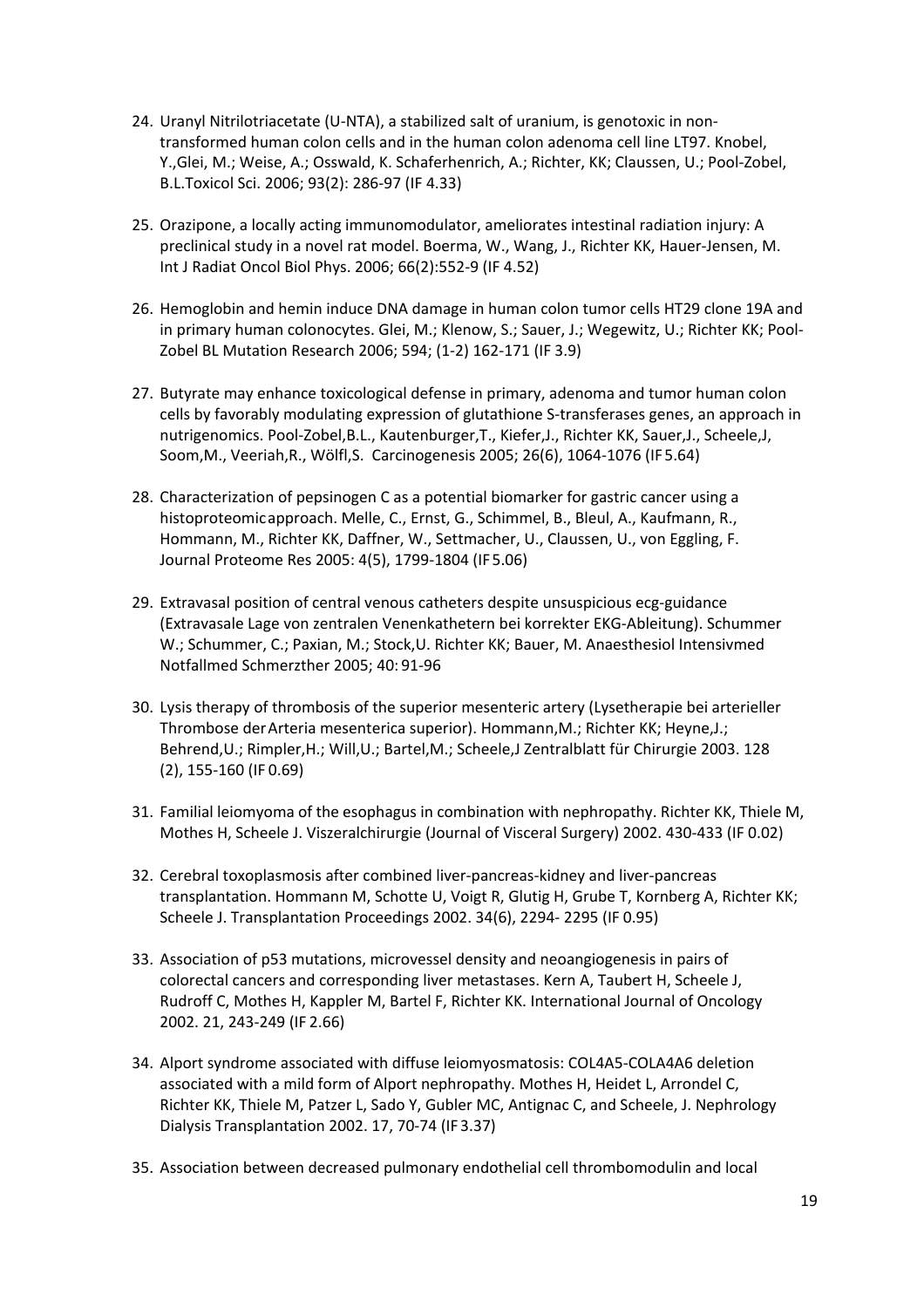fibrin deposition in pneumonia. Albertson CM, Richter KK, Kudryk BJ, Fink LM, Hauer-Jensen M. Blood Coagulation and Fibrinolysis 2001. 12(8), 729-33 (IF 1.25)

- 36. Radiation-induced granulocyte transmigration predicts development of delayed structural changes in ratintestine. Richter KK, Wang J, Fagerhol MK, Hauer-Jensen M. Radiotherapy and Oncology 2000. 59, 81-85 (IF 4.52)
- 37. HELLP Syndrome as an Indication for liver transplantation. Hommann M, Schotte U, Richter KK, Moller U, Basciani R, Scheele, J. Gynakol Geburtshilfliche Rundsch. 41[1], 19 - 20. 2001
- 38. Glycohistochemical monitoring of chemically induced sarcomas at different stages of tumorigenesis. Herling M, Knolle J, Bahn H, Gabius HJ, Richter KK, Rath FW, Hinze R. In Vivo 2000. 14[4], 499-506 (IF 1.22)
- 39. Upregulation and spatial shift in the localization of the mannose 6-phosphat/insulin-like growth factor II receptor during radiation enteropathy development in the rat. Wang J, Richter KK, Sung CC, Hauer-Jensen M. Radiotherapy and Oncology 1999. 50, 205-213 (IF 4.52)
- 40. Presarcomatous lesions of experimentally induced sarcomas in rats: morphologic, histochemical, and immunohistochemical features. Richter KK, Parham DM, Scheele J, Hinze R, Rath FW. In Vivo 1999. 13[5], 349-356 (IF 1.22)
- 41. Differential effect of radiation endothelial cell function in rectal cancer and normal rectum. Richter KK,Fink LM, Hughes BM, Shmaysani HM, Sung CC, Hauer-Jensen M. American Journal of Surgery 1998. 176, 642-647 (IF 2.52)
- 42. Cellular Sources of transforming growth factor b (TGF-b) isoforms in early and chronic radiation enteropathy. Wang J, Zheng W, Sung CC, Richter KK, Hauer-Jensen M. American Journal of Pathology 1998. 153[5], 1531-1540 (IF 4.52)
- 43. Changes in transforming growth factor beta1 gene expression and immunoreactivity levels during development of chronic radiation enteropathy. Hauer-Jensen M, Richter KK, Wang J, Sung CC, Hardin JW. Radiation Research 1998. 150[6], 673-680 (IF 2.7)
- 44. Hospice emphasizing Quality of Life Comparison of Hospice between the United States and Germany(Hospiz betont die Lebensqualität). Richter KK. Dt. Aerztebl 1997. 94[15], A976 - A980
- 45. Association of granulocyte transmigration with structural and cellular parameters of injury in experimental radiation enteropathy. Richter KK, Fagerhol MK, Carr JC, Winkler JM, Sung CC, Hauer-Jensen M. Radiation Oncology Investigation 1997. 5[6], 275-282
- 46. Increased transforming growth factor beta (TGF-beta) immunoreactivity is independently associated with chronic injury in both consequential and primary radiation enteropathy. Richter KK, Langberg CW, Sung CC, Hauer-Jensen M International Journal of Radiation Oncology Biology Physics 1997. 39[1], 187-195 (IF 4.52)
- 47. Is the loss of endothelial thrombomodulin involved in the mechanism of chronicity in late radiationenteropathy? Richter KK, Fink LM, Hughes BM, Sung CC, Hauer-Jensen M.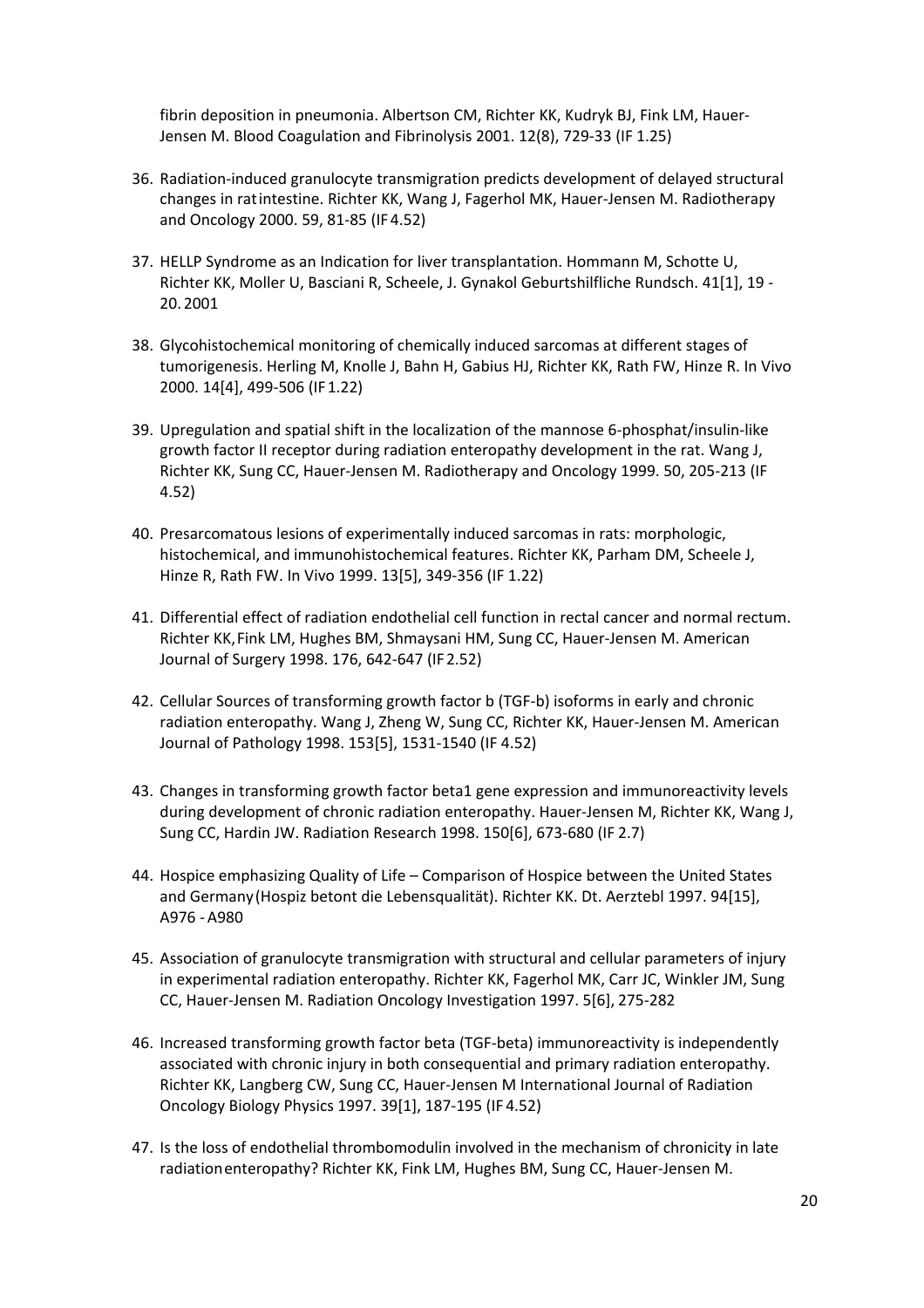Radiotherapy and Oncology 1997. 44, 65-71 (IF 4.52)

- 48. Association of transforming growth factor b (TGF-b) immunoreactivity with specific histopathologic lesions in subacute and chronic experimental radiation enteropathy. Richter KK, Langberg CW, Sung CC, Hauer-Jensen, M. Radiotherapy and Oncology 1996. 39[3], 243-251 (IF 4.52)
- *49. Remarks to the history of the histogenesis of sarcomas. Rath FW and Richter KK Nowinje Lekarstje 1989. 1,5-8*
- *50. The combination of scintigraphy and sonography in the diagnosis of an autonomous adenoma of the thyroidgland. Determination of the impulse-thickness-quotient. Klaua M, Beyer HJ, Bittersohl A, Kolbel M, Richter KK. Radiobiologia- Radiotherapia 1988. 29[ 4], 469- 474*
- ( d ) Refereed Journal Articles and Non-refereed Journal Articles and Reports not included elsewhere
	- German Habilitation Associate Professor (Privatdozent Dr. med. habil.): Molecular and Cellular Pathogenesis, Monitoring, Prediction and Radioprotection of Intestinal Radiation Injury (Molekulare und zelluläre Pathogenese, Monitoring, Prädiktion und Radioprotektion intestinaler Strahlenschäden). Richter KK. Jena, University Friedrich-Schiller Medical School of Jena, German, Habil- Schr. 2002 (PhD Thesis 143 pages)
	- German Doctoral Thesis (Dr. med.): Experimental studies on presarcomatous lesions of benzpyrene-induced soft tissue tumors. Histochemical and immunohistochemical studies with emphasis on vascular changes. (Frühstadien des Benzpyrensarkoms der Ratte unter besonderer Berücksichtigung des Gefäßverhaltens. Histologische und histochemische Untersuchungen). Richter KK. Halle, University Martin-Luther Medical School of Halle-Wittenberg, Germany, Doctoral Thesis (Masters Thesis) 1991, (Dissertation 95 pages)
	- German Medical Diploma (Diplommediziner): The combination of szintigraphy and sonography in the diagnosis of an autonomous adenoma of the thyroid gland. Determination of the impulse-thickness-quotient (Die Kombination von Szintigraphy und Sonography bei der Bestimmung des Impuls-Dicken-Quotienten). Richter KK. Halle, University Martin-Luther Medical School of Halle-Wittenberg, Germany. Diploma Research Project 1988 (65 pages)
	- As Surgeon in New Zealand. Passion Chirurgie (Surgery). 2015, 5(9). Article 09\_01
	- Care not Cure. Hospice emphasizes quality of life. Deutsches Ärzteblatt (German Doctor's Journal). 1997, 15(11). A976-A980
- ( g ) Refereed Conference Proceedings
	- 1. Richter KK, Austin, Sommerfeldt A. Challenges and strengths of surgical and palliative care team collaboration in the management of complex palliative cancer patients. Bangkok RACS 2019. Verbal Presentation. ANZ J Surg. 2019; 89 (S1) 157 – 167 (RS012)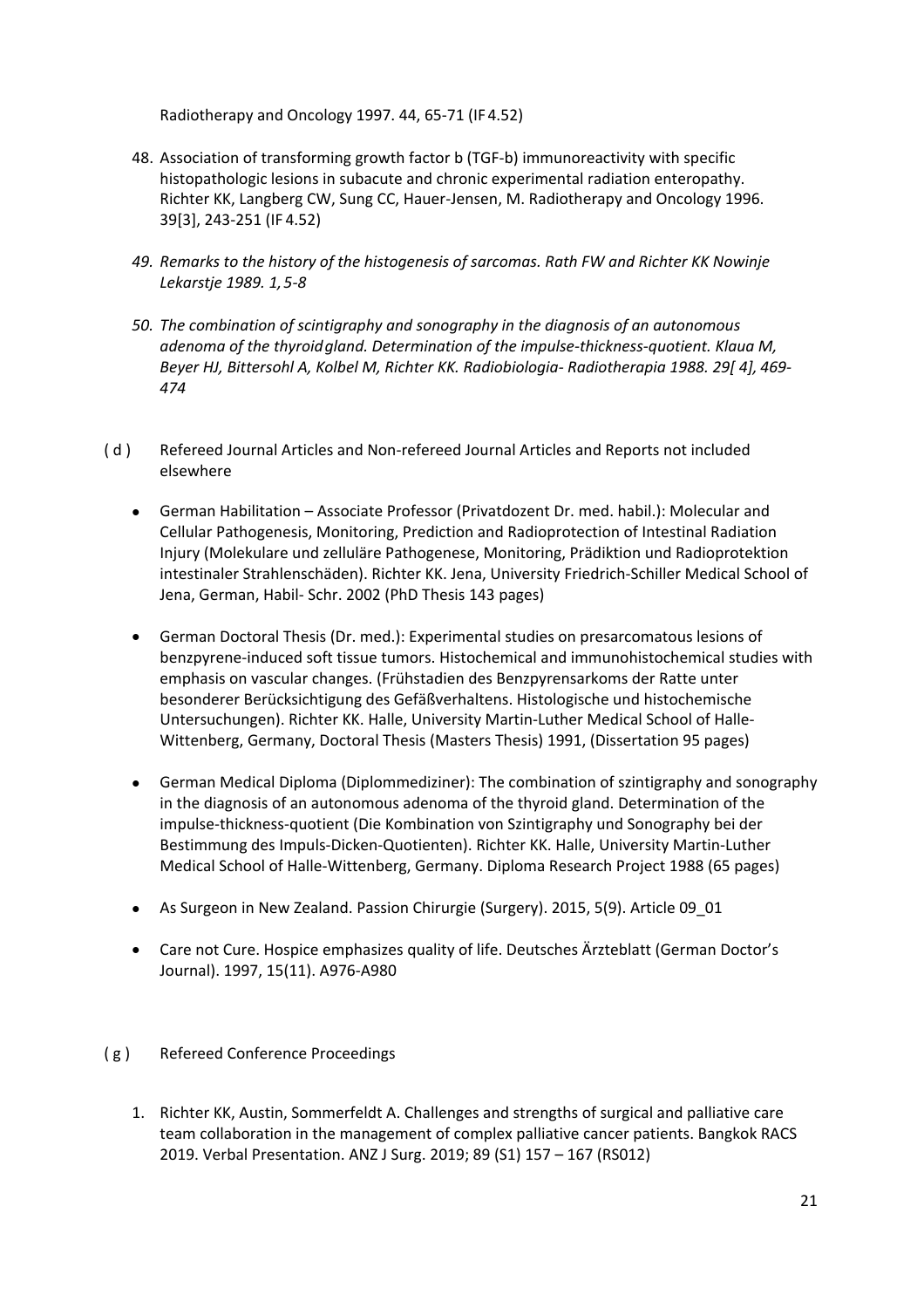- 2. Richter KK, Colorectal Surgery for Provincial Surgeons. Bangkok RACS 2019. Invited Paper. Verbal Presentation. ANZ J Surg. 2019; 89 (S1) 157 – 167 (RS023)
- 3. Black B, Richter KK, Glenn J. The danger of a stingray barb literature review and case report of a stingray injury requiring surgical care in a rural hospital. Bangkok RACS 2019. Verbal Presentation. ANZ J Surg. 2019; 89 (S1) 157 – 167 (RS014)
- 4. Lim, Y. K., Reeves, M., & Richter, K. (2017). No need for routine intraoperative cholangiography (IOC) during laparoscopic cholecystectomy. ANZ Journal of Surgery, 87(Suppl. 1), pp. 109-110
- 5. Winder, A., & Richter, KK. (2017). Stapled versus hand-sewn ileocolic anastomoses in 233 patients after right hemicolectomy. ANZ Journal of Surgery, 87(Suppl. 1), (pp. 109).
- 6. Lim, Y. K., Reeves, M., & Richter, K. (2017). No need for routine intraoperative cholangiography (IOC) during laparoscopic cholecystectomy. ANZ Journal of Surgery, 87(Suppl. 1), pp. 109-110
- 7. Lim, Y. K., Snoep, K., Watson, B., Kee, R., & Richter, K. (2017). Experience of enhanced recovery after surgery (ERAS) protocol adopted in a rural hospital. ANZ Journal of Surgery, 87(Suppl. 1), (pp. 109)
- 8. Acute-elective surgery split: Is it feasible in a provincial hospital? Barnes T, Pfeifer M, Richter KK, Samson P, Smith M, & Speight J. 2013. ANZ Journal of Surgery, 83(Suppl. 1): 47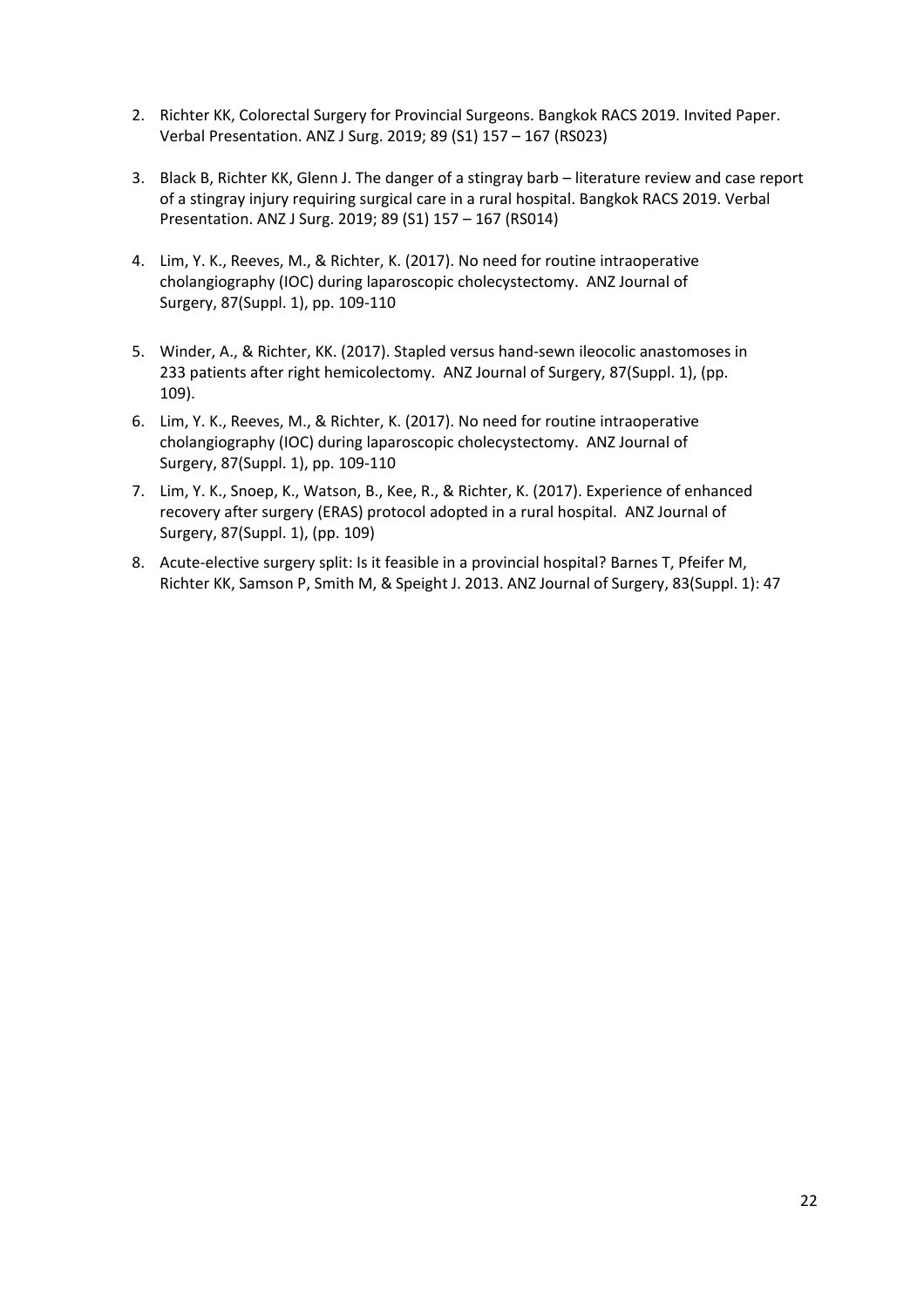- 9. Can giant hiatus hernias be operated on safely outside of a specialist centre? Barnes T, Richter KK, & SmithM. 2013. ANZ Journal of Surgery, 83(Suppl. 1): 58
- 10. Low risk for dysphagia and good reflux control with division of short gastric vessels during laparoscopicNISSEN. Richter KK, Ball K, & Collett J. 2012. ANZ Journal of Surgery, 82(Suppl. 1): 97, Royal Australasian College of Surgeons Annual Meeting RACS, Kuala Lumpur, Malaysia
- 11. Challenging differential diagnosis of a wild-type gastrointestinal stromal tumor (GIST) or rare reticular perineurioma of the stomach? The role of mutational analysis. Richter KK, Dempster A, Tos APD,Premkumar R, Jackson C. New Zealand Medical Journal 2011, Vol 124 No 1331, p5
- 12. Transanal endoscopic microsurgery (TEM) in a teaching hospital: indications, pitfalls and results. Richter K.K. and W. Kamali. Colorectal Disease. Vol 13, Suppl. 5, July 2011: 73, Colorectal Tripartite Meeting, 3-7 July 2011 Cairns, Australia
- 13. Risk factors and quality of life in 137 patients with intestinal stoma complications. Richter KK, KrugM, Settmacher U, Pfeifer M, Thompson-Fawcett M. ANZ Journal of Surgery 2009, 79 (Suppl. S1), A26/GS08,
- 14. Left laparoscopic adrenalectomy for a rare cavernous haemangioma. Richter KK, Pfeifer M, Dempster A,Losco G, Elliot T. ANZ Journal of Surgery 2009. Vol 79 (Suppl. S1): A22- A23/ES21P. Annual Scientific Congress of the Royal Australian College of Surgeons Annual Scientific Meeting (RACS), May 5th-9th, 2009, Brisbane, Australia
- 15. Surgery for palliation. Richter KK. Critical Reviews in Oncology Hematology (Vol 50, Suppl. 1); page S13. 2006
- 16. Operative therapy of a pelvine Neurofibrome in pregnancy A case report (Operative Therapie eines pelvinen Neurofibroms in der Schwangerschaft–eine Fallvorstellung). Fiedler A, Klemm P, Richter KK, Gajda M, Schneider U, Schleussner E. Geburtshilfe Frauenheilkd 2006; 67. 56th Congress German Society of Obstetrics and Gynecology, 19th- 22nd September, 2006, Berlin, Germany
- 17. Investigations on the role of apoptosis-regulating proteins in thyroid cancer. Mothes H, Tannapfel A, Richter KK, Schilli-Westermann M, Thiele M, Scheele J. Langenbecks Arch Chir 2000,385:426.
- 18. Laminin-5-gamma2-chain during the colorectal adenoma-carcinoma-sequence: from primary anchoring protein to an invasion promotor. Kuepper B, Kosmehl H, Settmacher U, Richter KK. European Journal of Cancer/Supplement, 2005/10/1, Vol.3(2), 193-194
- 19. Intraluminal application of potential radioprotectors in an animal model of localized hypofractionated small bowel irradiation. European Cancer Conference 11/European Society for Therapeutic Radiology and Oncology, Lisbon, Portugal, 2001. Richter KK, Meyer A, Wedel T, Erdmann B, Fuller J, Wendt T, Kosmehl H, Schubert H, Scheele J. P757 European Journal of Cancer, Volume 37, Supplement 6, page S207
- 20. Investigations on the role of apoptosis-regulating proteins in thyroid cancer. Mothes H, Tannapfel A, Richter KK, Schilli-Westermann M, Thiele M, Scheele J. Langenbecks Arch Chir 2000, 385:426.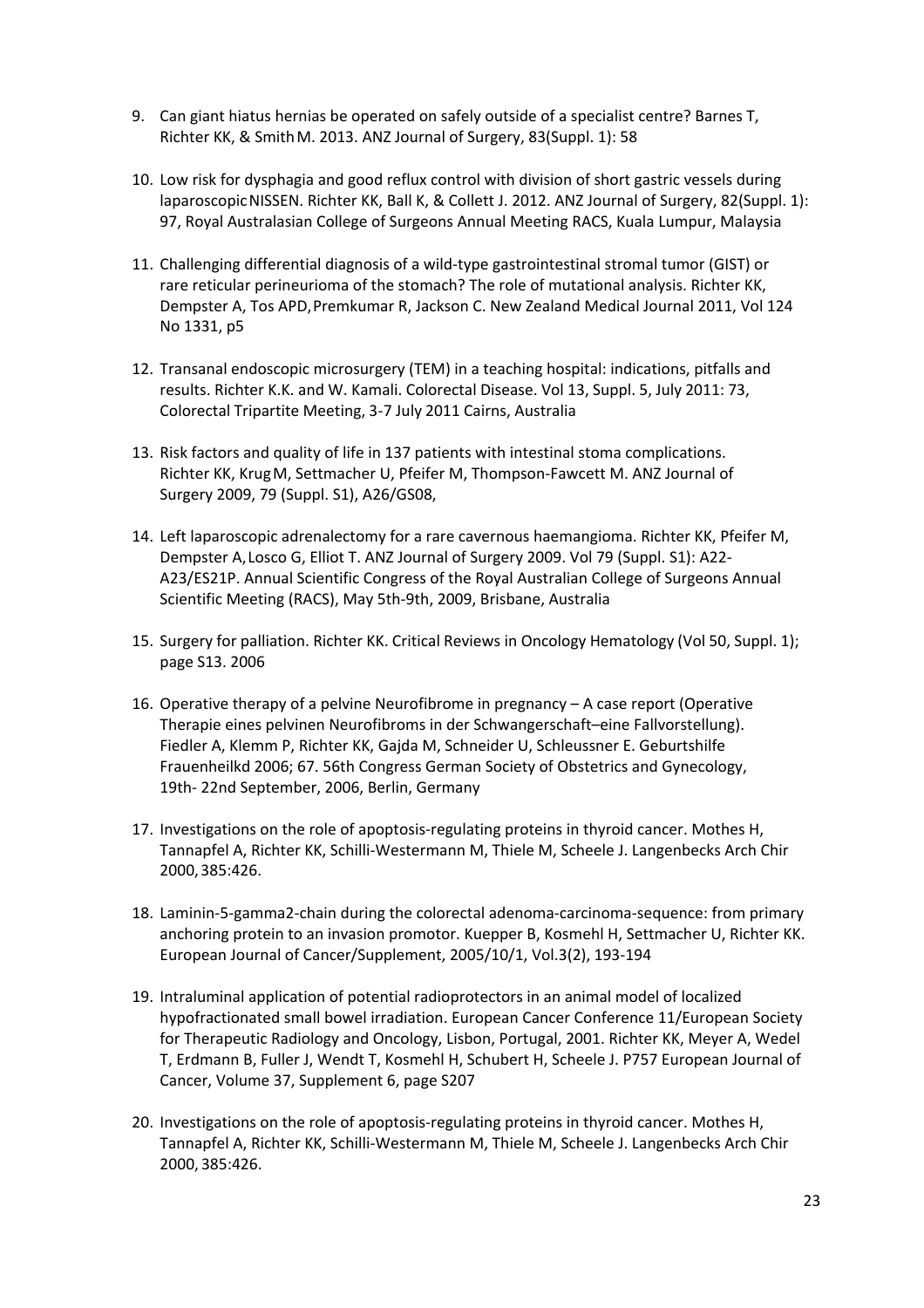- 21. Radiation-induced changes of circulating thrombomodulin in rectal cancer patients. Richter KK, Roskos M,Brandl A, Erdmann B, Wendt Th, Scheele J. Radiother Oncol 2000, 56:S 192/740.
- 22. Endothelial Cell Injury and Cell Kinetics in Normal Rectum after Neoadjuvant Hyper fractionated Radiochemotherapy. Poster and Oral Presentation. European Cancer Conference 10/European Society for Therapeutic Radiology and Oncology, Vienna, Austria. European Journal of Cancer. Volume 35, Supplement 4, pages S181-182
- 23. TGFbeta in the molecular pathogenesis of chronic experimental radiation enteropathy (Tierexperimentelle Untersuchungen zur molekularen Pathogenese chronischer strahleninduzierter Dünndarmfibrosierungen). Richter KK, Hauer-Jensen M. Langenbecks Arch.Chir. 384[5], 503. 1999
- 24. Radiation proctitis cellular and molecular pathogenic mechanisms. Richter KK, Schilli-Westermann M, Brandl A, Tannapfel A, Haenel C, Erdmann B, Mothes H, Thiele M, and Scheele M. Langenbecks Arch.Chir. 384[5], 504. 1999
- 25. Präoperative akzelerierte Radiochemotherapie (akzRChT) bei fortgeschrittenem Rektumkarzinom: Ergebnisse der Pilotstudie. Erdmann B, Richter KK, Altendorf-Hofmann A, Scheele J. Strahlenther Onkol 1999,175:159
- 26. Association between decreased pulmonary endothelial cell thrombomodulin and local fibrin deposition in pneumonia. Albertson CM, Richter KK, Martine AR, Kudryk BJ, Fink LM, Hauer-Jensen M. Thrombosis and Haemostasis 1999, S460: 1454
- 27. Experimental studies on monitoring radiation induced intestinal radiation injury (Tierexperimentelle Untersuchungen zum Monitoring strahleninduzierter Dünndarmschäden). Richter KK, Hauer-Jensen M. Strahlenther Onkol 1999, 175:51/5.
- 28. Endothelial cell injury and cell kinetics in normal rectum after neoadjuvant hyperfractionated radiochemotherapy. Richter KK, Tannapfel A, Schilli-Westermann M, Erdmann B, Brandl A, Thiele M, Wendt Th, Scheele J. European Journal of Cancer 1999, 35(4); S181-182: 693
- 29. Mucosal immunomodulation ameliorates early stromal changes after intestinal irradiation. Wang J, Richter KK, Zheng H, Krepps BT, Hauer-Jensen M. International Journal of Radiation Oncology Biology Physics 1999; 45(3):284
- 30. Differential effect of radiation on endothelial cell function in rectal cancer and normal rectum. RichterKK, Fink L, Hughes BM, Shmaysani HM, Sung CC, Hauer-Jensen M. American Journal of Surgery 1998; 176(6): 646-647
- 31. Significance of endothelial dysfunction in the molecular pathogenesis of intestinal radiation injury. Hughes BM, Richter KK, Fink LM, Hauer-Jensen M. Radiotherapy and Oncology 1996; 1: 40. S85
- 32. Fractionation schedule affects transforming growth factor β expression in chronic radiation enteropathy. Hauer- Jensen M, Richter KK, Sung CC, Langberg CW. International Journal of Radiation Oncology Biology Physics 1995; 1, 32: 235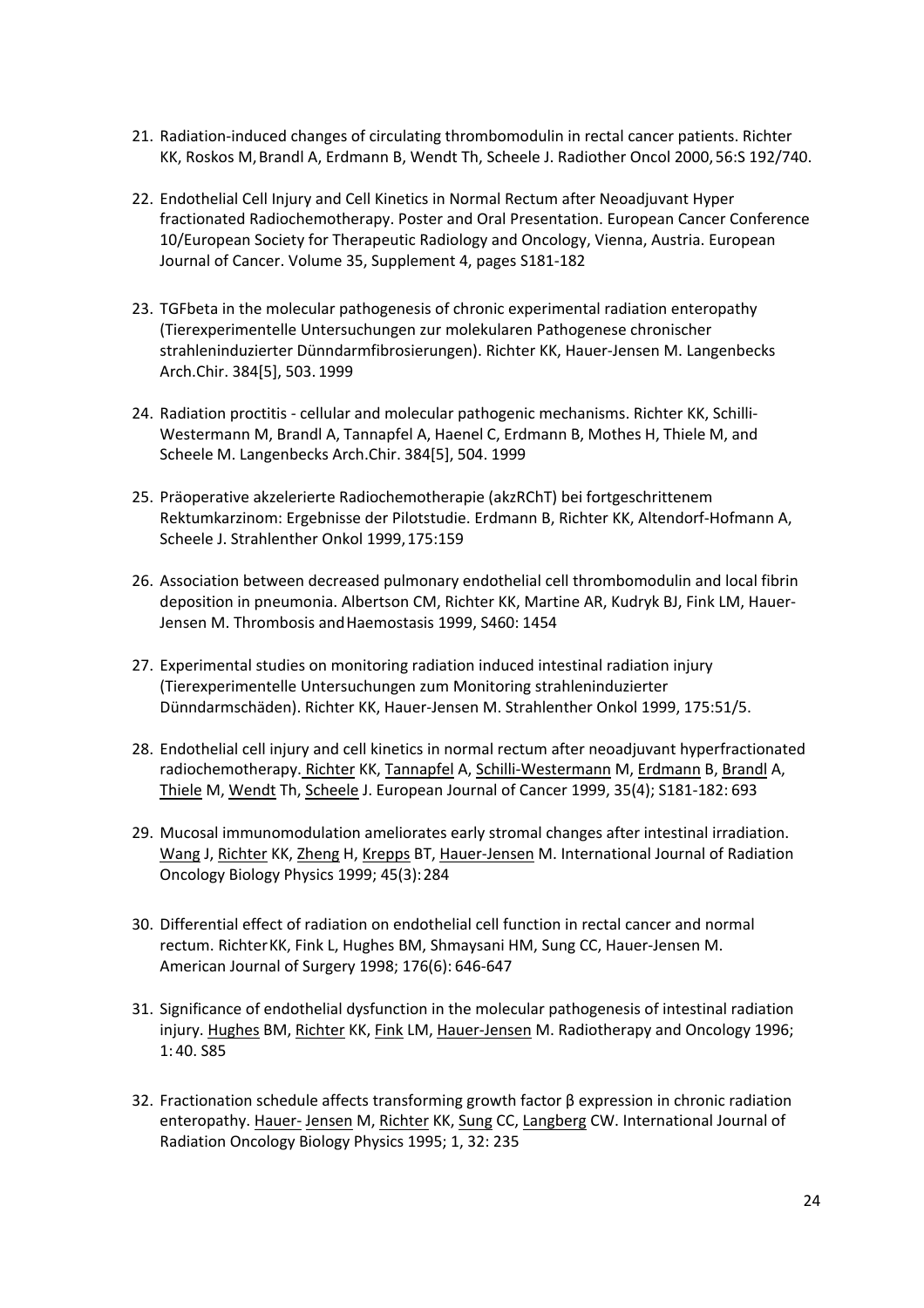- (c) Non-Refereed Conference Proceedings
- 1. Experience of medical students and their seniors. Mohamed F., Richter KK., and Anakin, M. Australian and New Zealand Prevocational Medical Education Forum 18- 19/10/2021
- 2. HELLER myotomy and DOR fundoplication for achalasia in Southland patients. Kamali W, Premkumar R, & Richter KK. 2011, Poster session presented at the New Zealand Association of General Surgeons (NZAGS) Conference:GI Surgery, New Plymouth, New Zealand
- 3. Rare renal cell carcinoma metastases to the stomach, pancreas, and breast: Significance of three case reports, incidence, therapy, and outcome. Hore T, & Richter K. 2010. Poster session presented at the New Zealand Association of General Surgeons Annual Meeting: General Surgery in the New Decade, Tauranga, New Zealand
- 4. Primary carcinoma of the small intestine: A rare cause of anaemia in a young man. Losco G, & Richter K. 2010. Poster session presented at the New Zealand Association of General Surgeons Annual Meeting: General Surgery in the New Decade, Tauranga, New Zealand.
- 5. Left laparoscopic adrenalectomy of a rare large schwannoma. Premkumar R, Richter K. 2010. Poster session presented at the New Zealand Association of General Surgeons Annual Meeting: General Surgery in the New Decade, Tauranga, New Zealand.
- 6. 2006 "Clinical and patho-histologic studies on 53 gastrointestinal stromal tumors: Standards and Innovations ". 3rd Surgical Congress of Middle-Germany (Saxony, Thuringia, and Saxony-Anhalt), Leipzig, Germany
- 7. 2006 "How to make the surgical treatment of patients with liver metastases more cost efficient?". 3rd Surgical Congress of Middle-Germany Saxony, Thuringia, and Saxony-Anhalt, Leipzig, Germany
- 8. 2005 "Experimental Radiation enteropathy". 122nd Annual Surgical Congress, Munich, Germany
- 9. 2005 "Surgical treatment of complications after 2303 percutaneous endoscopic gastrostomies". 6th Hans- Kehr-Symposium of interdisciplinary Gastroenterology and Visceral Surgery, Oberhof, Germany
- 10. 2003 "Identification of specific protein patterns in colorectal adenomas and cancer by proteome analysis". Annual Meeting of the Thuringia Surgical Society, Jena, Germany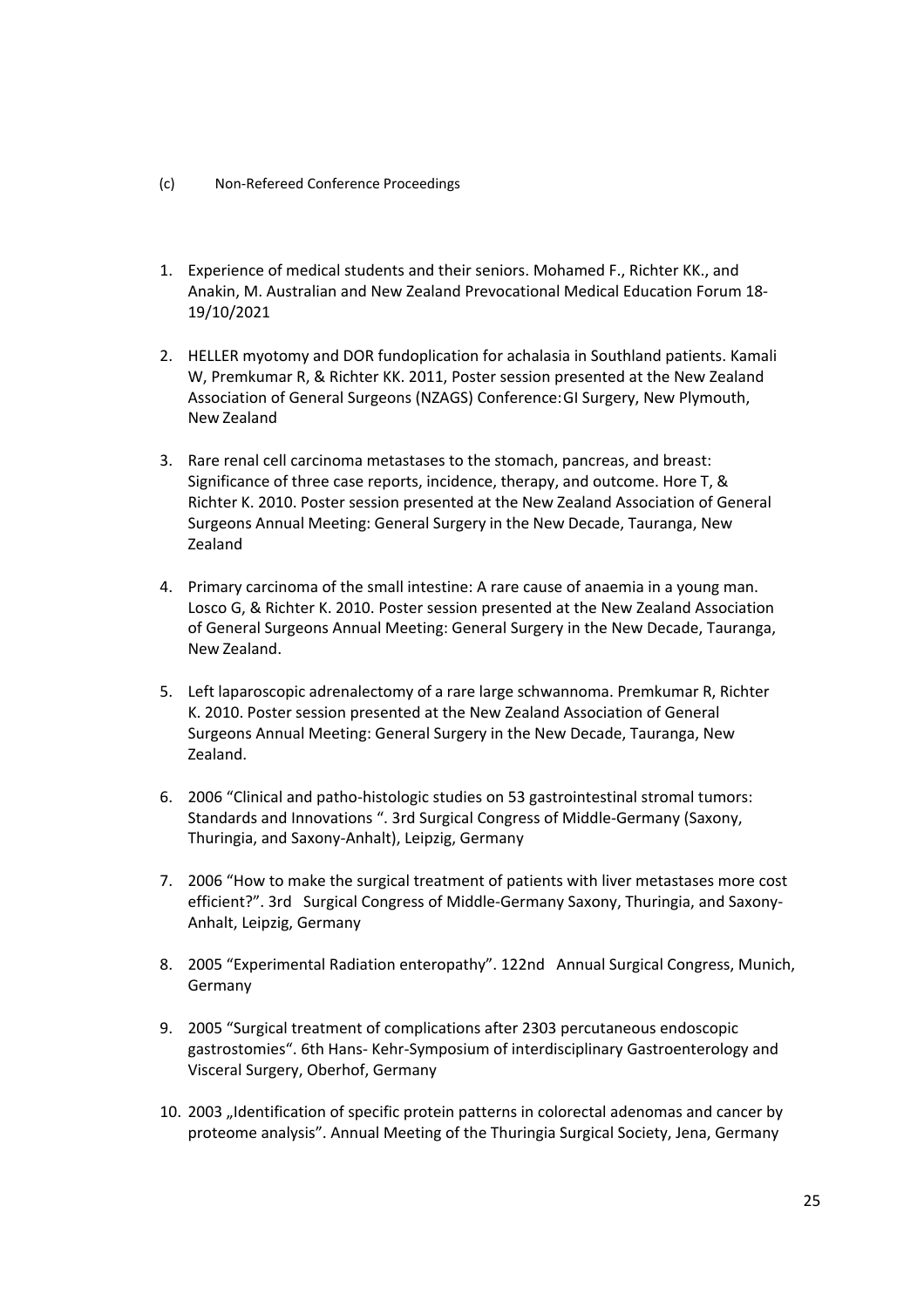- 11. "Acute abdomen in intestinal tuberculosis". Annual Meeting of the Thuringia Surgical Society, Jena, Germany, 2003
- 12. "Association of p53 mutations, micro vessel density and neoangiogenesis in pairs of colorectal cancers and liver metastases". 1st International Congress of Molecular Staging of Cancer, Munich, Germany, 2001
- 13. 2000 "A new experimental rat model to study radiation-modifying agents' intraluminally". German Surgical Research Forum, Luebeck, Germany
- 14. 2000 "Radiation-induced Changes of Circulating Thrombomodulin in Rectal Cancer Patients". 19th Annual Meeting European Society for Therapeutic Radiology and Oncology, Istanbul, Turkey
- 15. 2000 "Association of thrombomodulin in plasma and normal rectum in irradiated rectal cancer patients". 4th Wolfsberg Meeting on Molecular Radiation Biology/Oncology, Ermatingen/ Wolfsberg, Switzerland
- 16. 1999 "Cellular and molecular mechanisms in normal non-malignant human rectum after hyper fractionated radiotherapy". 3rd Wolfsberg Meeting on Molecular Radiation Biology/Oncology, Ermatingen/ Wolfsberg, Switzerland
- 17. 1998 "Endothelial cell thrombomodulin immunoreactivity is decreased in lung specimens from patients with pneumonia". University of Arkansas for Medical Sciences, College of Medicine Student Research Week, and Little Rock, AR, USA
- 18. 1998 "Amelioration of experimental radiation enteropathy by a synthetic somatostatin analogue"46th Annual Meeting, Radiation Research Society, St. Louis, USA
- 19. 1998 "Does the M6P/IGF-II Receptor regulate TGF-beta1 tissue specificity in radiation enteropathy?"46th Annual Meeting, Radiation Research Society, St. Louis, USA
- 20. 1998 "Suppression of local inflammatory mediator production ameliorates intestinal radiation toxicity". 59th Annual Meeting Milwaukee, Wisconsin, Southwestern Surgical Congress, Milwaukee, Wisconsin, USA
- 21. 1997 "Early granulocyte marker protein excretion is an independent predictor of late radiation enteropathy". 45th Annual Meeting, Radiation Research Society, Providence, Boston, USA
- 22. 1997 "Association of chronic endothelial dysfunction with sustained transforming growth factor-b (TGF-b) over expression and progression of experimental radiation enteropathy"45th Annual Meeting, Radiation Research Society, Providence, Boston, USA
- 23. 1997 "Differential expression of transforming growth factor-b (TGF-b) isoforms in experimental radiation enteropathy". 45th Annual Meeting, Radiation Research Society, Providence, Boston, USA
- 24. 1997 "Early granulocyte marker protein excretion is an independent predictor of late radiation enteropathy". 45th Annual Meeting, Radiation Research Society, Providence, Boston, USA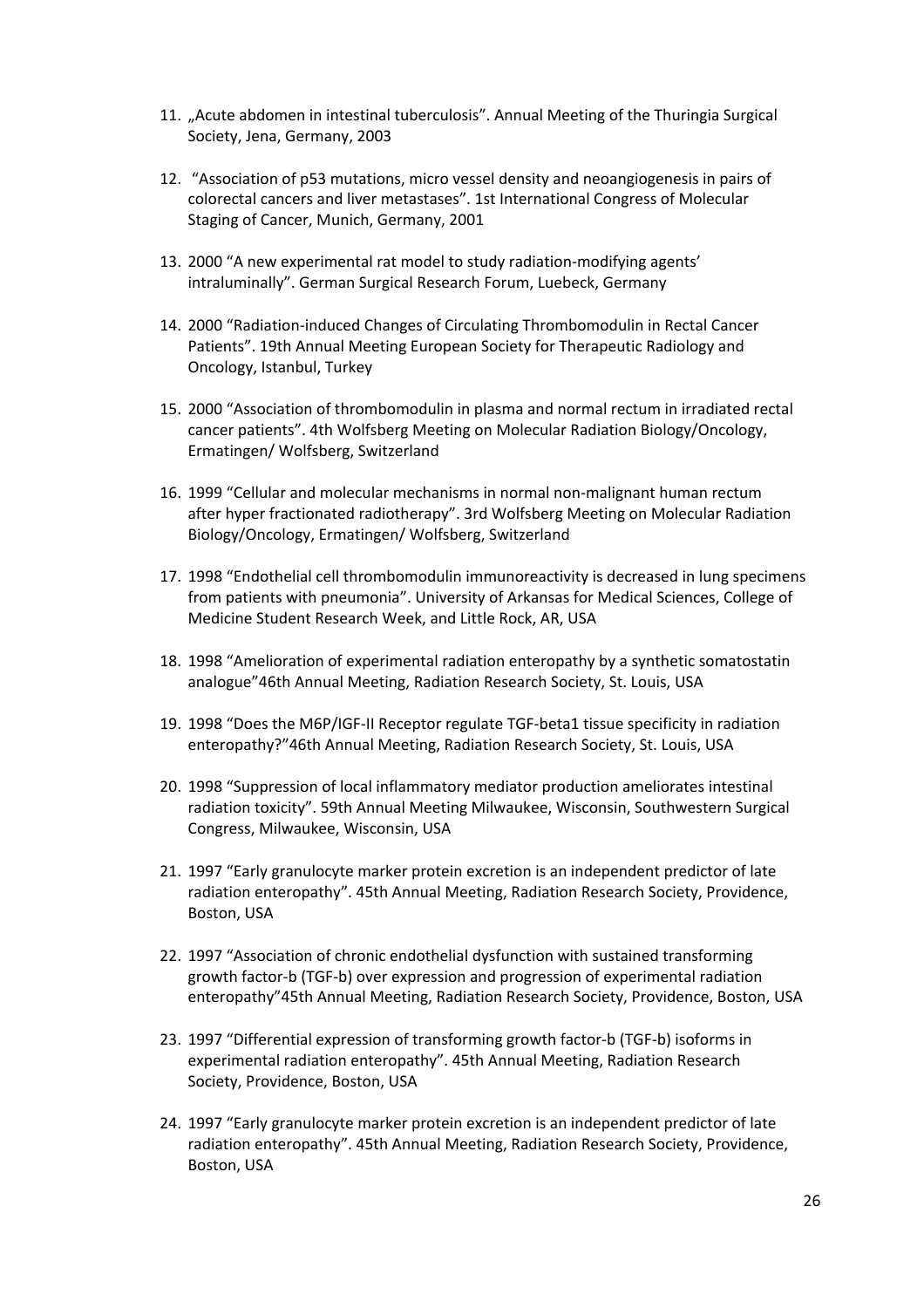- 25. 1996 "Significance of increased transforming growth factor b1 gene expression in the pathogenesis of radiation enteropathy". 44th Annual Meeting, Radiation Research Society, St. Louis, USA
- 26. 1995 "Fractionation schedule affects transforming growth factor expression in chronic radiation enteropathy". 10th International Congress of Radiation Research, Wurzburg, Germany
- 27. 1996 "Granulocyte marker protein a novel method to monitor intestinal radiation injury." 44th Annual Meeting, Radiation Research Society, St. Louis, USA
- 28. 1995 "Faecal calprotectin is a marker of intestinal radiation injury" UAMS College of Medicine Student Research Week, Little Rock, AR, USA
- ( h ) Other significant Conference Involvement, invited and keynote speaker
	- 1. 2022: Chair Colorectal Tripartite Meeting in Auckland: Symposium I.2b: Biomedical/Biotech Innovations. Tuesday 22 February 2022
	- 2. 2021 Keynote speaker: Murihiku Māori Cancer Community Hui at the Murihiku Marae. "Through my Surgical and Southland lens". 17/7/2021
	- 3. 2021: Scientific Surgical Zoom Conference with surgical colleagues overseas in Australia; Prof Hewitt, Prof Rickard and Solomon Island surgeons; Dr Rooney Jagilly. 25th of May, 2021, two hours
	- 4. 2020 Keynote Speaker "Assisted Dying & End-of-Life Decisions: What do we know, what do we want, and what does it all mean"? Southland Campus Public Lecture on Assisted Dying and Euthanasia. 5/3/2020 Southland Campus University Study Hub Invercargill
	- 5. 2019: Invited verbal presentation "How to do a SHOULDICE repair if the patient refuses mesh or the surgeon prefers a mesh-free repair? " Verbal presentation at NZ Association of General Surgeons (NZAGS) Annual Scientific Meeting, Christchurch, March 2019
	- 6. 2019: Richter KK, Austin, Sommerfeldt A. Challenges and strengths of surgical and palliative care team collaboration in the management of complex palliative cancer patients. Bangkok RACS 2019. Verbal Presentation. 6-10/5/2019
	- 7. 2019: Richter KK, "Colorectal Surgery for Provincial Surgeons". Bangkok RACS 2019. Invited Verbal Presentation
	- 8. 2019: Invited Speaker 29/6/2019 at the Australian and New Zealand Society of Palliative Medicine (ANZSPM) Aotearoa 2019 Annual Education Update, Queenstown: Surgery in Palliative Care.
	- 9. 2018: Hospital Palliative Care Study Day, Invited Presentation at the Southland Campus Education Centre "Surgical Palliative Care in the Hospital Setting". 7/11/2018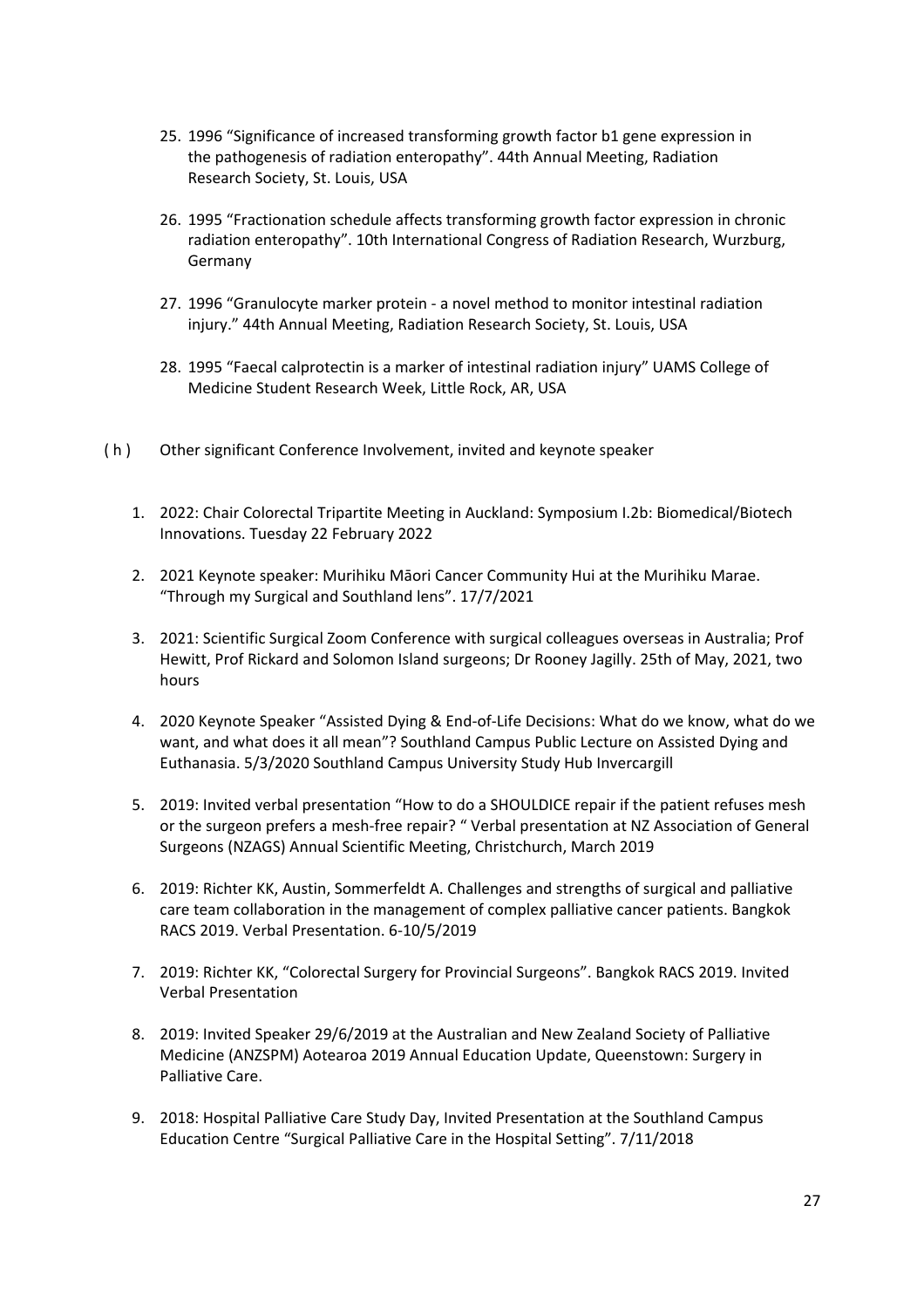- 10. 2018: Dunedin Annual Scientific Meeting NZ Society of Gastroenterology: Co-Chair session "Pancreas Update". 23/11/22018
- 11. 2018: Dunedin Annual Scientific Meeting NZ Society of Gastroenterology: Co-Chair session "Working in the Pacific". 22/11/2018
- 12. 2018: Dunedin Annual Scientific Meeting NZ Society of Gastroenterology and "Strengthening Partnership for Pacific Health". Verbal Presentation "Pacific Theatre – A Solomon Island Surgical Experience". 22/11/2018
- 13. 2018: Keynote Speaker Presentation "Multidisciplinary Team Working together". Australasian Theatre Manager and Educators Conference, Queenstown 04/05/2018
- 14. 2018: Keynote Speaker at the General Practitioner Educational Weekend, Borland Lodge. "The acute Abdomen and the Abdominal Trauma" plus entertainment talk on "The Heroic Age of Antarctic Exploration" 26/5/2018
- 15. Chair Interprofessional Staff Development Southland Hospital Campus. "Fostering Research and Collaboration". 25/5/2018
- 16. 2018: "Challenges and Modern Management in Colorectal Cancer". Keynote Speaker Southland Campus Public Lectur, University Study Hub Invercargill. 12/6/2018
- 17. 2017: Invited Speaker "Men's Health Prevention and Prophylaxis". 5/7/2017. Tuatapere Medical Centre
- 18. 2017: Invited Speaker. German Workshop Proctology. 1/12-2/12/2016. Dresden, Germany: "Anal Cancer"
- 19. 2017: Chair Interprofessional Staff Development Southland Hospital Campus "Teach the Teachers". 16/3/2017
- 20. 2017: "Future Face of Healthcare" Public Lecture Southland, Centre Stage Theatre Invercargill in collaboration with Dunedin School of Medicine. Presentation "Modern Surgery in Southland". 6/4/2017 in cooperation with the Dunedin School of Medicine. Speakers: Associate Professor Konrad Richter, Professor Fiona McQueen, Dr Chris Jackson, Associate Professor Sarah Young, Associate Professor Gerard Wilkins. 6/4/2017
- 21. 2016: End of Life Hospice Southland: Challenges and Opportunities in End of Life Care. Invercargill 28/7/2015
- 22. 2016: Invited Speaker. German Workshop Proctology. 1/12-2/12/2016. Weissenfels,Germany: "Anal Intraepithelial Neoplasia and Anal Cancer"
- 23. 2016: Invited Speaker "Principles of Surgical Oncology", Apia/Samoa Pacific Island Surgical Association. 5/9-8/9/2016
- 24. 2015: Invited Speaker "Challenges and Opportunities in End of Life Care". SDHB & Southland Hospice End of Life Study Day. 28/7/2015, Invercargill
- 25. 2015: Chair Interprofessional Staff Development Southland Hospital Campus "Fostering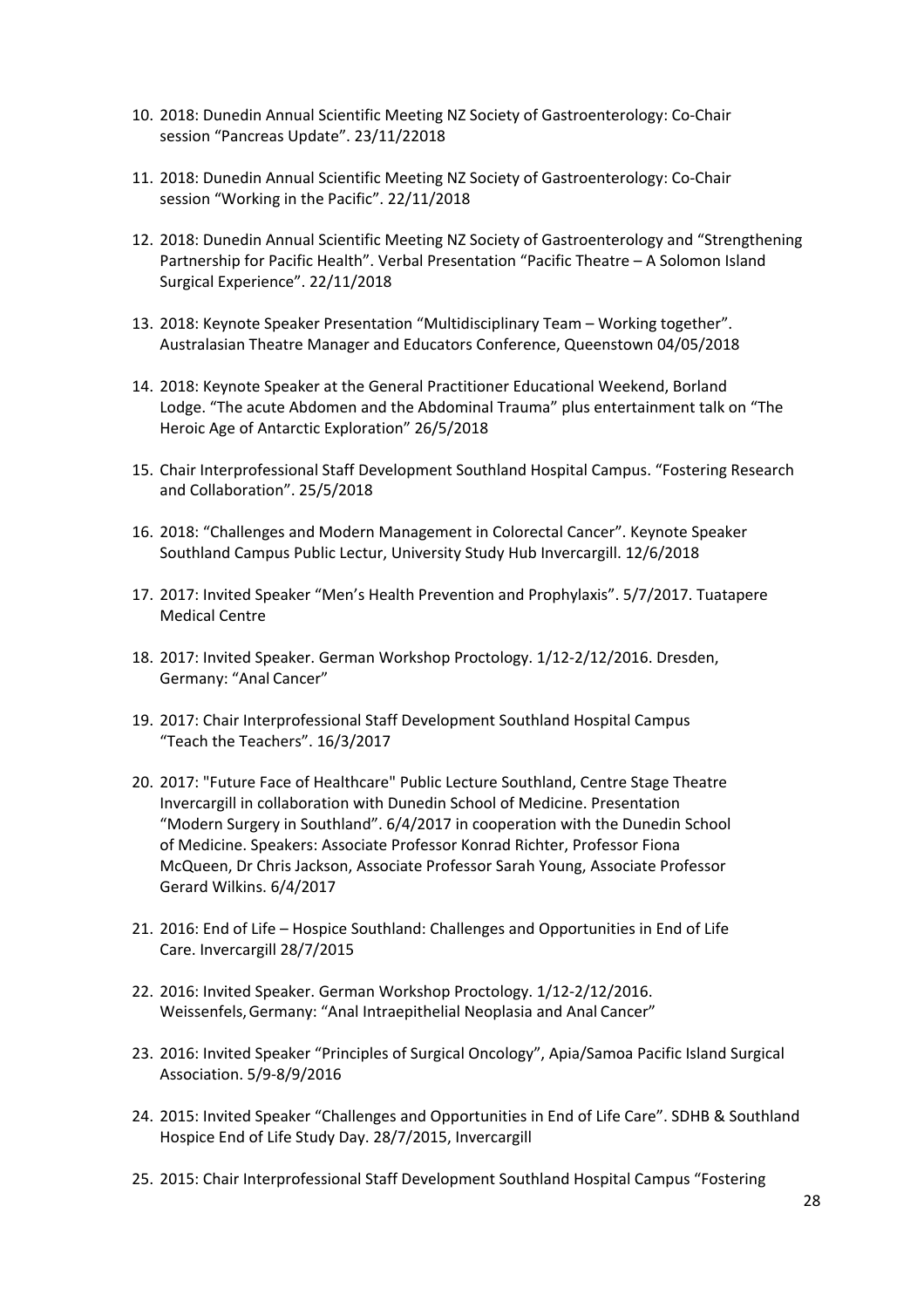Respect, Academic Medicine and Collaboration". Invercargill Campus

- 26. 2014: Keynote Speaker: The Royal Australian and New Zealand College of Obstetricians and Gynaecologists: New Zealand Committee 2014 Annual Scientific Meeting, Queenstown, New Zealand. "General/Colorectal Surgery and Interfaces with Gynaecological Surgery
- 27. 2013: Invited Speaker. German Workshop Proctology. 5/12/-6/12/2013. Dresden, Germany: "Anal Intraepithelial Neoplasia and Anal Cancer"
- 28. 2012: Keynote Speaker. The Australian and New Zealand Society of Palliative Medicine. Biennial Conference, Queenstown: "Surgical Interventions in Palliative Care", NewZealand
- 29. 2012: Invited Speaker. German Workshop Proctology. 6/12/-7/12/2013. Weissenfels, Germany: "Precancerous Lesions and Anal Cancer"
- 30. 2011: Invited Speaker. Annual Scientific Meeting of the New Zealand Society of Gastroenterology.25/11 – 26/11/2011. "Gastrointestinal Stromal Tumor (GIST)"
- 31. 2011: Invited Speaker. 6. Saale-Unstrut-Symposium, Freyburg, Germany: "Transanal Endoscopic Microsurgery"
- 32. 2011: Invited Speaker. Workshop Colorectal Cancer, Queenstown Medical Center, NZ, "Modern Colorectal Surgery"
- 33. 2010: Invited Speaker. Colorectal Cancer Workshop, Ascot Park Hotel, Invercargill, NZ: "Updateon Surgery for Colorectal Cancer"
- 34. 2010: Invited Speaker. Coloproctology Workshop, Halle/Saale, Germany: "AnalCancer"
- 35. 2010 Richter, K. K., Dempster, A., Premkumar, R., & Elliot, T. (2010, March). *Role of mutational analysis in surgical treatment of Gastrointestinal Stromal Tumours (GIST)*. Oral presentation at the New Zealand Association of General Surgeons Annual Meeting: General Surgery in the New Decade, Tauranga, New Zealand.
- 36. 2009: Invited Speaker. German Workshop Proctology, Halle/Saale, Germany: "Anal Cancer"
- 37. 2009: Invited Speaker. Southern Regional Multidisciplinary Meeting on GIST, May 21st, 2009, University of Otago, Dunedin. "Surgery and GIST"
- 38. 2009: Annual Scientific Congress of the Royal Australian College of Surgeons. Annual Scientific Meeting (RACS), May 5th-9th, 2009, Brisbane, Australia. "Risk factors and quality of life in 137 patients with intestinal stoma complications."
- 39. 2009: *AIN, Bowen's disease and anal cancer*. Richter, K. Verbal presentation at the Royal Australasian College of Surgeons 78th Annual Scientific Congress: Surgeons and the Community, Brisbane, Australia. (RACS), May 5th-9th
- 40. 2009: *Colorectal cancer: Standards and future developments in colorectal surgery*. Richter KK. Verbal presentation at the New Zealand Association of General Surgeons Annual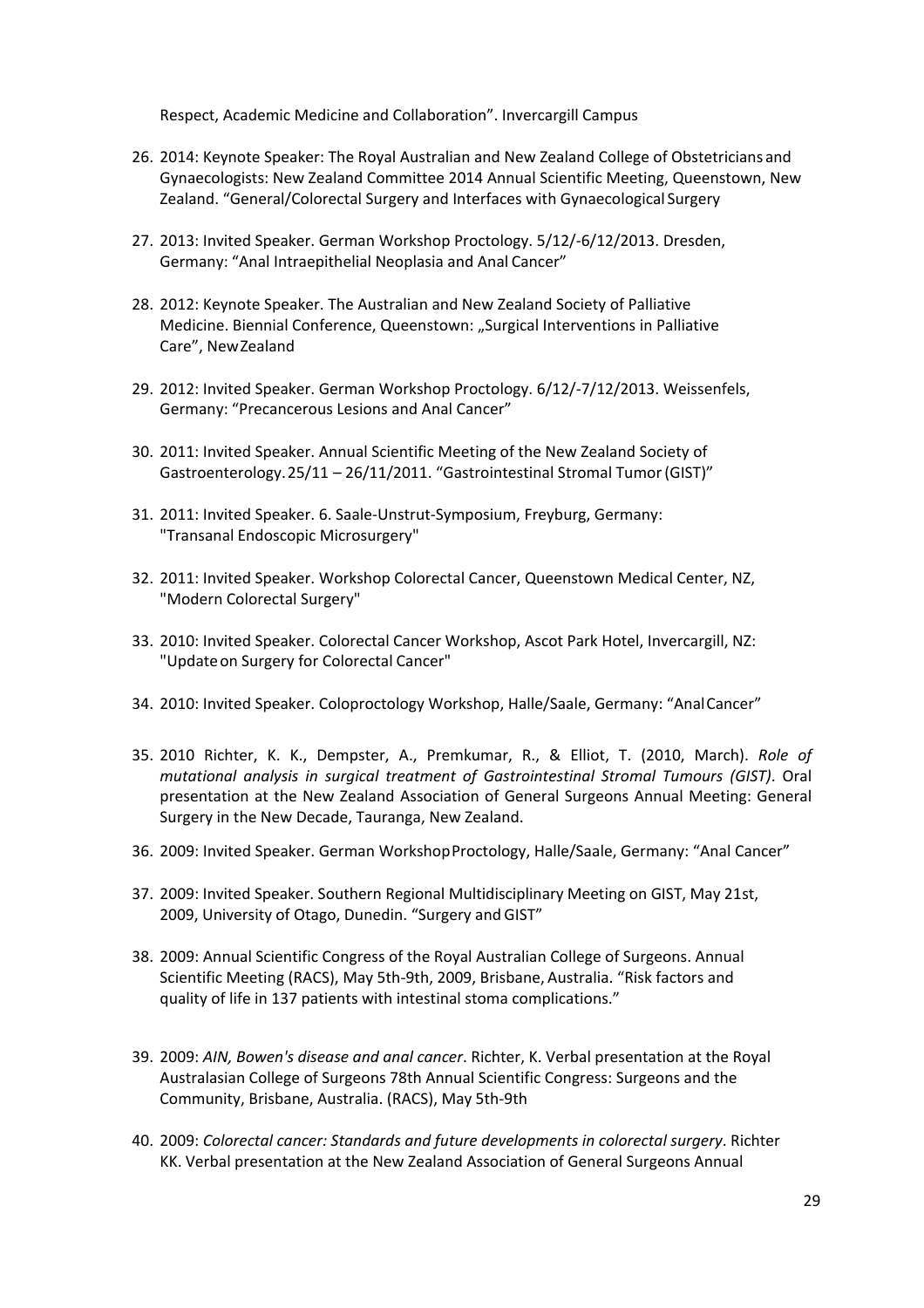Meeting, Invercargill, New Zealand. May 27th-29th

- 41. 2009: Chair Session "Surgical Oncology". New Zealand Association of General Surgeon's Annual Scientific Conference, Invercargill May 2009
- 42. 2008: New Zealand Annual Scientific Meeting of the Royal Australian College of Surgeons August 27th-29th, 2008, Palmerston North: "Prognosis and outcome of surgically treated patients with gastrointestinal stromal tumours (GIST)"
- 43. 2008: New Zealand Annual Scientific Meeting of the Royal Australian College of Surgeons August 27th-29th, 2008, Palmerston North, "Transanal Endoscopic Microsurgery (TEM) – a safe and reliable technique for rectal adenomas and low grade 1 rectal cancers: First Experiences at Southland Hospital"
- 44. 2008: Invited Speaker. German Coloproctology Workshop, Dresden, Germany: "Anal Cancer"
- 45. 2007: Invited Speaker. Scientific Symposium "START 1 Colorectal Cancer", Chemnitz, Germany: "State of the art in liver surgery"
- 46. 2007: 124nd Annual German Surgical Congress, Munich, Germany: "Outcome after 72 resections using pancreatico-gastrostomy with mattress sutures for pancreatic cancer"
- 47. 2007: 8th Surgical Erzgebirge-Symposium, Oberwiesenthal, Germany: "Neoadjuvant Therapy in Rectal Cancer"
- 48. 2006: Ethics Workshop "Euthanasia between Autonomy and Commercialization', Bad Langensalza, Germany: "Ethical Questions in complex Tumour surgery"
- 49. 2006: German Coloproctology Meeting, Dresden, 2006: oral presentation "Anal Cancer"
- 50. 2006: 23nd Scientific Oncology Symposium, Jena, Germany: "Palliative cancer surgery for the older patient"
- 51. 2006: Scientific Surgical Meeting ("Oesophageal Cancer"), University Friedrich-Schiller-Jena, Germany (Congress Secretary of the Meeting and Speaker): "Results after 42 oesophageal cancer resections – state of the art diagnostics and surgery"
- 52. 2006: Scientific Meeting Heads of Surgical Departments of Thuringia 8/11/2006: Congress Chair and Presentation "Modern Therapy of Oesophageal Cancer"
- 53. 2006: 23rd Jena Surgical Symposium, 11/2006, Jena: Presentation: "State of the art of liver surgery"
- 54. 2006: Scientific Meeting "Colorectal Surgery", 14/3/2006, Congress Chair, University Friedrich-Schiller Medical School of Jena
- 55. 2006: Scientific Symposium "Innovations in Modern Liver Surgery", 5/1/2006, University Friedrich-Schiller Medical School of Jena
- 56. 2006: Annual German Surgical Meeting of Combined Thuringia, Saxony, Saxony-Anhalt, 9/2006, Leipzig: Oral Presentation "GIST-Long-term follow up"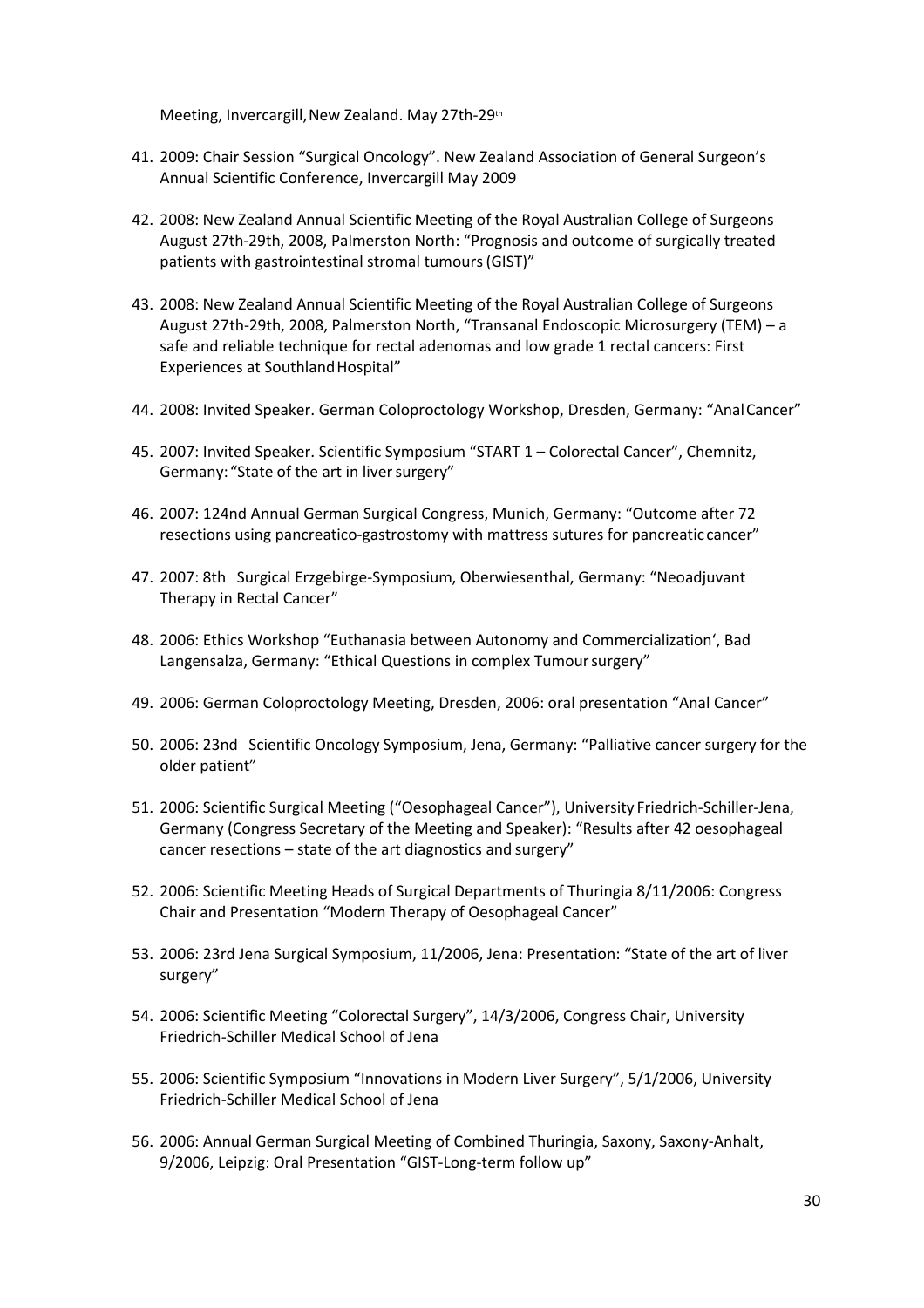- 57. 2006: Invited Speaker. International Society of Geriatric Oncology, 11/2006, Den Hague, Netherlands, oral presentation: "Palliative gastrointestinal surgery"
- 58. 2006: Scientific Stoma Meeting, University Friedrich-Schiller-Jena, Germany: "Indication and technique for small and large intestinal stoma surgery"
- 59. 2006: Scientific Surgical Meeting "(Colorectal Surgery"), University Friedrich-Schiller-Jena, Germany: "Standards and innovations in laparoscopic colorectalsurgery"
- 60. 2006: Scientific Surgical Meeting ("Liver Surgery"), University Friedrich-Schiller-Jena, Germany (congress secretary): "Thermo-ablation of liver metastases
- 61. 2006: 123rd German Surgical Congress Berlin, 5/2006: Oral Presentation "Radiation Enteropathy – a new animal model"
- 62. 2005: 22nd Scientific Oncology Symposium, Jena, Germany: "Surgery of the early rectal cancer"
- 63. 2005: Annual Surgical Meeting of the Thuringia Surgical Society, Gotha, Germany: "Reviewof prokinetic agents and treatment of postoperative sub-ileus"
- 64. 2005: 122nd Annual German Surgical Congress, Munich, Germany: " Gamma-2-chain of Lamin-5within the colorectal adenoma-carcinoma-sequence - Anker protein to invasion promoter"
- 65. 2004: Invited Speaker, Department of Surgery, and St. Elizabeth-Hospital Halle, Germany: "Howto treat radiation enteropathy"
- 66. 2004: Annual Meeting of Coloproctologists (Thuringia, Saxony, Saxony-Anhalt), Weimar, Germany: "Surgical treatment of rectal Prolapse"
- 67. 2004: 14th Thuringia Workshop of Surgical Endoscopy, Jena, Germany: "Indication, technique andpitfalls in Transanal endoscopic microsurgery (TEM)"
- 68. 2004: 14th Thuringia Workshop of Surgical Endoscopy, Jena, Germany: "Pre-therapeutic staging of rectal cancer"
- 69. 2004: 10th Annual Congress of the German Radiation Oncology Society, Erfurt, Germany: "Today lab – tomorrow clinic"
- 70. 2004: European Board of Surgical Qualification/Surgical Oncology, 31/3/2004: Fellowship Examination Exit Examination
- 71. 2003: 10th Surgical Workshop "Quality assurance and evidence in Surgery", Magdeburg, Germany: "Techniques of anastomosesand reconstruction in stomach cancer surgery"
- 72. Congress Chair (Organisation and Presentation) of the Annual Scientific Congress of the Thuringia Surgical Society, Jena 26-28/6/2003, Jena
- 73. 2003: Invited Speaker. Interdisciplinary Scientific Symposium "Palliative Medicine –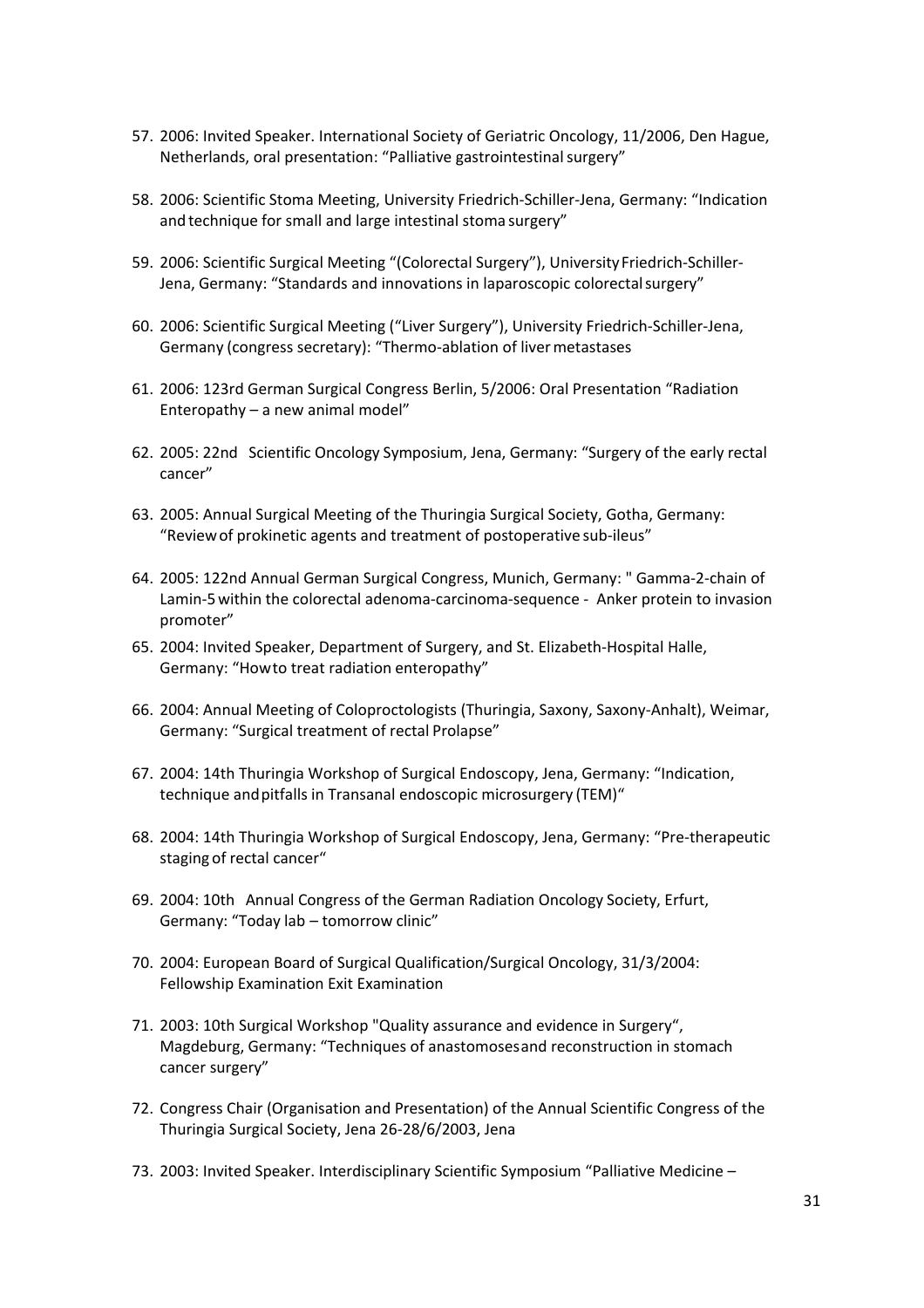Standards and perspectives", Jena, Germany: "The role of Surgery in palliative medicine"

- 74. 2003: Congress Secretary and Speaker: Annual Scientific Thuringia Surgical Conference, 26-28/6/2003
- 75. 2003: Invited Speaker. Alt-Meusebacher Symposium "The older patient", Alt-Meusebach, Germany: "The old patient – too old for surgical tumour resection?"
- 76. 2003: Annual Surgical Meeting of the Thuringia Surgical Society, Jena, Germany (congress secretary): "Developmental potential of young surgeons – personality, surgical training and community expectations"
- 77. 2003: Annual Surgical Meeting of the Thuringia Surgical Society, Jena, Germany (congress secretary): "Gamma-2-chain of Laminin 5 in the colorectal adenomacarcinoma-sequence"
- 78. 2003: Annual Surgical Meeting of the Thuringia Surgical Society, Jena, Germany (congress convener): "Prospective study on early and late stoma complications"
- 79. 2003-2007: twice yearly: Basis and Advanced Courses in Palliative Medicine (every 2-3 months), Jena, Germany: "Therole of surgery in interdisciplinary palliative medicine
- 80. 2003: 22nd North-German Surgical Meeting, Schwerin, Germany ("Surgery in Germany yesterday – today - tomorrow"): "Surgical training and perspectives – what do we expect from a surgeontoday"
- 81. 2002: 12rd Thuringia Workshop of Surgical Endoscopy, Jena, Germany: "Surgery required complications after percutaneous endoscopic gastrostomies"
- 82. 2000: Invited Speaker at the Department of Radiation Oncology of Dresden Gustav-Carus University, Germany: "Radiation enteropathy" (by Dept head Prof. Michael Baumann)
- 83. 2000: 4rd German Research Forum, Luebeck, Germany: "Association of p53 mutations, microvessel density and neoangiogenesis in pairs of colorectal cancers and corresponding livermetastases"
- 84. 2000: 10rd Thuringia Workshop of Surgical Endoscopy, Jena, Germany: "Endoscopic and radio guided Application of trelumina tubes in the treatment of gastro-jejunal dissociation"
- 85. 2000: Invited Speaker at the Department of Radiation Oncology of Zurich University, Zurich, Switzerland: "Intestinal radiation injury – pathogenesis, prediction and radioprotection" (by Dr Stefan Bodis)
- 86. 1999: 3rd German Research Forum, Marburg, Germany: "Molecular Pathogenesis of experimental chronic intestinal radiation fibrosis"
- 87. 1999: 3rd German Research Forum, Marburg, Germany: "Radiation proctitis cellular and molecular pathogenetic mechanisms"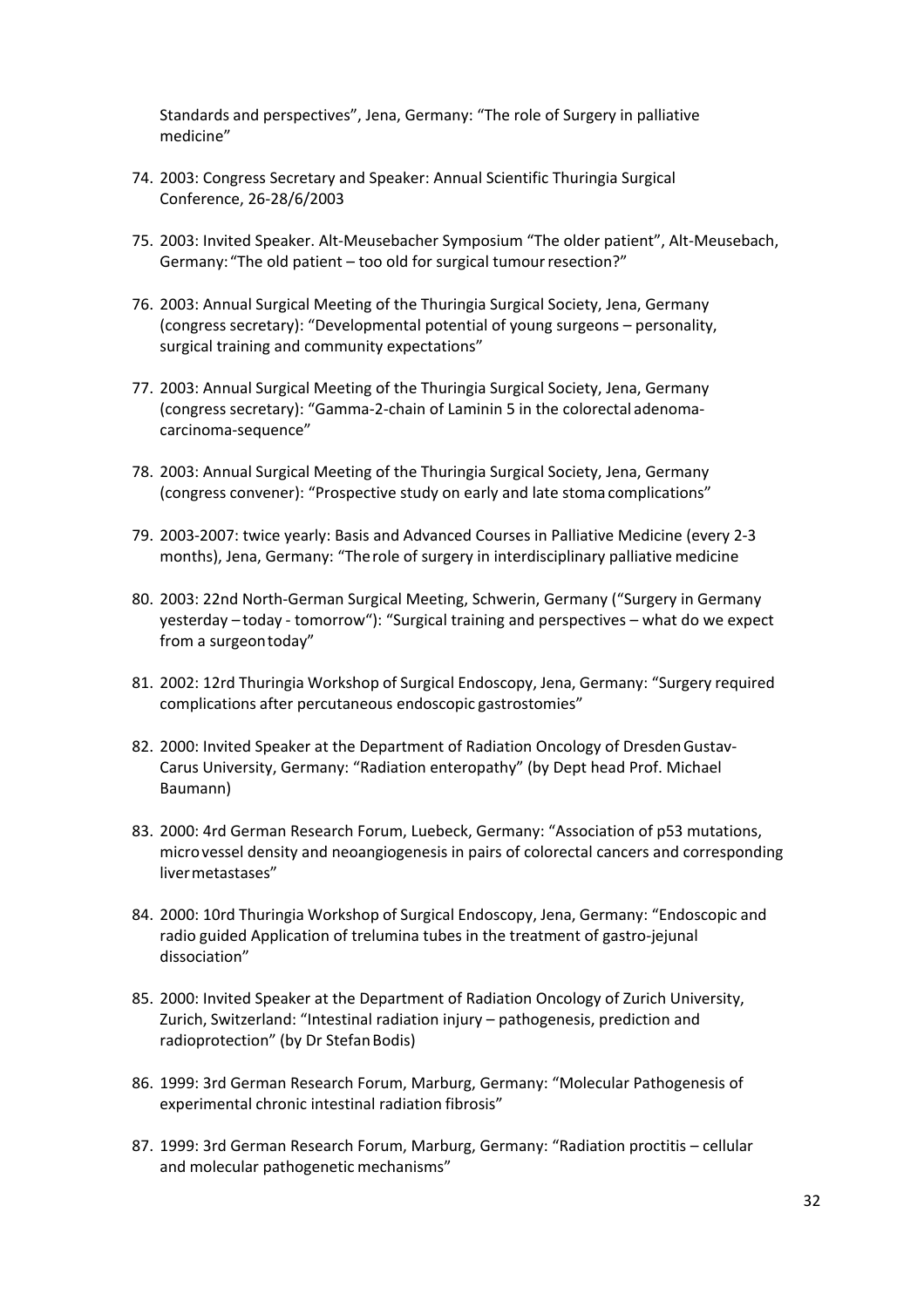- 88. 1999: 5th Annual German Congress of Radiation Oncology, Radiation Biology and Medical Physics, Karlsruhe, Germany: "Preoperative accelerated Chemoradiation in advanced rectal cancer: Results from a pilot study"
- 89. 1999: 5th Annual German Congress of Radiation Oncology, Radiation Biology and Medical Physics, Karlsruhe, Germany: "Experimental investigations on monitoring radiationinduced intestinal radiation injury"
- 90. 1999: 3rd Annual Meeting of the Society for Radiation Biology, Dresden,Germany: "Experimental investigations on the pathogenesis of radiation-induced fibrosis in rats"
- 91. 1999: European Cancer Conference 10/European Society for Therapeutic Radiology and Oncology, Vienna, Austria: "Endothelial Cell Injury and Cell Kinetics in Normal Rectum after Neoadjuvant Hyper fractionated Radiochemotherapy" (poster and oral presentation)
- 92. 1999: 3rd Colo-Proctology Symposium, Cochem, Germany: "Clinical and molecular biological considerations of neoadjuvant chemoradiation therapy in rectal cancer"
- 93. 1999: Invited speaker. 8th Annual Meeting of the middle-German Gastroenterological Society, Halle, Germany: "Intestinal ischemia – when conservative treatment, when to operate?
- 94. 1999: Scientific Workshop and Symposium on Apoptosis in Cancer Research, Friedrich-Schiller-University Jena, Germany: "Apoptosis-regulating proteins, proliferation and endothelial injury in thepathogenesis of radiation enteropathy"
- 95. 1998: 4th Annual German Congress of Radiation Oncology, Radiation Biology and Medical Physics, Nuremburg, Germany: "Radiation-induced alterations on endothelial function in malignant and non- malignant rectal tissue"
- 96. 1998: 8th Annual Congress of the Saxony-Anhalt Surgical Society, Wittenberg, Germany: "Monitoring experimental intestinal radiation injury"
- 97. 1998: 50th Annual Meeting of the Southwestern Surgical Congress, Texas, USA: "Differential Effect of adjuvant radiation therapy on endothelial cell function in rectal cancer and normalrectum"
- 98. 1997: Student Research Forum, University of Arkansas for Medical Sciences, Little Rock,AR, USA: "Pharmacological modulation of radiation enteropathy"
- 99. 1995: 5th Surgical Congress of the Saxony-Anhalt Surgical Society, Bernburg, Germany: "Molecular mechanisms of intestinal radiation injury"
- 100. 1995: 5th Surgical Congress of the Saxony-Anhalt Surgical Society, Bernburg, Germany: "Care not cure. Hospice in the United States"
- 101. 1995: 59th Annual Meeting of the South-western Surgical Congress, Texas, San Antonio, USA: "Mechanism of transforming growth factor beta over expression in late radiation injury of the small intestine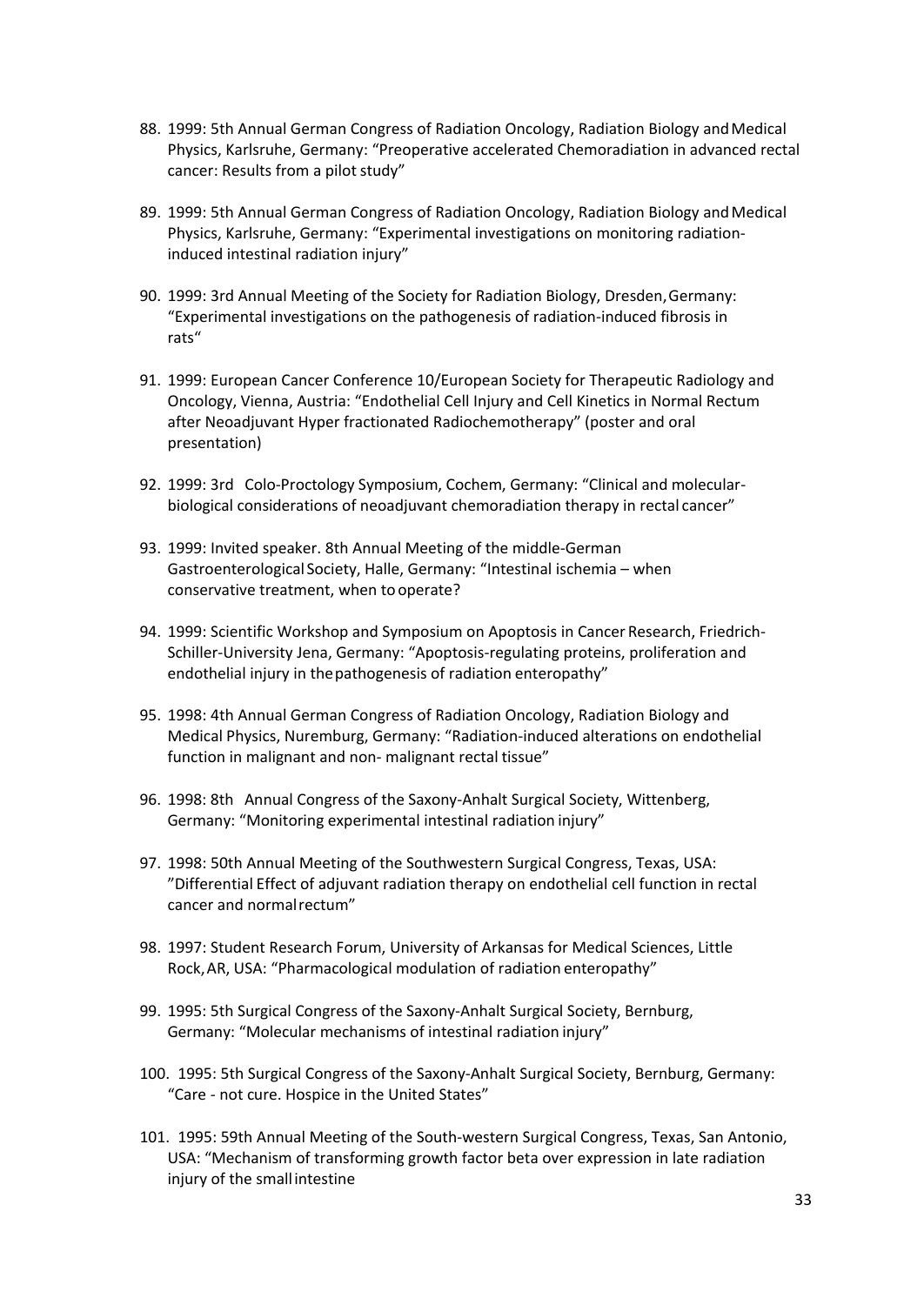- 102. 1989: International Symposium. Progress in basic, applied and diagnostic histochemistry, Kosice, Czechoslovakia: "Experimentally induced presarcomatous lesions - histological and histochemical investigations on rats"
- 103. 1987: Student Research Forum, Martin-Luther-University Halle-Wittenberg, Germany: "Thecombination of scintigraphy and sonography in the diagnosis of autonomous adenomas of the thyroidgland"
- *Lessons following Implementation of a Colorectal Enhanced Recovery After Surgery (ERAS) Protocol in a Rural Hospital setting. Tolmay, S, Rahiri JL, Kee R, Lim Y, Snoep K, Fewster G, Richter KK. Manuscript to be submitted in May 2022*
- *Outcomes of Stapled and Hand-Sewn Ileocolic Anastomosis in a Propensity-Matched Study The Reality of a Rural Australasian Hospital with Permanent and Locum General and Colorectal Surgeons. Londahl M, Woodfield J, Winder A, Richter KK. Submitted in 2021 to Australian Journal of Rural Health*
- *Challenges and Opportunities to integrate palliative surgery into palliative care and hospice: a case report. Austin N, Sommerfeldt AC, Londahl M, Richter KK. Submitted in April 2022 to the BMC Palliative Care* 
	- (i) AudioVisual Recordings
	- (j) Computer Software
	- (k) Technical Drawing/Architectural and Industrial Design/Working Model

(l) Patents: indicate the stage of the patent (e.g. provisional, PCT or national/regional phase including a complete list of jurisdictions where the application has been filed), the date of filing and application number, and grant details including date of grant and patent number where grant has occurred.

(m) Other Creative Work

Classical guitar

#### **11. University Service**

(a) Significant positions held within Department/School Division

Associate Dean Southland since 2012 Senior Clinical Lecturer at the Department for Surgical Sciences since 2007 Clinical Associate Professor since 2015

(b and c) Significant positions held at University and National Level

- Since 2018 project owner of the University Study Hub Working Group
- Since 219 member of the University Study Hub User's Group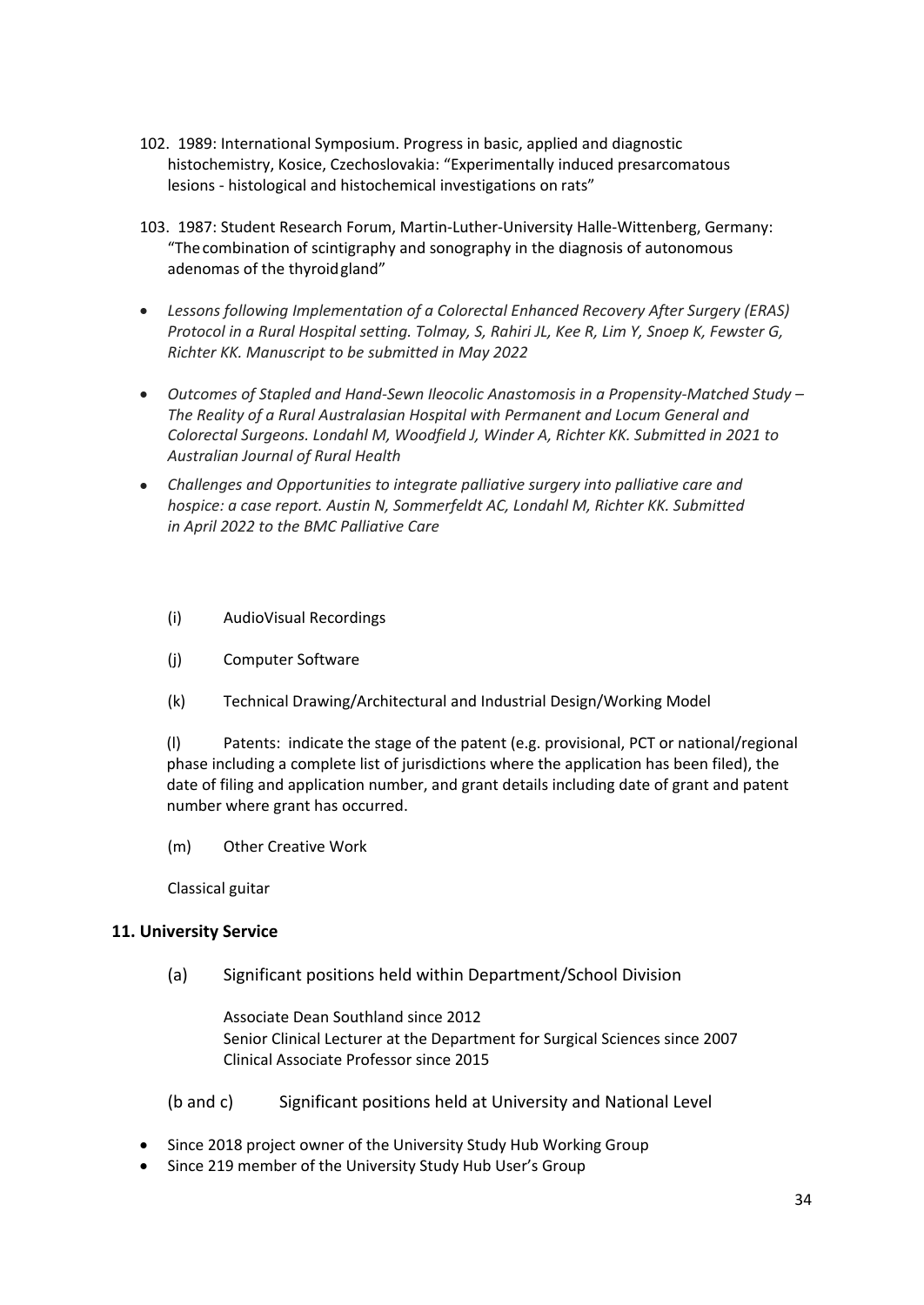- since 2021 Chair of the University Study Hub User's Group
- Since 2020 Southland Representative and member of the Board of Health Research South
- Board Member of Doctors Assisting South-Pacific Islands (DAISI), Fiji Program Officer since 2018
- Since 3/2019 Member of the Research Foundation of the Colorectal Surgical Society of New Zealand and Australia (CSSANZ)
- Deputy Chair of the South Island Cancer Network Steering Group 2011- 2014: representing General Surgeons from South Island
- 2011 2014 Member of the South Island Bowel Cancer Working Group
- Member of the South Island Multidisciplinary (MDM) until 2015
- OSCE examiner
- Lead Surgeon Enhanced Recovery Working Group (ERAS) since 2014

### **12. Professional Activities and commercialization of Research Activities**

- ( a ) Academic and Professional Advice and Services
- (b) Service to external academic and / or professional activities

( i ) Service to, or leadership in, academic discipline or professional associations

Collaboration with the Southern Institute of Technology (SIT) since 2014: Interprofessional Educational Workshops

Research and Educational Collaboration with Southland Hospice

- *( ii ) Editorship of journals and periodicals*
	- Editor for the Journal of Visceral Medicine 2015 2018, Special Editor of the Volume 33(4), 2017
	- Principal Guest Editor for the Journal "Visceral Medicine" (Gastroenterology, Endoscopy and Surgery - The Interdisciplinary Approach to Gastrointestinal Disease) for the August Issue 2017: Visc Medicine 33(4) 237 - 312 (2017)
	- Editor "Der Onkologe" Palliative Care 2014 Special Edition
	- Regular Reviewer of scientific articles for various journals, including World Journal of Surgery, International Journal of Colorectal Disease, Australian and New Zealand Journal of Surgery
	- Reviewer of abstracts for scientific conferences (Colorectal Tripartite Meeting 2022 Auckland)

#### **13. Community Service**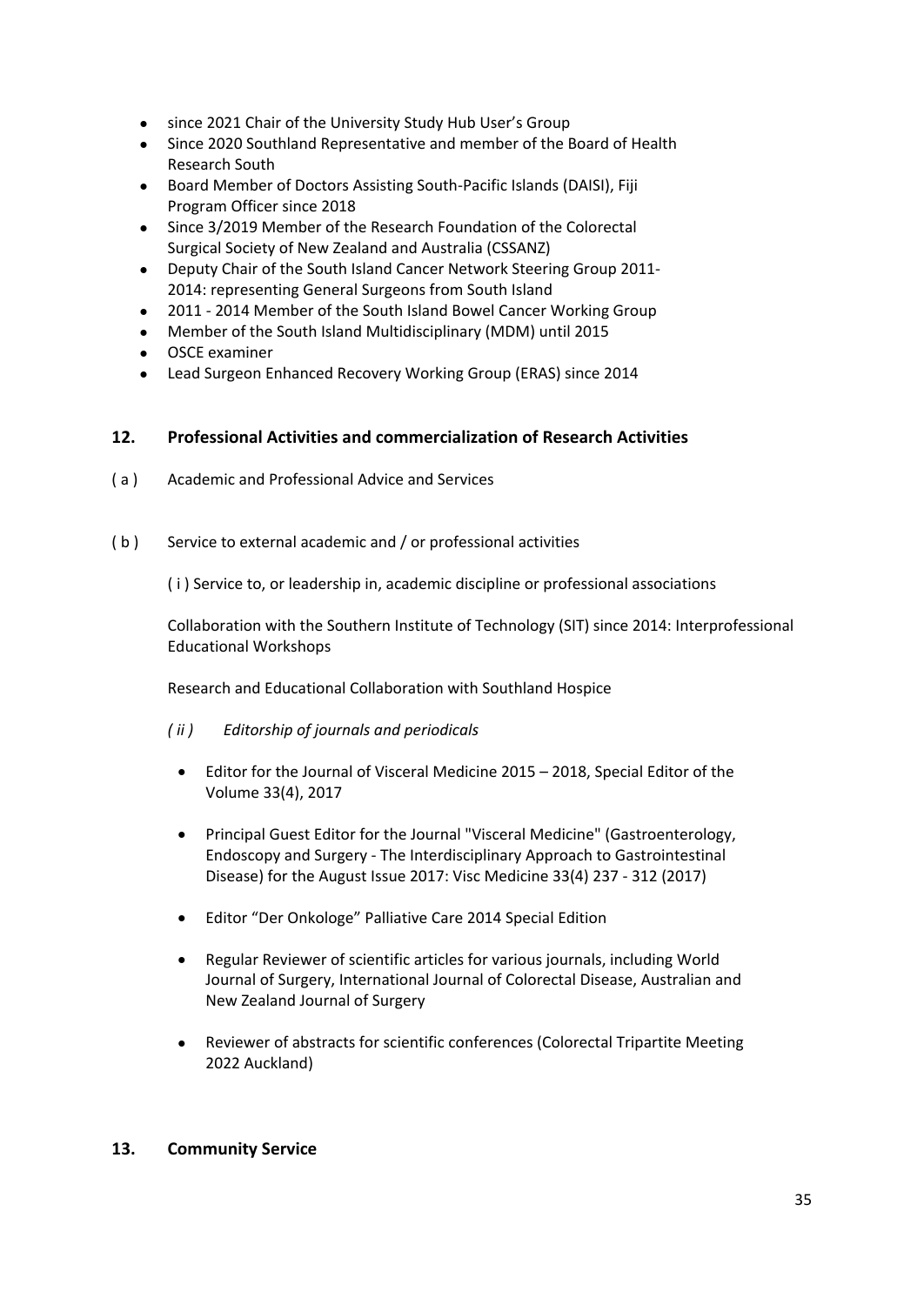- ( a ) Continuing Education, Community Debate and Community Development
	- (i) Media commentaries and columns on professional matters

#### **(ii) Conferences, seminars, and workshops**

Since 2015 I inaugurated **five** Southland Campus development workshops: launched, hosted, organized, chaired, and presented at

Since 2018 I inaugurated **ten** Free Southland Hospital Campus Public Lectures: launched the lecture series, organised the venue, invited the speakers and provided topics, titles and guidance, chaired the public lectures and often presented myself: topics covered colorectal, prostate, breast, and cervical cancers, vaccination, the health heart, mental health and euthanasia and assisted dying.

I have consistently reached out to the Māori and Pacifica community (Southland Maori workforce hui at the Education and Research Centre 2019).

In addition, I have been regularly invited to give scientific and educational lectures to the scientific and broader public community to foster the academic Hospital campus.

Workshops. Invited specialists and speakers from Southland and guest speakers from the University of Otago Dunedin and Christchurch Campus were given topics to present

- 3<sup>rd</sup> Southland Campus Suture Workshop 12/5/2022. Organisation and Presentation. In collaboration with MEDTRONIC
- 2<sup>nd</sup> Southland Campus Suture Workshop 30/9/2021. Organisation and Presentation. In collaboration with MEDTRONIC
- 1<sup>st</sup> Southland Campus Suture Workshop 30/3/2021. Organisation and Presentation. In collaboration with MEDTRONIC
- 5th Interprofessional Southland Hospital Campus Workshop 3/12/2020 "Challenging Talks - Constructive Discussions - Networking" Interprofessional Southland Hospital Campus Workshop. Organisation, Management and Presentation with more than 100 attendees and speakers from the Southland Hospital Campus and Primary Care Workforce
- 4<sup>th</sup> Interprofessional Southland Hospital Campus Workshop 13/2/2020. Organisation, Management and Presentation with more than 100 attendees and speakers from the Southland Hospital Campus and Primary Care Workforce
- Otago Winter Symposium in Invercargill "Review of New Zealand's Health System" Panel Discussion Speakers: Prof Peter Crampton, A/Prof Sarah Young, A/Prof Konrad Richter. 11/7/2019
- 3<sup>rd</sup> Interprofessional Staff Development Workshop 25/5/2018 "Focus on Research". Organisation, Management and Presentation with more than 100 attendees and speakers from the Dunedin and Southland Campus of the University of Otago
- 2<sup>nd</sup> Interprofessional Staff Development Workshop 16/3/2017 "Teach the Teachers". Organisation, Management and Presentation with more than 90 attendees and speakers from the Dunedin, Christchurch, and Southland Campus of the University of Otago
- 1<sup>st</sup> Interprofessional Staff Development Workshop "Fostering Respect & Communication". Organisation, Management and Presentation with more than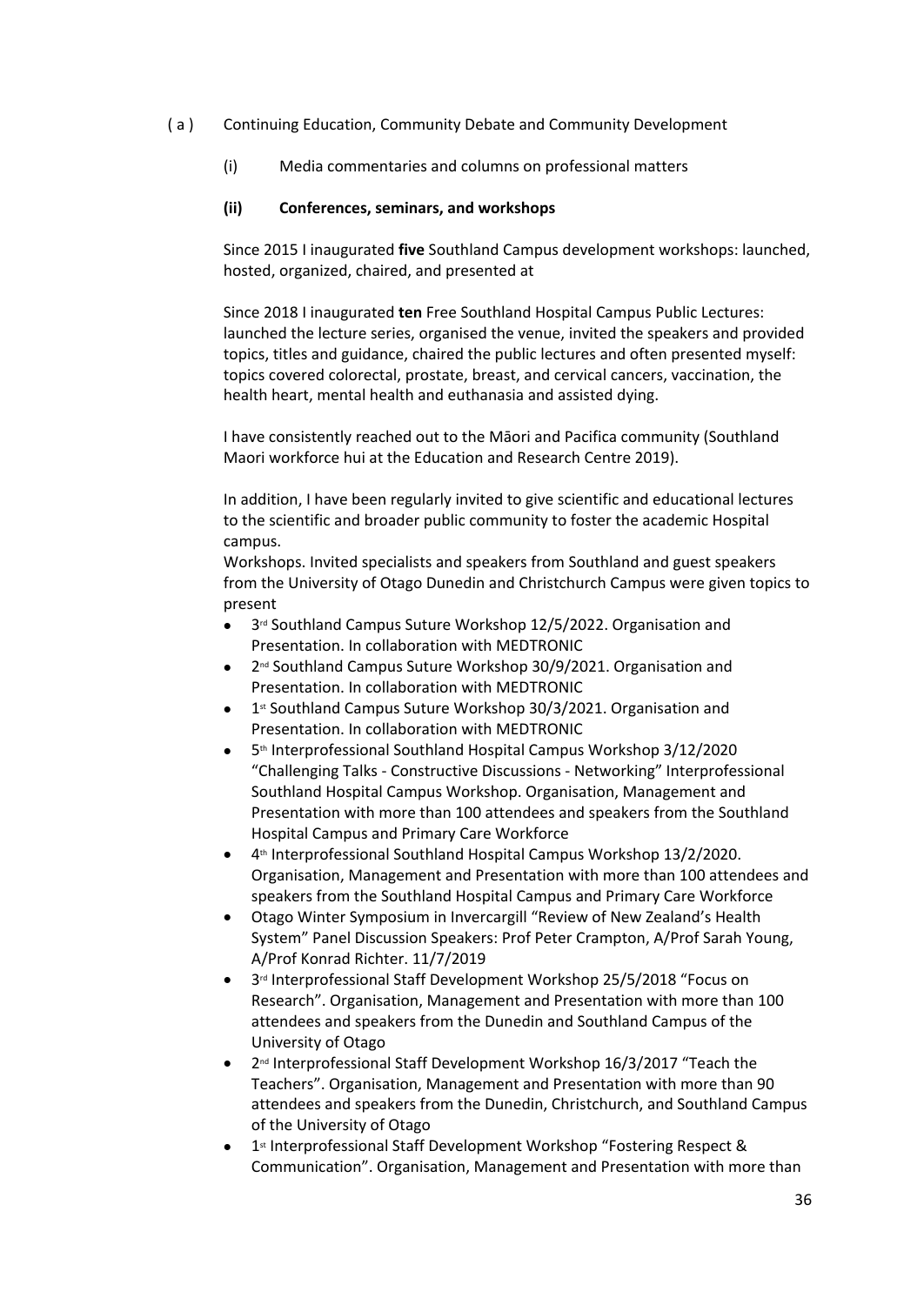90 attendees and speakers from the Dunedin, Christchurch, and Southland Campus of the University of Otago

- 5/1/2007: Organisation/Chair of the Surgical Symposium "Surgical and Medical Therapy of Liver Disease – Uptodate Liver Transplantation"
- 17/3/2006: Organisation/Chair of Thuringia Surgical Head of Departments, Jena
- 26 28/6/2003: Organisation/Chair of the three-day Annual Scientific Surgical Thuringia Conference, Jena, Germany.

#### **(iv) Provision of continuing education**

- 1. "Combining Patient Care, Education and Research & the Southland Hospital Campus". Southland Medical Foundation Board Meeting. 18/12/2020
- 2. End of Life Bill. Invited Verbal Presentation on "Assisted Dying and Euthanasia" at the Peacehaven Village. 21/9/2020
- 3. Forrest & Bird Society: Invited Guest Speaker "Russian Arctic Exploration Wildlife, History and Culture". 13/8/2019 (https://www.forestandbird.org.nz/sites/default/files/2019- 04/Southland%20Branch%20Newsletter%20April%202019.pdf)
- 4. National Referral Hospital Honiara Solomon Islands. Daily Lectures to Surgical and Medical Staff/Students/Registrars: "Teamwork in the Operating Theatre Environment", "Modern Principles of Surgical Oncology", "Update Hernia Surgery: The Shouldice Repair", "Acute Abdomen", "Abdominal wall hernias", "Treatment of Colorectal Cancer", "Research Organisation". 4- 8/6/2018
- 5. "Surgical Intervention Laparoscopic Surgery" Gastrointestinal Nurse's Study Day. 13/3/2018
- 6. Public Lecture "The Burden of Colorectal Cancer", Ascot Park Hotel. 12/6/2018
- 7. "Exploring Wildlife and History in the Antarctic" U3A University of the Advanced Age. Guest Speaker 2017
- 8. Te Anau General Practitioner Teaching Presentation "Basic and Advanced Ultrasound for GPs". 2017
- 9. "Men's Health Evening Prevention and Prophylaxis for Men only". Invited Presentation at the Waiau Health Trust – Tuatapere Medical Centre with Panel discussion at the end. 5/7/2017
- 10. "Principles of Surgical Oncology". NZ Nurses Organization Study Day. 17/6/2017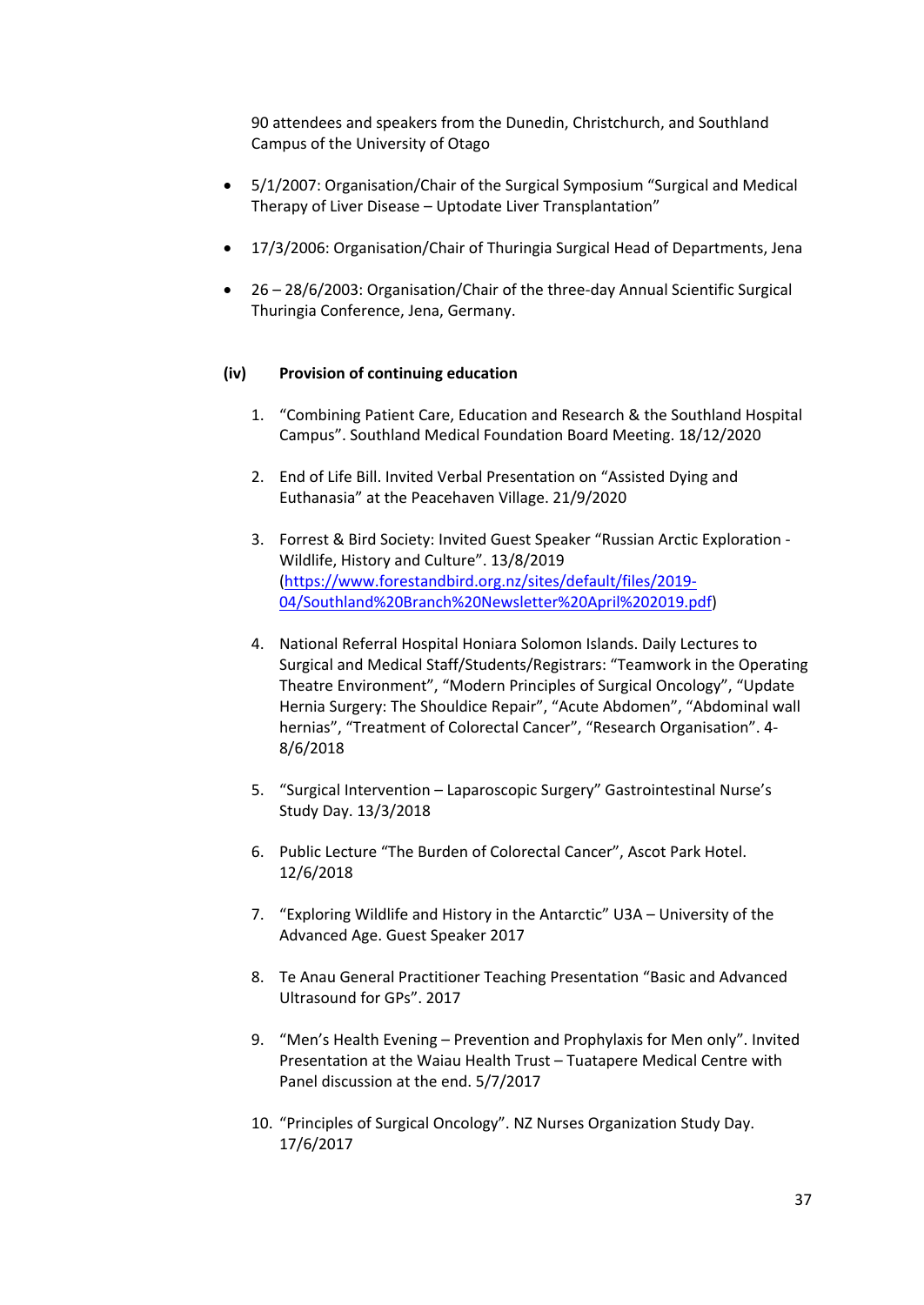- 11. "As a ships doctor in the Antarctic" Invited entertaining lecture at the NZ Institute of Medical Laboratory Science Annual Conference (NZIMLS), Invercargill Ascot Park Hotel. 25/3/2017
- 12. "New Medical Ideas Explored Clinical Considerations of the acute abdomen" Samoa Medical School Presentation. Faculty of Medicine Samoa Medical Lecture at the PISA Meeting in Apia. 9/9/2016
- 13. "The North-East-Passage The Northern Sea Route" Fly-Fishing Club. Invited guest speaker. June 2016
- 14. "Arctic and Antarctic Adventures on a Russian Icebreaker". Invited Public Lecture in Riverton at the Te Hikoi Museum on: History, Wildlife, Exploration. 14/4/2016
- 15. "Role of a General Surgeon Excitement, Challenges and Satisfaction". Incubator Day Southland Campus. 15/3/2016
- 16. "Russian Arctic Adventures" Invercargill Rotary Club, Guest Speaker. 7/9/2014
- 17. "Antarctica Medical Aspects Dash to the South Pole" at the Fly-fishing Club, Invercargill. October 2013
- 18. "Enhanced Recovery after Surgery". Surgical Study Day for Southland Hospital Nurses, Kew Hospital. 26/3/2013
- 19. "Surgical Intervention". Surgical Study Day for Southland Hospital Nurses, Kew Hospital, Invercargill. 23/03/2013
- 20. Educational Teaching Session for Queenstown General Practitioner: "Update on treatmentof colorectal cancer", Queenstown Medical Centre, 31/01/2011
- 21. Symposium "Colorectal Cancer" for General Practitioners, Ascot ParkHotel, Invited Chair and Speaker. 12/4/2010
- 22. Educational Teaching Session for Invercargill General Practitioner "Update on treatmentof colorectal cancer", Ascot Park Hotel, Invercargill. 18/11/2009
- 23. "Stoma complications Stoma care". Presentation at the Ostomy Society, Invercargill. 15/10/2009
- 24. "Living and Working in different cultures. Health Systems in New Zealand, United States and Germany". U3A – University of the Advanced Age. Guest Speaker. 26/6/2009
- 25. "Cancer Surgery" Grand Round Presentation, Kew Hospital, Invercargill. 17/10/2008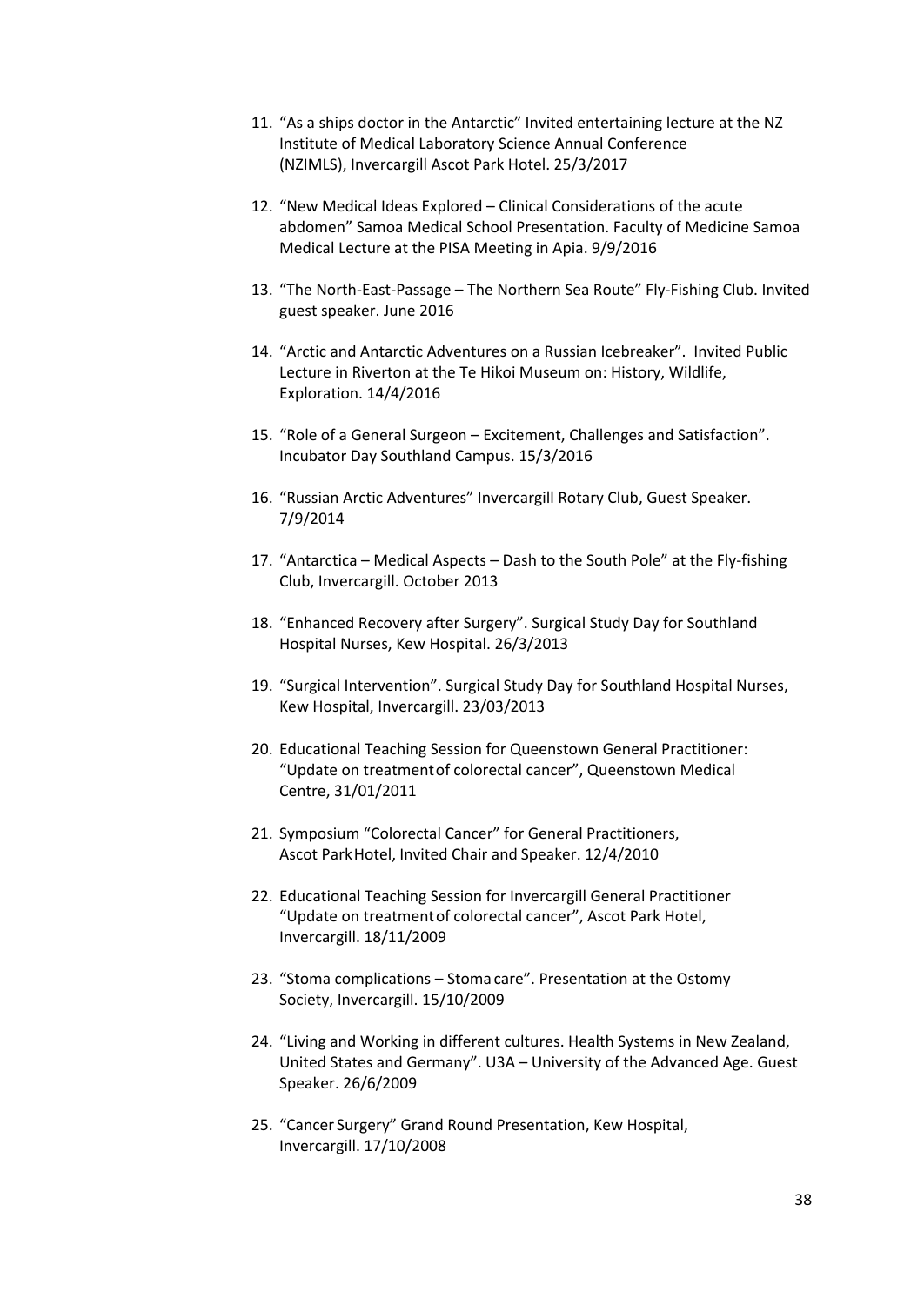- 26. "Surgical Oncology". Surgical Study Day for Southland Hospital Nurses, Kew Hospital, Invercargill. 14/10/2008
- 27. "Colorectal Cancer". Surgical Study Day for Southland Hospital Nurses, Kew Hospital, Invercargill. 28/08/2007

Conferences and Courses/CME (not presenting)

- 1. 2020: Virtual European Colorectal Conference. Virtual Master Classes in Colorectal Surgery and Proctology. 29/11/2020 – 2/12/2020. St. Gallen, Switzerland
- 2. 2019: Advanced Laparoscopic Colorectal Masterclass. 29/10/2019 1/11/2019, Brisbane, Australia
- 3. 2019: Surgeons as Leaders in Everyday Practice, Wellington, Royal Australasian College of Surgeons, 16-17/08/2019
- 4. 2019: Building Resilience and Avoiding Burnout Workshop. 2/5/2019 RACS CPD Program, Invercargill
- 5. 2018: Sydney Colorectal Surgical Meeting, Sydney NSW, Australia. 17/11/2018
- 6. 2017: Operating with Respect" Royal Australasian College of Surgeons" (RACS). 25/12/2017 Wellington
- 7. 2005: Workshop "Surgical Oncology of Thorax and Abdomen", 11/2005, Strasbourg, Switzerland 2005
- 8. 2005: 13<sup>th</sup> International Congress of the European Association for Endoscopic Surgery, Venice, Italy, 2005
- 9. 2005: 122<sup>nd</sup> German Surgical Congress, Munich, 4-8/4/2005
- 10. 2005: International Symposium for Laparoscopic Surgery, Hamburg, November 2005
- 11. 2004: 2<sup>nd</sup> Annual Workshop: Colorectal Surgery, Multidisciplinary approach to rectal cancer below 6 cm", Basingstoke, Pelikan Meeting, 18-19/11/2004
- 12. 2004: Expert Meeting "Emerging Strategies in Gastrointestinal Stromal Tumours", Paris, France, November 2004
- 13. 2004: Workshop Surgical Endoscopy, University Friedrich-Schiller, Jena, 5- 6/11/2004
- 14. 2003: Conference "Colorectal Cancer", Biebrich Castle, Wiesbaden, 2- 4/10/2003
- 15. 2003: Special Course "Gastrointestinal Surgery", Hamburg, 1-3/12/2003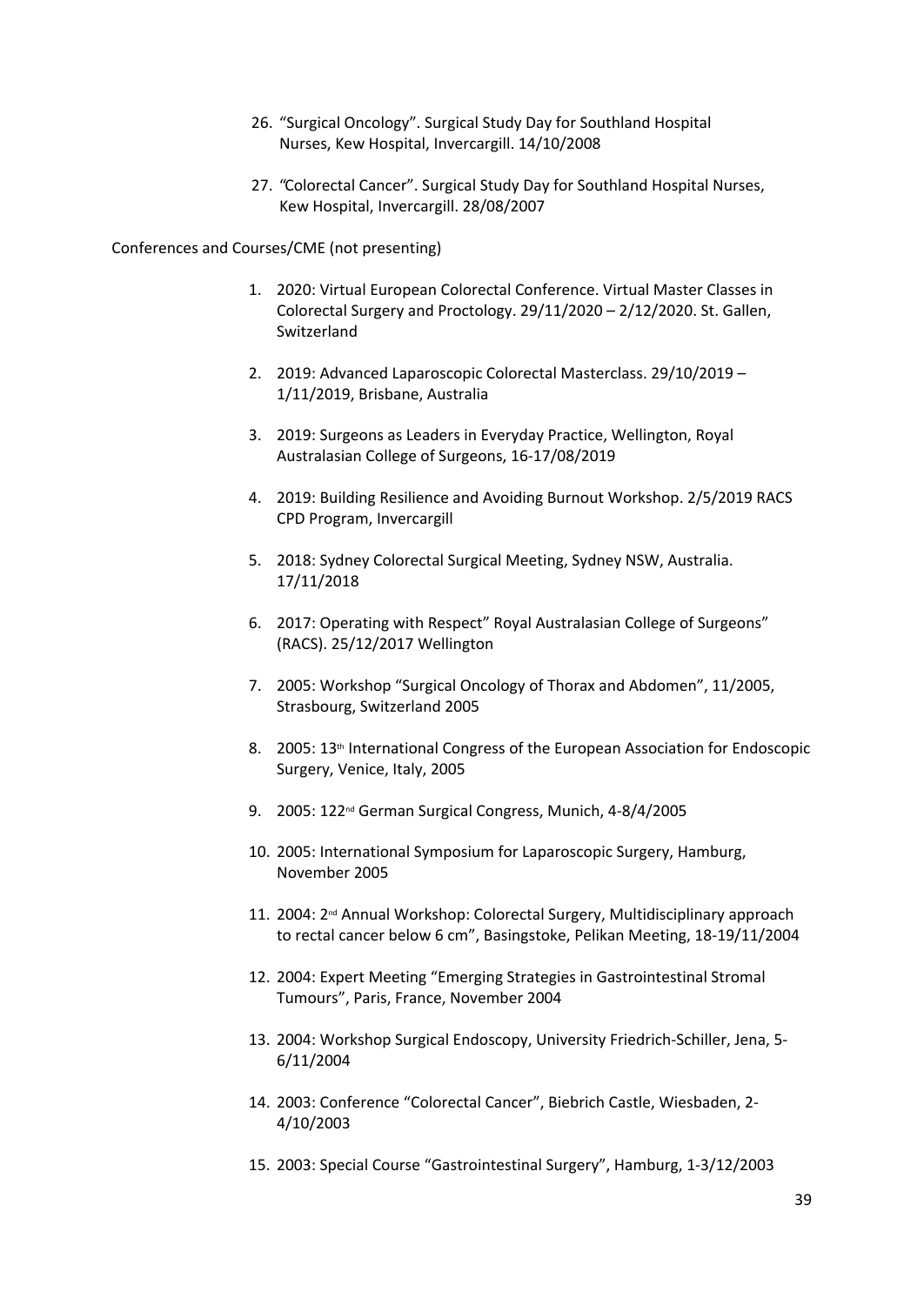- 16. 2002: 9<sup>th</sup> International Symposium "Laparoscopic Colorectal Surgery", 25-27/11/2002
- 17. 2001: Special Course "Theory and Practice of Visceral Surgery", Warnemunde, 23-29/6/2001
- 18. 1999: ESTRO (European Society of Therapeutic Radiation Oncology) Teaching Course in Basic Clinical Radiology, Gdansk/Poland, 17-21/10/1999
- 19. 1997: Courses "Basic Medical Biostatistics" and "Advanced Medical Biostatistics", Little Rock, Arkansas, USA (University of Arkansas for Medical Sciences)
- 20. Workshop "Laparoscopic Endoscopy", Bernburg, 5-7/5/1995
- 21. 1994: 5<sup>th</sup> Advanced Course in Clinical Oncology, Kantonspital St. Gallen, Switzerland, 3-5/3/1994
- 22. 1993: Training Course "Abdominal Laparoscopic Surgery", Leipzig, 5- 6/9/1993
- 23. 1992-1993: Training courses sonography of the abdomen and thyroid Basic Course Berlin, 24-27/1/1992 Advanced Course, Ballenstedt, 6-9/2/1992 Special Course, Halle, 25-27/2/1993 Special Training Course Accidental and Emergency Medicine (Arzt im Rettungsdienst), 28/5-6/6/1992, Board Certification 1993
- 24. Course Radiation Protection, Halle, 13-15/11/1992
- (iii) Public lectures

I have launched the Free South Island Public Lecture Series in 2018. The organisation involved the Planning, Invitation of speakers and topics, chairing and often presenting at nine well-attended and received lectures with specialists from Southland and regularly guest speakers from the University of Otago:

- "Future Face of Healthcare" Public Lectures Southland, Centre Stage Theatre Invercargill, in collaboration with the Dunedin School of Medicine. Presentation "Modern Surgery in Southland". Speakers A/Prof Konrad Richter, Dr Chris Jackson, A/Professor Gerard Wilkins, A/Prof Sarah Young, Prof Fiona McQueen. 6/4/2017
- 1<sup>st</sup> Free Southland Hospital Campus Public Lecture 12/6/2018 "Challenges and Modern Management in Colorectal Cancer". Chair A/Prof Konrad Richter Speakers: Associate Professor Konrad Richter/Colorectal Surgeon/Invercargill, Dr Chris Jackson/Medical Oncologist/Dunedin
- 2<sup>nd</sup> Free Southland Hospital Campus Public Lecture 22/8/2018 "Prostate Cancer Screening and Management explained". Chair A/Prof Konrad Richter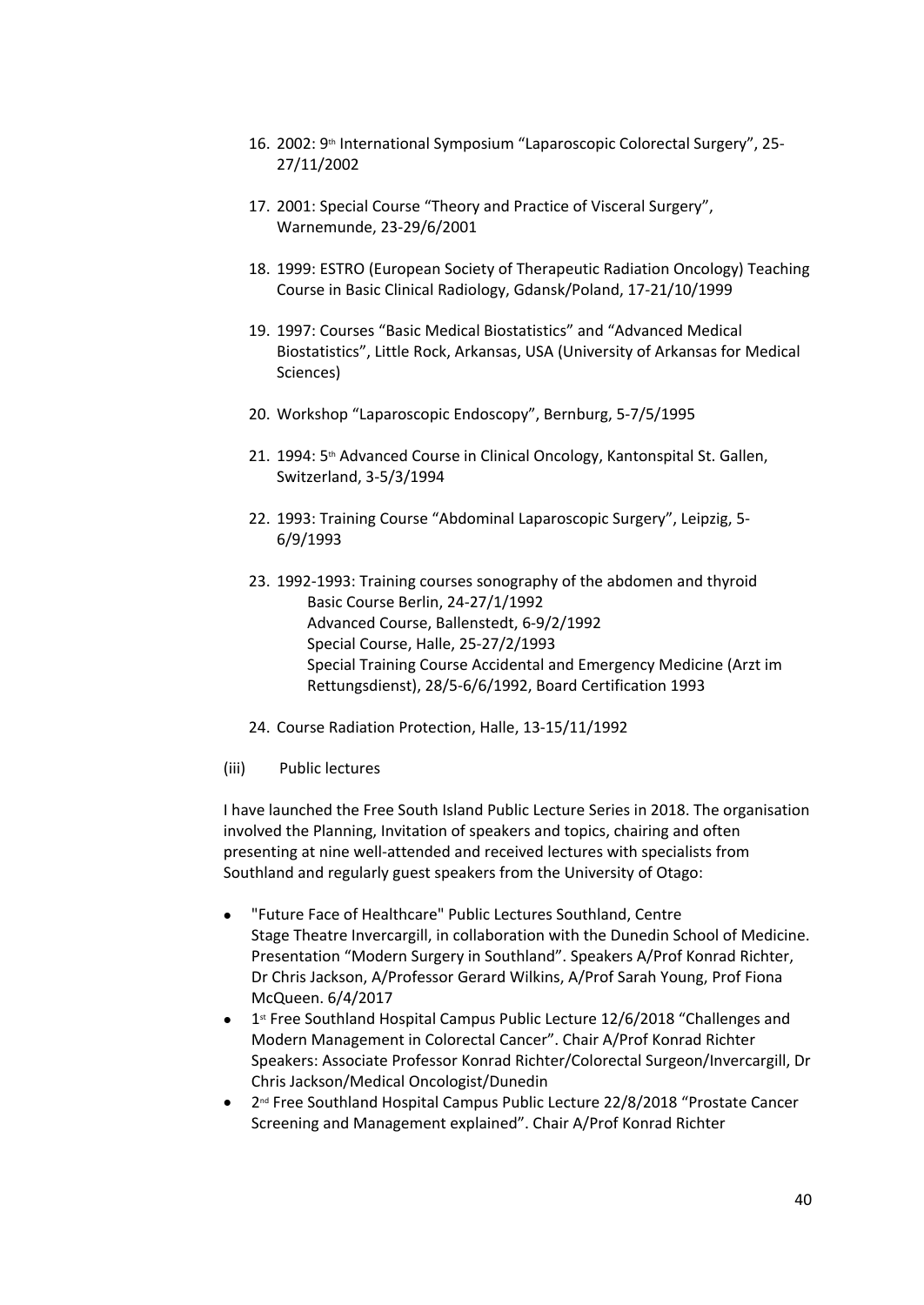Speakers: Mr Michael Vincent/Urologist/Invercargill, Mr Michael Stotzer/Urologist/Invercargill, Dr Shaun Costello/Radiation Oncologist/Dunedin, Trish Wright/Nurse Specialist/Invercargill

- 3<sup>rd</sup> Free Southland Hospital Campus Public Lecture 7/11/2018 "Modern Hip Replacement Surgery: all you need to know". Chair A/Prof Konrad Richter Speakers: Mr Pierre Navarre/Orthopedic Surgeon/Invercargill, Dr Andy Whelan/Anaesthetist/Invercargill, A/Prof David Gwynne-Jones/Orthopedic Surgeon/Dunedin
- 4<sup>th</sup> Free Southland Hospital Campus Public Lecture 8/8/2019 "Screens Vaccines: Making Cervical Cancer a thing of the past". Chair A/Prof Konrad Richter Speakers: Dr James Faherty/Gynecologist/Invercargill, A/Prof Merilyn Hibma/Pathology/Dunedin, Dr Kate Coffey/Gynecologist/Dunedin&Invercargill, Dr Gary Fentiman/Gynecologist
- 5<sup>th</sup> Free Southland Hospital Campus Public Lecture 2/4/2019 "Myth-busting Breast Cancer". Chair A/Prof Konrad Richter Speakers: Mr Paul Samson/Breast Surgeon/Invercargill, Dr Alice Febery/Breast Surgeon/Invercargill, Dr Lyndell Kelly/Radiation Oncologist/Dunedin
- 6<sup>th</sup> Free Southland Hospital Campus Public Lecture 13/10/2020 "How to keep a healthy heart? Treatment & Latest Research". Chair Dr Sean Coffey/Cardiologist/Dunedin. Speakers: Dr Rachel Byers/Physician/Invercargill, A/Prof Regis Lamberts/Physiology/Dunedin, A/Prof Daryl Schwenke/Physiology/Dunedin, Dr Kate Thomas/Surgical Sciences/Dunedin
- 7<sup>th</sup> Free Southland Hospital Campus Public Lecture 27/5/2021 "Mental Wellbeing – Staying Sane in the time of Covid". Chair A/Prof Konrad Richter Speakers: Dr Henck van Bilsen/Psychologist/Invercargill, Dr Agatha Moody/Psychiatrist/Invercargill, A/Prof Yoram Barak/Psychiatrist/Dunedin
- $\bullet$  8<sup>th</sup> Free Southland Hospital Campus Public Lecture Professor Stephen Robertson
- $\bullet$  9<sup>th</sup> Free Southland Hospital Campus Public Lecture 5/3/2020 "Assisted Dying & End-of-Life Decisions: what do we have, what do we want, and what does it all mean?" Chair A/Prof Konrad Richter. Speakers: Dr Simon Walker/BioEthics/Dunedin, Dr Jeanne Snelling/Law/Dunedin, Dr Amanda Sommerfeldt/Palliative Medicine/Invercargill, A/Prof Konrad Richter/Surgery/Invercargill
- Planned for 2022: 10<sup>th</sup> Free Southland Hospital Campus Public Lecture planned on "A fresh and honest look at the New Zealand Health System – Incentives & Priorities, Funding & Equities. Speakers: A/Prof Konrad Richter/Invercargill and Prof Des Gormann/Auckland

# **(e) Other Examples of Community Service**

- 2019 –volunteer work as General Academic Surgeon and Educator in Suva, Fiji
- 2018 Volunteer Work as a General Surgeon and Lecturer in the Solomon Islands Honiara and KiraKira/Makira: three one week volunteer trips in February, June and October 2018
- 2012-2013 Volunteer Work as Medical Doctor at the Snowfarm in Cardrona during Cross Country Merino Muster Race Competitions
- 2014 Qualification as Professional Diving Instructor (PADI): Provision of Open Water Dive Courses
- 2018 Qualification as Professional Diving Instructor (SSI)